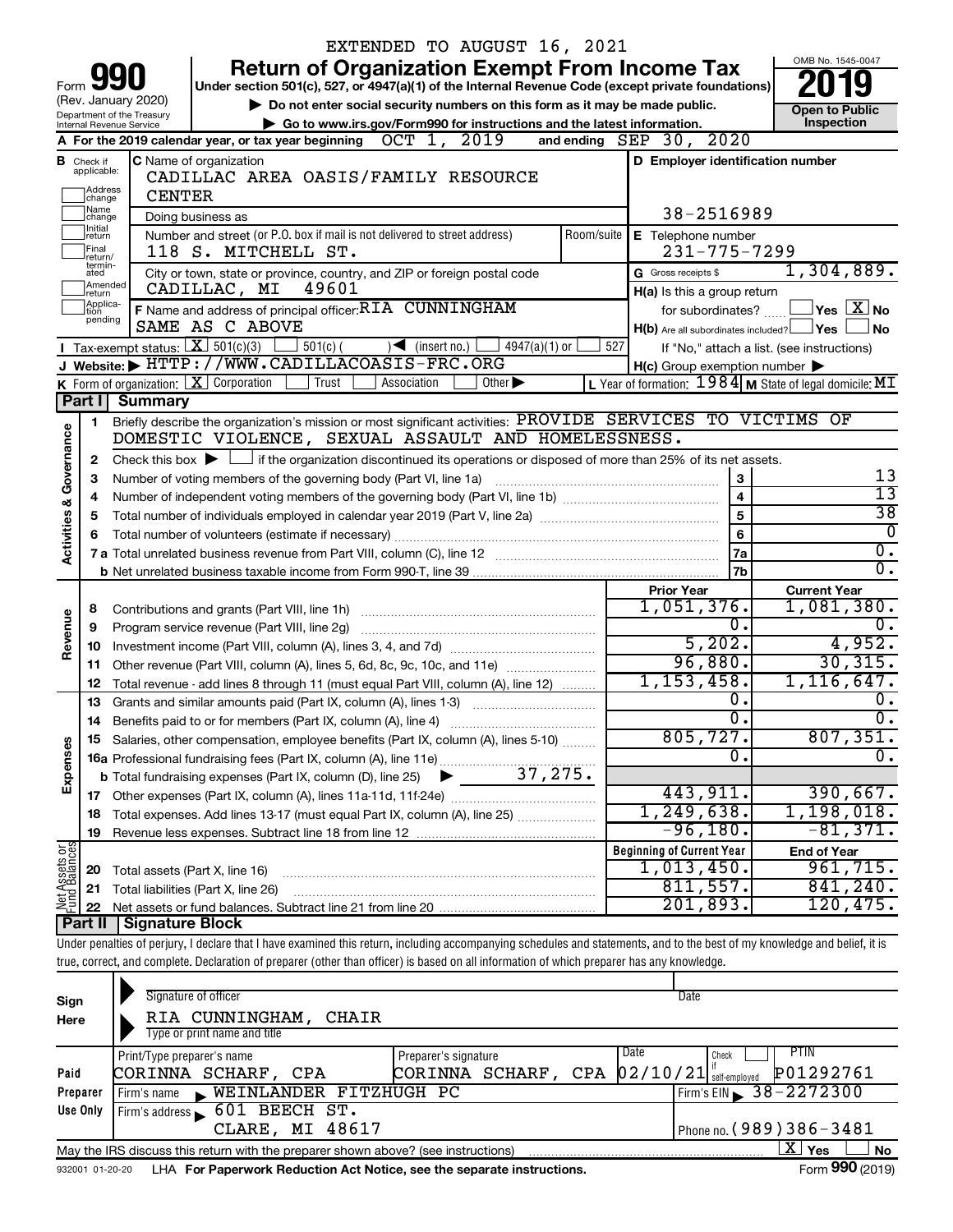| Briefly describe the organization's mission:<br>PROVIDE SERVICES TO VICTIMS OF DOMESTIC VIOLENCE, SEXUAL ASSAULT AND<br>HOMELESSNESS.<br>Did the organization undertake any significant program services during the year which were not listed on the<br>$\sqrt{\mathsf{Yes}\mathord{\;\mathbb{X}}\mathord{\;\mathsf{No}}}$<br>prior Form 990 or 990-EZ?<br>If "Yes," describe these new services on Schedule O.<br>$\Box$ Yes $[\overline{\mathrm{X}}]$ No<br>Did the organization cease conducting, or make significant changes in how it conducts, any program services?<br>If "Yes," describe these changes on Schedule O.<br>Describe the organization's program service accomplishments for each of its three largest program services, as measured by expenses.<br>Section 501(c)(3) and 501(c)(4) organizations are required to report the amount of grants and allocations to others, the total expenses, and<br>revenue, if any, for each program service reported.<br>$\overline{273,402}$ . including grants of \$<br>) (Expenses \$<br>(Code:<br>) (Revenue \$<br>THE OBJECTIVE OF VICTIM SERVICES IS TO SUPPORT PRIMARY AND SECONDARY<br>VICTIMS OF DOMESTIC VIOLENCE AND SEXUAL ASSAULT THROUGH ADVOCACY AND<br>COUNSELING SERVICES. WE DO THIS THROUGH EMPOWERMENT AND SUPPORTIVE<br>ATMOSPHERE. WE PROVIDE LEGAL ADVOCACY, SUPPORTIVE COUNSELING, MEDICAL<br>ADVOCACY, HOUSING SUPPORT, EMPLOYMENT SUPPORT, ETC. AT EACH LEVEL OF<br>EACH PERSON'S JOURNEY. WE ALSO HAVE HIGHLY SKILLED THERAPIST FOR<br>INDIVIDUALS TO PROCESS AND DEEPLY HEAL FROM TRAUMA.<br>$178, 755$ $\cdot$ including grants of \$<br>(Code:<br>(Expenses \$<br>) (Revenue \$<br>THE OBJECTIVE OF THE OASIS SHELTER PROGRAM IS TO PROVIDE 24-HOUR<br>EMERGENCY SHELTER SERVICES AND SUPPORT TO WOMEN AND CHILDREN WHO ARE<br>VICTIMS OF DOMESTIC VIOLENCE AND SEXUAL ASSAULT. THE KEY COMPONENTS OF<br>THIS PROGRAM ARE 24/7/365 OPERATION, A SAFE ENVIORNMENT,<br>AND A<br>SUPPORTIVE ATMOSPHERE. RECENTLY WE HAVE SEEN AN INCREASE IN MALE<br>VICTIMS OF DOMESTIC VIOLENCE SEEKING SAFE HOUSING. THIS NEW DEMAND HAS<br>SURFACED A DIFFERENT NEED FOR OUR AGENCY. DUE TO REGULATORY REASONS,<br>MALES ARE NOT ABLE TO STAY IN OUR SHELTER, WHICH LEADS THE ADVOCACY TO<br>REQUIRE FUNDING FOR ADDITIONAL SAFE HOUSING FOR THESE SURVIVORS.<br>$\overline{238}$ , $437$ . including grants of \$<br>(Code:<br>(Expenses \$<br>) (Revenue \$<br>THE OASIS-FAMILY RESOURCE CENTER PARENTING PROGRAMS PROVIDE HOME<br>VISITING SERVICES, PARENT SUPPORT GROUPS, PARENT/CHILD AND GROUP<br>INTERACTIONS, PUBLIC AWARENESS CAMPAIGNS, AND PARTICIPATE IN COMMUNITY<br>EVENTS IN AN EFFORT TO REDUCE AND PREVENT CHILD ABUSE, CHILD NEGLECT,<br>AND FAMILY VIOLENCE. ENHANCING PARENTING PRACTICES AND THE FAMILY<br>ENVIORNMENT THROUGH HOME VISITING PROGRAMS IS A PROVEN PRACTICE TO MEET<br>THESE ENDS. THE STRUCTURE OF HOME VISITS REQUIRES FOCUS ON THREE AREAS:<br>PARENT-CHILD INTERACTIONS, PARENTING SKILLS AND INFORMATION, AND FAMILY<br>WELL-BEING. PROGRAMMING REQUIREMENTS INCLUDE EDUCATION AND SCREENING<br>FOR DOMESTIC VIOLENCE, ADVERSE CHILDHOOD EXPERIENCES (ACESURVEY), HOW<br>THE BRAIN REACTS TO TRAUMA AND EMOTIONAL CRISIS, ADULT AND CHILD STRESS<br>RESPONSES, AND POSITIVE COPING TECHNIQUES, AS WELL AS IMMUNIZATIONS,<br>4d Other program services (Describe on Schedule O.)<br>312, 706. including grants of \$<br>(Expenses \$<br>(Revenue \$<br>1,003,300.<br>4e Total program service expenses<br>Form 990 (2019)<br>SEE SCHEDULE O FOR CONTINUATION(S)<br>932002 01-20-20<br>$\overline{2}$<br>10170210 744821 C11229.0<br>C11229_1 |                | CADILLAC AREA OASIS/FAMILY RESOURCE<br>38-2516989<br><b>CENTER</b><br>Form 990 (2019)<br>Page 2 |
|--------------------------------------------------------------------------------------------------------------------------------------------------------------------------------------------------------------------------------------------------------------------------------------------------------------------------------------------------------------------------------------------------------------------------------------------------------------------------------------------------------------------------------------------------------------------------------------------------------------------------------------------------------------------------------------------------------------------------------------------------------------------------------------------------------------------------------------------------------------------------------------------------------------------------------------------------------------------------------------------------------------------------------------------------------------------------------------------------------------------------------------------------------------------------------------------------------------------------------------------------------------------------------------------------------------------------------------------------------------------------------------------------------------------------------------------------------------------------------------------------------------------------------------------------------------------------------------------------------------------------------------------------------------------------------------------------------------------------------------------------------------------------------------------------------------------------------------------------------------------------------------------------------------------------------------------------------------------------------------------------------------------------------------------------------------------------------------------------------------------------------------------------------------------------------------------------------------------------------------------------------------------------------------------------------------------------------------------------------------------------------------------------------------------------------------------------------------------------------------------------------------------------------------------------------------------------------------------------------------------------------------------------------------------------------------------------------------------------------------------------------------------------------------------------------------------------------------------------------------------------------------------------------------------------------------------------------------------------------------------------------------------------------------------------------------------------------------------------------------------------------------------------------------------------------------------------------------------------------------------------------------------------------------------------------------------------------------------------------------------------------------------------------------------------------------------------------------------------------------------------------------------------------------------------------------------------------------------------------------------------------------------------------------|----------------|-------------------------------------------------------------------------------------------------|
|                                                                                                                                                                                                                                                                                                                                                                                                                                                                                                                                                                                                                                                                                                                                                                                                                                                                                                                                                                                                                                                                                                                                                                                                                                                                                                                                                                                                                                                                                                                                                                                                                                                                                                                                                                                                                                                                                                                                                                                                                                                                                                                                                                                                                                                                                                                                                                                                                                                                                                                                                                                                                                                                                                                                                                                                                                                                                                                                                                                                                                                                                                                                                                                                                                                                                                                                                                                                                                                                                                                                                                                                                                                              |                | <b>Part III   Statement of Program Service Accomplishments</b>                                  |
|                                                                                                                                                                                                                                                                                                                                                                                                                                                                                                                                                                                                                                                                                                                                                                                                                                                                                                                                                                                                                                                                                                                                                                                                                                                                                                                                                                                                                                                                                                                                                                                                                                                                                                                                                                                                                                                                                                                                                                                                                                                                                                                                                                                                                                                                                                                                                                                                                                                                                                                                                                                                                                                                                                                                                                                                                                                                                                                                                                                                                                                                                                                                                                                                                                                                                                                                                                                                                                                                                                                                                                                                                                                              |                | $\boxed{\text{X}}$                                                                              |
|                                                                                                                                                                                                                                                                                                                                                                                                                                                                                                                                                                                                                                                                                                                                                                                                                                                                                                                                                                                                                                                                                                                                                                                                                                                                                                                                                                                                                                                                                                                                                                                                                                                                                                                                                                                                                                                                                                                                                                                                                                                                                                                                                                                                                                                                                                                                                                                                                                                                                                                                                                                                                                                                                                                                                                                                                                                                                                                                                                                                                                                                                                                                                                                                                                                                                                                                                                                                                                                                                                                                                                                                                                                              | 1              |                                                                                                 |
|                                                                                                                                                                                                                                                                                                                                                                                                                                                                                                                                                                                                                                                                                                                                                                                                                                                                                                                                                                                                                                                                                                                                                                                                                                                                                                                                                                                                                                                                                                                                                                                                                                                                                                                                                                                                                                                                                                                                                                                                                                                                                                                                                                                                                                                                                                                                                                                                                                                                                                                                                                                                                                                                                                                                                                                                                                                                                                                                                                                                                                                                                                                                                                                                                                                                                                                                                                                                                                                                                                                                                                                                                                                              |                |                                                                                                 |
|                                                                                                                                                                                                                                                                                                                                                                                                                                                                                                                                                                                                                                                                                                                                                                                                                                                                                                                                                                                                                                                                                                                                                                                                                                                                                                                                                                                                                                                                                                                                                                                                                                                                                                                                                                                                                                                                                                                                                                                                                                                                                                                                                                                                                                                                                                                                                                                                                                                                                                                                                                                                                                                                                                                                                                                                                                                                                                                                                                                                                                                                                                                                                                                                                                                                                                                                                                                                                                                                                                                                                                                                                                                              |                |                                                                                                 |
|                                                                                                                                                                                                                                                                                                                                                                                                                                                                                                                                                                                                                                                                                                                                                                                                                                                                                                                                                                                                                                                                                                                                                                                                                                                                                                                                                                                                                                                                                                                                                                                                                                                                                                                                                                                                                                                                                                                                                                                                                                                                                                                                                                                                                                                                                                                                                                                                                                                                                                                                                                                                                                                                                                                                                                                                                                                                                                                                                                                                                                                                                                                                                                                                                                                                                                                                                                                                                                                                                                                                                                                                                                                              | $\overline{2}$ |                                                                                                 |
|                                                                                                                                                                                                                                                                                                                                                                                                                                                                                                                                                                                                                                                                                                                                                                                                                                                                                                                                                                                                                                                                                                                                                                                                                                                                                                                                                                                                                                                                                                                                                                                                                                                                                                                                                                                                                                                                                                                                                                                                                                                                                                                                                                                                                                                                                                                                                                                                                                                                                                                                                                                                                                                                                                                                                                                                                                                                                                                                                                                                                                                                                                                                                                                                                                                                                                                                                                                                                                                                                                                                                                                                                                                              | 3              |                                                                                                 |
|                                                                                                                                                                                                                                                                                                                                                                                                                                                                                                                                                                                                                                                                                                                                                                                                                                                                                                                                                                                                                                                                                                                                                                                                                                                                                                                                                                                                                                                                                                                                                                                                                                                                                                                                                                                                                                                                                                                                                                                                                                                                                                                                                                                                                                                                                                                                                                                                                                                                                                                                                                                                                                                                                                                                                                                                                                                                                                                                                                                                                                                                                                                                                                                                                                                                                                                                                                                                                                                                                                                                                                                                                                                              | 4              |                                                                                                 |
|                                                                                                                                                                                                                                                                                                                                                                                                                                                                                                                                                                                                                                                                                                                                                                                                                                                                                                                                                                                                                                                                                                                                                                                                                                                                                                                                                                                                                                                                                                                                                                                                                                                                                                                                                                                                                                                                                                                                                                                                                                                                                                                                                                                                                                                                                                                                                                                                                                                                                                                                                                                                                                                                                                                                                                                                                                                                                                                                                                                                                                                                                                                                                                                                                                                                                                                                                                                                                                                                                                                                                                                                                                                              |                |                                                                                                 |
|                                                                                                                                                                                                                                                                                                                                                                                                                                                                                                                                                                                                                                                                                                                                                                                                                                                                                                                                                                                                                                                                                                                                                                                                                                                                                                                                                                                                                                                                                                                                                                                                                                                                                                                                                                                                                                                                                                                                                                                                                                                                                                                                                                                                                                                                                                                                                                                                                                                                                                                                                                                                                                                                                                                                                                                                                                                                                                                                                                                                                                                                                                                                                                                                                                                                                                                                                                                                                                                                                                                                                                                                                                                              | 4a             |                                                                                                 |
|                                                                                                                                                                                                                                                                                                                                                                                                                                                                                                                                                                                                                                                                                                                                                                                                                                                                                                                                                                                                                                                                                                                                                                                                                                                                                                                                                                                                                                                                                                                                                                                                                                                                                                                                                                                                                                                                                                                                                                                                                                                                                                                                                                                                                                                                                                                                                                                                                                                                                                                                                                                                                                                                                                                                                                                                                                                                                                                                                                                                                                                                                                                                                                                                                                                                                                                                                                                                                                                                                                                                                                                                                                                              |                |                                                                                                 |
|                                                                                                                                                                                                                                                                                                                                                                                                                                                                                                                                                                                                                                                                                                                                                                                                                                                                                                                                                                                                                                                                                                                                                                                                                                                                                                                                                                                                                                                                                                                                                                                                                                                                                                                                                                                                                                                                                                                                                                                                                                                                                                                                                                                                                                                                                                                                                                                                                                                                                                                                                                                                                                                                                                                                                                                                                                                                                                                                                                                                                                                                                                                                                                                                                                                                                                                                                                                                                                                                                                                                                                                                                                                              |                |                                                                                                 |
|                                                                                                                                                                                                                                                                                                                                                                                                                                                                                                                                                                                                                                                                                                                                                                                                                                                                                                                                                                                                                                                                                                                                                                                                                                                                                                                                                                                                                                                                                                                                                                                                                                                                                                                                                                                                                                                                                                                                                                                                                                                                                                                                                                                                                                                                                                                                                                                                                                                                                                                                                                                                                                                                                                                                                                                                                                                                                                                                                                                                                                                                                                                                                                                                                                                                                                                                                                                                                                                                                                                                                                                                                                                              |                |                                                                                                 |
|                                                                                                                                                                                                                                                                                                                                                                                                                                                                                                                                                                                                                                                                                                                                                                                                                                                                                                                                                                                                                                                                                                                                                                                                                                                                                                                                                                                                                                                                                                                                                                                                                                                                                                                                                                                                                                                                                                                                                                                                                                                                                                                                                                                                                                                                                                                                                                                                                                                                                                                                                                                                                                                                                                                                                                                                                                                                                                                                                                                                                                                                                                                                                                                                                                                                                                                                                                                                                                                                                                                                                                                                                                                              |                |                                                                                                 |
|                                                                                                                                                                                                                                                                                                                                                                                                                                                                                                                                                                                                                                                                                                                                                                                                                                                                                                                                                                                                                                                                                                                                                                                                                                                                                                                                                                                                                                                                                                                                                                                                                                                                                                                                                                                                                                                                                                                                                                                                                                                                                                                                                                                                                                                                                                                                                                                                                                                                                                                                                                                                                                                                                                                                                                                                                                                                                                                                                                                                                                                                                                                                                                                                                                                                                                                                                                                                                                                                                                                                                                                                                                                              |                |                                                                                                 |
|                                                                                                                                                                                                                                                                                                                                                                                                                                                                                                                                                                                                                                                                                                                                                                                                                                                                                                                                                                                                                                                                                                                                                                                                                                                                                                                                                                                                                                                                                                                                                                                                                                                                                                                                                                                                                                                                                                                                                                                                                                                                                                                                                                                                                                                                                                                                                                                                                                                                                                                                                                                                                                                                                                                                                                                                                                                                                                                                                                                                                                                                                                                                                                                                                                                                                                                                                                                                                                                                                                                                                                                                                                                              |                |                                                                                                 |
|                                                                                                                                                                                                                                                                                                                                                                                                                                                                                                                                                                                                                                                                                                                                                                                                                                                                                                                                                                                                                                                                                                                                                                                                                                                                                                                                                                                                                                                                                                                                                                                                                                                                                                                                                                                                                                                                                                                                                                                                                                                                                                                                                                                                                                                                                                                                                                                                                                                                                                                                                                                                                                                                                                                                                                                                                                                                                                                                                                                                                                                                                                                                                                                                                                                                                                                                                                                                                                                                                                                                                                                                                                                              |                |                                                                                                 |
|                                                                                                                                                                                                                                                                                                                                                                                                                                                                                                                                                                                                                                                                                                                                                                                                                                                                                                                                                                                                                                                                                                                                                                                                                                                                                                                                                                                                                                                                                                                                                                                                                                                                                                                                                                                                                                                                                                                                                                                                                                                                                                                                                                                                                                                                                                                                                                                                                                                                                                                                                                                                                                                                                                                                                                                                                                                                                                                                                                                                                                                                                                                                                                                                                                                                                                                                                                                                                                                                                                                                                                                                                                                              |                |                                                                                                 |
|                                                                                                                                                                                                                                                                                                                                                                                                                                                                                                                                                                                                                                                                                                                                                                                                                                                                                                                                                                                                                                                                                                                                                                                                                                                                                                                                                                                                                                                                                                                                                                                                                                                                                                                                                                                                                                                                                                                                                                                                                                                                                                                                                                                                                                                                                                                                                                                                                                                                                                                                                                                                                                                                                                                                                                                                                                                                                                                                                                                                                                                                                                                                                                                                                                                                                                                                                                                                                                                                                                                                                                                                                                                              |                |                                                                                                 |
|                                                                                                                                                                                                                                                                                                                                                                                                                                                                                                                                                                                                                                                                                                                                                                                                                                                                                                                                                                                                                                                                                                                                                                                                                                                                                                                                                                                                                                                                                                                                                                                                                                                                                                                                                                                                                                                                                                                                                                                                                                                                                                                                                                                                                                                                                                                                                                                                                                                                                                                                                                                                                                                                                                                                                                                                                                                                                                                                                                                                                                                                                                                                                                                                                                                                                                                                                                                                                                                                                                                                                                                                                                                              |                |                                                                                                 |
|                                                                                                                                                                                                                                                                                                                                                                                                                                                                                                                                                                                                                                                                                                                                                                                                                                                                                                                                                                                                                                                                                                                                                                                                                                                                                                                                                                                                                                                                                                                                                                                                                                                                                                                                                                                                                                                                                                                                                                                                                                                                                                                                                                                                                                                                                                                                                                                                                                                                                                                                                                                                                                                                                                                                                                                                                                                                                                                                                                                                                                                                                                                                                                                                                                                                                                                                                                                                                                                                                                                                                                                                                                                              |                |                                                                                                 |
|                                                                                                                                                                                                                                                                                                                                                                                                                                                                                                                                                                                                                                                                                                                                                                                                                                                                                                                                                                                                                                                                                                                                                                                                                                                                                                                                                                                                                                                                                                                                                                                                                                                                                                                                                                                                                                                                                                                                                                                                                                                                                                                                                                                                                                                                                                                                                                                                                                                                                                                                                                                                                                                                                                                                                                                                                                                                                                                                                                                                                                                                                                                                                                                                                                                                                                                                                                                                                                                                                                                                                                                                                                                              |                |                                                                                                 |
|                                                                                                                                                                                                                                                                                                                                                                                                                                                                                                                                                                                                                                                                                                                                                                                                                                                                                                                                                                                                                                                                                                                                                                                                                                                                                                                                                                                                                                                                                                                                                                                                                                                                                                                                                                                                                                                                                                                                                                                                                                                                                                                                                                                                                                                                                                                                                                                                                                                                                                                                                                                                                                                                                                                                                                                                                                                                                                                                                                                                                                                                                                                                                                                                                                                                                                                                                                                                                                                                                                                                                                                                                                                              | 4b             |                                                                                                 |
|                                                                                                                                                                                                                                                                                                                                                                                                                                                                                                                                                                                                                                                                                                                                                                                                                                                                                                                                                                                                                                                                                                                                                                                                                                                                                                                                                                                                                                                                                                                                                                                                                                                                                                                                                                                                                                                                                                                                                                                                                                                                                                                                                                                                                                                                                                                                                                                                                                                                                                                                                                                                                                                                                                                                                                                                                                                                                                                                                                                                                                                                                                                                                                                                                                                                                                                                                                                                                                                                                                                                                                                                                                                              |                |                                                                                                 |
|                                                                                                                                                                                                                                                                                                                                                                                                                                                                                                                                                                                                                                                                                                                                                                                                                                                                                                                                                                                                                                                                                                                                                                                                                                                                                                                                                                                                                                                                                                                                                                                                                                                                                                                                                                                                                                                                                                                                                                                                                                                                                                                                                                                                                                                                                                                                                                                                                                                                                                                                                                                                                                                                                                                                                                                                                                                                                                                                                                                                                                                                                                                                                                                                                                                                                                                                                                                                                                                                                                                                                                                                                                                              |                |                                                                                                 |
|                                                                                                                                                                                                                                                                                                                                                                                                                                                                                                                                                                                                                                                                                                                                                                                                                                                                                                                                                                                                                                                                                                                                                                                                                                                                                                                                                                                                                                                                                                                                                                                                                                                                                                                                                                                                                                                                                                                                                                                                                                                                                                                                                                                                                                                                                                                                                                                                                                                                                                                                                                                                                                                                                                                                                                                                                                                                                                                                                                                                                                                                                                                                                                                                                                                                                                                                                                                                                                                                                                                                                                                                                                                              |                |                                                                                                 |
|                                                                                                                                                                                                                                                                                                                                                                                                                                                                                                                                                                                                                                                                                                                                                                                                                                                                                                                                                                                                                                                                                                                                                                                                                                                                                                                                                                                                                                                                                                                                                                                                                                                                                                                                                                                                                                                                                                                                                                                                                                                                                                                                                                                                                                                                                                                                                                                                                                                                                                                                                                                                                                                                                                                                                                                                                                                                                                                                                                                                                                                                                                                                                                                                                                                                                                                                                                                                                                                                                                                                                                                                                                                              |                |                                                                                                 |
|                                                                                                                                                                                                                                                                                                                                                                                                                                                                                                                                                                                                                                                                                                                                                                                                                                                                                                                                                                                                                                                                                                                                                                                                                                                                                                                                                                                                                                                                                                                                                                                                                                                                                                                                                                                                                                                                                                                                                                                                                                                                                                                                                                                                                                                                                                                                                                                                                                                                                                                                                                                                                                                                                                                                                                                                                                                                                                                                                                                                                                                                                                                                                                                                                                                                                                                                                                                                                                                                                                                                                                                                                                                              |                |                                                                                                 |
|                                                                                                                                                                                                                                                                                                                                                                                                                                                                                                                                                                                                                                                                                                                                                                                                                                                                                                                                                                                                                                                                                                                                                                                                                                                                                                                                                                                                                                                                                                                                                                                                                                                                                                                                                                                                                                                                                                                                                                                                                                                                                                                                                                                                                                                                                                                                                                                                                                                                                                                                                                                                                                                                                                                                                                                                                                                                                                                                                                                                                                                                                                                                                                                                                                                                                                                                                                                                                                                                                                                                                                                                                                                              |                |                                                                                                 |
|                                                                                                                                                                                                                                                                                                                                                                                                                                                                                                                                                                                                                                                                                                                                                                                                                                                                                                                                                                                                                                                                                                                                                                                                                                                                                                                                                                                                                                                                                                                                                                                                                                                                                                                                                                                                                                                                                                                                                                                                                                                                                                                                                                                                                                                                                                                                                                                                                                                                                                                                                                                                                                                                                                                                                                                                                                                                                                                                                                                                                                                                                                                                                                                                                                                                                                                                                                                                                                                                                                                                                                                                                                                              |                |                                                                                                 |
|                                                                                                                                                                                                                                                                                                                                                                                                                                                                                                                                                                                                                                                                                                                                                                                                                                                                                                                                                                                                                                                                                                                                                                                                                                                                                                                                                                                                                                                                                                                                                                                                                                                                                                                                                                                                                                                                                                                                                                                                                                                                                                                                                                                                                                                                                                                                                                                                                                                                                                                                                                                                                                                                                                                                                                                                                                                                                                                                                                                                                                                                                                                                                                                                                                                                                                                                                                                                                                                                                                                                                                                                                                                              |                |                                                                                                 |
|                                                                                                                                                                                                                                                                                                                                                                                                                                                                                                                                                                                                                                                                                                                                                                                                                                                                                                                                                                                                                                                                                                                                                                                                                                                                                                                                                                                                                                                                                                                                                                                                                                                                                                                                                                                                                                                                                                                                                                                                                                                                                                                                                                                                                                                                                                                                                                                                                                                                                                                                                                                                                                                                                                                                                                                                                                                                                                                                                                                                                                                                                                                                                                                                                                                                                                                                                                                                                                                                                                                                                                                                                                                              |                |                                                                                                 |
|                                                                                                                                                                                                                                                                                                                                                                                                                                                                                                                                                                                                                                                                                                                                                                                                                                                                                                                                                                                                                                                                                                                                                                                                                                                                                                                                                                                                                                                                                                                                                                                                                                                                                                                                                                                                                                                                                                                                                                                                                                                                                                                                                                                                                                                                                                                                                                                                                                                                                                                                                                                                                                                                                                                                                                                                                                                                                                                                                                                                                                                                                                                                                                                                                                                                                                                                                                                                                                                                                                                                                                                                                                                              |                |                                                                                                 |
|                                                                                                                                                                                                                                                                                                                                                                                                                                                                                                                                                                                                                                                                                                                                                                                                                                                                                                                                                                                                                                                                                                                                                                                                                                                                                                                                                                                                                                                                                                                                                                                                                                                                                                                                                                                                                                                                                                                                                                                                                                                                                                                                                                                                                                                                                                                                                                                                                                                                                                                                                                                                                                                                                                                                                                                                                                                                                                                                                                                                                                                                                                                                                                                                                                                                                                                                                                                                                                                                                                                                                                                                                                                              |                |                                                                                                 |
|                                                                                                                                                                                                                                                                                                                                                                                                                                                                                                                                                                                                                                                                                                                                                                                                                                                                                                                                                                                                                                                                                                                                                                                                                                                                                                                                                                                                                                                                                                                                                                                                                                                                                                                                                                                                                                                                                                                                                                                                                                                                                                                                                                                                                                                                                                                                                                                                                                                                                                                                                                                                                                                                                                                                                                                                                                                                                                                                                                                                                                                                                                                                                                                                                                                                                                                                                                                                                                                                                                                                                                                                                                                              | 4c             |                                                                                                 |
|                                                                                                                                                                                                                                                                                                                                                                                                                                                                                                                                                                                                                                                                                                                                                                                                                                                                                                                                                                                                                                                                                                                                                                                                                                                                                                                                                                                                                                                                                                                                                                                                                                                                                                                                                                                                                                                                                                                                                                                                                                                                                                                                                                                                                                                                                                                                                                                                                                                                                                                                                                                                                                                                                                                                                                                                                                                                                                                                                                                                                                                                                                                                                                                                                                                                                                                                                                                                                                                                                                                                                                                                                                                              |                |                                                                                                 |
|                                                                                                                                                                                                                                                                                                                                                                                                                                                                                                                                                                                                                                                                                                                                                                                                                                                                                                                                                                                                                                                                                                                                                                                                                                                                                                                                                                                                                                                                                                                                                                                                                                                                                                                                                                                                                                                                                                                                                                                                                                                                                                                                                                                                                                                                                                                                                                                                                                                                                                                                                                                                                                                                                                                                                                                                                                                                                                                                                                                                                                                                                                                                                                                                                                                                                                                                                                                                                                                                                                                                                                                                                                                              |                |                                                                                                 |
|                                                                                                                                                                                                                                                                                                                                                                                                                                                                                                                                                                                                                                                                                                                                                                                                                                                                                                                                                                                                                                                                                                                                                                                                                                                                                                                                                                                                                                                                                                                                                                                                                                                                                                                                                                                                                                                                                                                                                                                                                                                                                                                                                                                                                                                                                                                                                                                                                                                                                                                                                                                                                                                                                                                                                                                                                                                                                                                                                                                                                                                                                                                                                                                                                                                                                                                                                                                                                                                                                                                                                                                                                                                              |                |                                                                                                 |
|                                                                                                                                                                                                                                                                                                                                                                                                                                                                                                                                                                                                                                                                                                                                                                                                                                                                                                                                                                                                                                                                                                                                                                                                                                                                                                                                                                                                                                                                                                                                                                                                                                                                                                                                                                                                                                                                                                                                                                                                                                                                                                                                                                                                                                                                                                                                                                                                                                                                                                                                                                                                                                                                                                                                                                                                                                                                                                                                                                                                                                                                                                                                                                                                                                                                                                                                                                                                                                                                                                                                                                                                                                                              |                |                                                                                                 |
|                                                                                                                                                                                                                                                                                                                                                                                                                                                                                                                                                                                                                                                                                                                                                                                                                                                                                                                                                                                                                                                                                                                                                                                                                                                                                                                                                                                                                                                                                                                                                                                                                                                                                                                                                                                                                                                                                                                                                                                                                                                                                                                                                                                                                                                                                                                                                                                                                                                                                                                                                                                                                                                                                                                                                                                                                                                                                                                                                                                                                                                                                                                                                                                                                                                                                                                                                                                                                                                                                                                                                                                                                                                              |                |                                                                                                 |
|                                                                                                                                                                                                                                                                                                                                                                                                                                                                                                                                                                                                                                                                                                                                                                                                                                                                                                                                                                                                                                                                                                                                                                                                                                                                                                                                                                                                                                                                                                                                                                                                                                                                                                                                                                                                                                                                                                                                                                                                                                                                                                                                                                                                                                                                                                                                                                                                                                                                                                                                                                                                                                                                                                                                                                                                                                                                                                                                                                                                                                                                                                                                                                                                                                                                                                                                                                                                                                                                                                                                                                                                                                                              |                |                                                                                                 |
|                                                                                                                                                                                                                                                                                                                                                                                                                                                                                                                                                                                                                                                                                                                                                                                                                                                                                                                                                                                                                                                                                                                                                                                                                                                                                                                                                                                                                                                                                                                                                                                                                                                                                                                                                                                                                                                                                                                                                                                                                                                                                                                                                                                                                                                                                                                                                                                                                                                                                                                                                                                                                                                                                                                                                                                                                                                                                                                                                                                                                                                                                                                                                                                                                                                                                                                                                                                                                                                                                                                                                                                                                                                              |                |                                                                                                 |
|                                                                                                                                                                                                                                                                                                                                                                                                                                                                                                                                                                                                                                                                                                                                                                                                                                                                                                                                                                                                                                                                                                                                                                                                                                                                                                                                                                                                                                                                                                                                                                                                                                                                                                                                                                                                                                                                                                                                                                                                                                                                                                                                                                                                                                                                                                                                                                                                                                                                                                                                                                                                                                                                                                                                                                                                                                                                                                                                                                                                                                                                                                                                                                                                                                                                                                                                                                                                                                                                                                                                                                                                                                                              |                |                                                                                                 |
|                                                                                                                                                                                                                                                                                                                                                                                                                                                                                                                                                                                                                                                                                                                                                                                                                                                                                                                                                                                                                                                                                                                                                                                                                                                                                                                                                                                                                                                                                                                                                                                                                                                                                                                                                                                                                                                                                                                                                                                                                                                                                                                                                                                                                                                                                                                                                                                                                                                                                                                                                                                                                                                                                                                                                                                                                                                                                                                                                                                                                                                                                                                                                                                                                                                                                                                                                                                                                                                                                                                                                                                                                                                              |                |                                                                                                 |
|                                                                                                                                                                                                                                                                                                                                                                                                                                                                                                                                                                                                                                                                                                                                                                                                                                                                                                                                                                                                                                                                                                                                                                                                                                                                                                                                                                                                                                                                                                                                                                                                                                                                                                                                                                                                                                                                                                                                                                                                                                                                                                                                                                                                                                                                                                                                                                                                                                                                                                                                                                                                                                                                                                                                                                                                                                                                                                                                                                                                                                                                                                                                                                                                                                                                                                                                                                                                                                                                                                                                                                                                                                                              |                |                                                                                                 |
|                                                                                                                                                                                                                                                                                                                                                                                                                                                                                                                                                                                                                                                                                                                                                                                                                                                                                                                                                                                                                                                                                                                                                                                                                                                                                                                                                                                                                                                                                                                                                                                                                                                                                                                                                                                                                                                                                                                                                                                                                                                                                                                                                                                                                                                                                                                                                                                                                                                                                                                                                                                                                                                                                                                                                                                                                                                                                                                                                                                                                                                                                                                                                                                                                                                                                                                                                                                                                                                                                                                                                                                                                                                              |                |                                                                                                 |
|                                                                                                                                                                                                                                                                                                                                                                                                                                                                                                                                                                                                                                                                                                                                                                                                                                                                                                                                                                                                                                                                                                                                                                                                                                                                                                                                                                                                                                                                                                                                                                                                                                                                                                                                                                                                                                                                                                                                                                                                                                                                                                                                                                                                                                                                                                                                                                                                                                                                                                                                                                                                                                                                                                                                                                                                                                                                                                                                                                                                                                                                                                                                                                                                                                                                                                                                                                                                                                                                                                                                                                                                                                                              |                |                                                                                                 |
|                                                                                                                                                                                                                                                                                                                                                                                                                                                                                                                                                                                                                                                                                                                                                                                                                                                                                                                                                                                                                                                                                                                                                                                                                                                                                                                                                                                                                                                                                                                                                                                                                                                                                                                                                                                                                                                                                                                                                                                                                                                                                                                                                                                                                                                                                                                                                                                                                                                                                                                                                                                                                                                                                                                                                                                                                                                                                                                                                                                                                                                                                                                                                                                                                                                                                                                                                                                                                                                                                                                                                                                                                                                              |                |                                                                                                 |
|                                                                                                                                                                                                                                                                                                                                                                                                                                                                                                                                                                                                                                                                                                                                                                                                                                                                                                                                                                                                                                                                                                                                                                                                                                                                                                                                                                                                                                                                                                                                                                                                                                                                                                                                                                                                                                                                                                                                                                                                                                                                                                                                                                                                                                                                                                                                                                                                                                                                                                                                                                                                                                                                                                                                                                                                                                                                                                                                                                                                                                                                                                                                                                                                                                                                                                                                                                                                                                                                                                                                                                                                                                                              |                |                                                                                                 |
|                                                                                                                                                                                                                                                                                                                                                                                                                                                                                                                                                                                                                                                                                                                                                                                                                                                                                                                                                                                                                                                                                                                                                                                                                                                                                                                                                                                                                                                                                                                                                                                                                                                                                                                                                                                                                                                                                                                                                                                                                                                                                                                                                                                                                                                                                                                                                                                                                                                                                                                                                                                                                                                                                                                                                                                                                                                                                                                                                                                                                                                                                                                                                                                                                                                                                                                                                                                                                                                                                                                                                                                                                                                              |                |                                                                                                 |
|                                                                                                                                                                                                                                                                                                                                                                                                                                                                                                                                                                                                                                                                                                                                                                                                                                                                                                                                                                                                                                                                                                                                                                                                                                                                                                                                                                                                                                                                                                                                                                                                                                                                                                                                                                                                                                                                                                                                                                                                                                                                                                                                                                                                                                                                                                                                                                                                                                                                                                                                                                                                                                                                                                                                                                                                                                                                                                                                                                                                                                                                                                                                                                                                                                                                                                                                                                                                                                                                                                                                                                                                                                                              |                |                                                                                                 |
|                                                                                                                                                                                                                                                                                                                                                                                                                                                                                                                                                                                                                                                                                                                                                                                                                                                                                                                                                                                                                                                                                                                                                                                                                                                                                                                                                                                                                                                                                                                                                                                                                                                                                                                                                                                                                                                                                                                                                                                                                                                                                                                                                                                                                                                                                                                                                                                                                                                                                                                                                                                                                                                                                                                                                                                                                                                                                                                                                                                                                                                                                                                                                                                                                                                                                                                                                                                                                                                                                                                                                                                                                                                              |                |                                                                                                 |
|                                                                                                                                                                                                                                                                                                                                                                                                                                                                                                                                                                                                                                                                                                                                                                                                                                                                                                                                                                                                                                                                                                                                                                                                                                                                                                                                                                                                                                                                                                                                                                                                                                                                                                                                                                                                                                                                                                                                                                                                                                                                                                                                                                                                                                                                                                                                                                                                                                                                                                                                                                                                                                                                                                                                                                                                                                                                                                                                                                                                                                                                                                                                                                                                                                                                                                                                                                                                                                                                                                                                                                                                                                                              |                |                                                                                                 |
|                                                                                                                                                                                                                                                                                                                                                                                                                                                                                                                                                                                                                                                                                                                                                                                                                                                                                                                                                                                                                                                                                                                                                                                                                                                                                                                                                                                                                                                                                                                                                                                                                                                                                                                                                                                                                                                                                                                                                                                                                                                                                                                                                                                                                                                                                                                                                                                                                                                                                                                                                                                                                                                                                                                                                                                                                                                                                                                                                                                                                                                                                                                                                                                                                                                                                                                                                                                                                                                                                                                                                                                                                                                              |                | 2019.05040 CADILLAC AREA OASIS/FAMILY                                                           |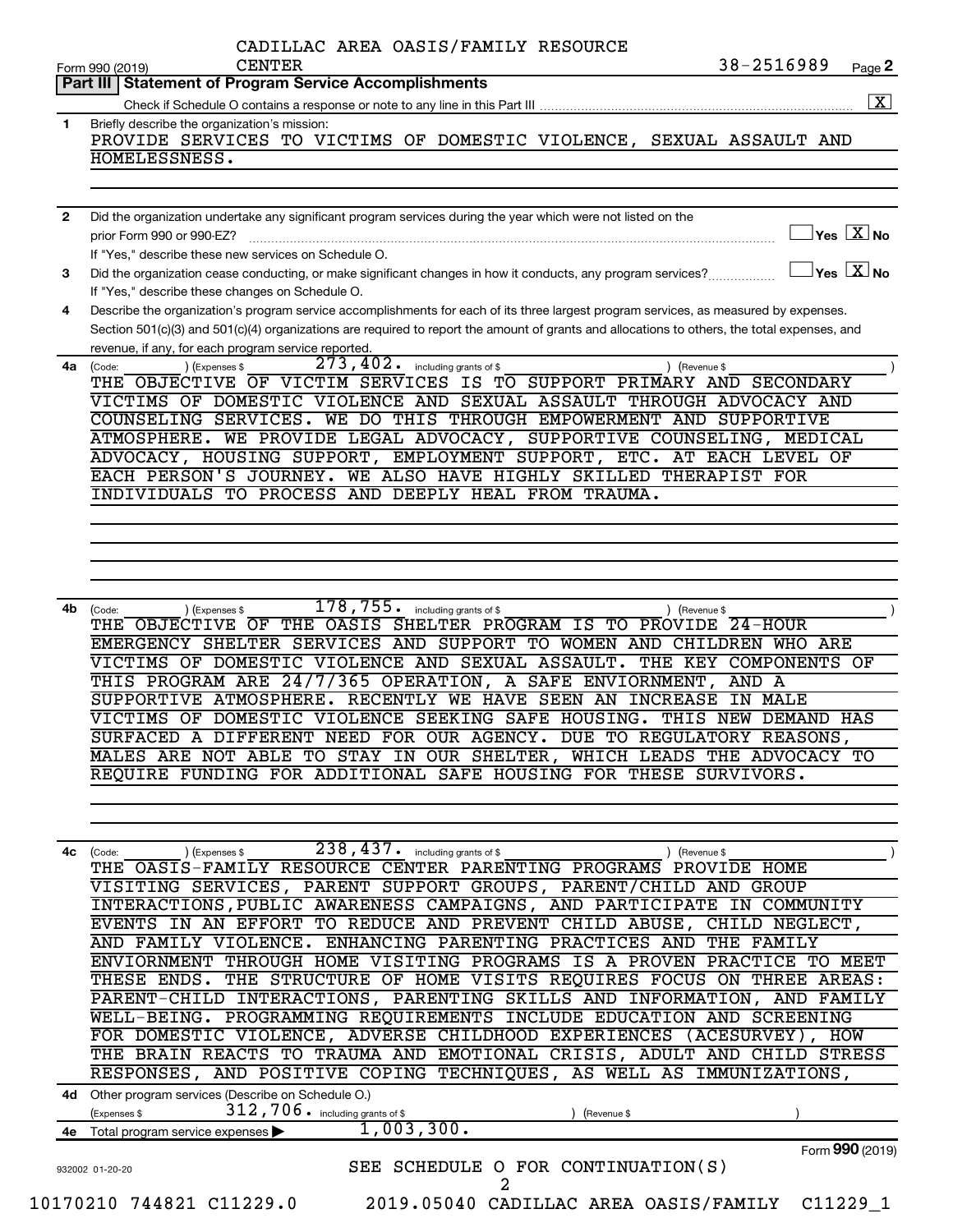**Part IV Checklist of Required Schedules**

|    |                                                                                                                                                                                                                                                   |                 | Yes | No                      |
|----|---------------------------------------------------------------------------------------------------------------------------------------------------------------------------------------------------------------------------------------------------|-----------------|-----|-------------------------|
| 1  | Is the organization described in section 501(c)(3) or $4947(a)(1)$ (other than a private foundation)?                                                                                                                                             |                 |     |                         |
|    | If "Yes," complete Schedule A                                                                                                                                                                                                                     | 1               | х   |                         |
| 2  |                                                                                                                                                                                                                                                   | $\mathbf{2}$    |     | $\overline{\mathbf{X}}$ |
| З  | Did the organization engage in direct or indirect political campaign activities on behalf of or in opposition to candidates for                                                                                                                   |                 |     |                         |
|    |                                                                                                                                                                                                                                                   | 3               |     | х                       |
| 4  | Section 501(c)(3) organizations. Did the organization engage in lobbying activities, or have a section 501(h) election in effect                                                                                                                  |                 |     |                         |
|    |                                                                                                                                                                                                                                                   | 4               |     | х                       |
| 5  | Is the organization a section 501(c)(4), 501(c)(5), or 501(c)(6) organization that receives membership dues, assessments, or                                                                                                                      |                 |     |                         |
|    |                                                                                                                                                                                                                                                   | 5               |     | х                       |
| 6  | Did the organization maintain any donor advised funds or any similar funds or accounts for which donors have the right to                                                                                                                         |                 |     |                         |
|    | provide advice on the distribution or investment of amounts in such funds or accounts? If "Yes," complete Schedule D, Part I                                                                                                                      | 6               |     | x                       |
| 7  | Did the organization receive or hold a conservation easement, including easements to preserve open space,                                                                                                                                         |                 |     |                         |
|    | the environment, historic land areas, or historic structures? If "Yes," complete Schedule D, Part II                                                                                                                                              | $\overline{7}$  |     | x                       |
| 8  | Did the organization maintain collections of works of art, historical treasures, or other similar assets? If "Yes," complete                                                                                                                      |                 |     |                         |
|    |                                                                                                                                                                                                                                                   | 8               |     | x                       |
| 9  | Did the organization report an amount in Part X, line 21, for escrow or custodial account liability, serve as a custodian for                                                                                                                     |                 |     |                         |
|    | amounts not listed in Part X; or provide credit counseling, debt management, credit repair, or debt negotiation services?                                                                                                                         |                 |     |                         |
|    |                                                                                                                                                                                                                                                   | 9               |     | x                       |
| 10 | Did the organization, directly or through a related organization, hold assets in donor-restricted endowments                                                                                                                                      |                 |     |                         |
|    |                                                                                                                                                                                                                                                   | 10              |     | x                       |
| 11 | If the organization's answer to any of the following questions is "Yes," then complete Schedule D, Parts VI, VII, VIII, IX, or X                                                                                                                  |                 |     |                         |
|    | as applicable.                                                                                                                                                                                                                                    |                 |     |                         |
|    | a Did the organization report an amount for land, buildings, and equipment in Part X, line 10? If "Yes," complete Schedule D,                                                                                                                     |                 |     |                         |
|    | Part VI                                                                                                                                                                                                                                           | 11a             | х   |                         |
|    | <b>b</b> Did the organization report an amount for investments - other securities in Part X, line 12, that is 5% or more of its total                                                                                                             |                 |     |                         |
|    |                                                                                                                                                                                                                                                   | 11b             |     | х                       |
|    | c Did the organization report an amount for investments - program related in Part X, line 13, that is 5% or more of its total                                                                                                                     |                 |     | x                       |
|    |                                                                                                                                                                                                                                                   | 11c             |     |                         |
|    | d Did the organization report an amount for other assets in Part X, line 15, that is 5% or more of its total assets reported in                                                                                                                   |                 |     | x                       |
|    |                                                                                                                                                                                                                                                   | 11d             |     | X                       |
|    | e Did the organization report an amount for other liabilities in Part X, line 25? If "Yes," complete Schedule D, Part X                                                                                                                           | 11e             |     |                         |
| f  | Did the organization's separate or consolidated financial statements for the tax year include a footnote that addresses<br>the organization's liability for uncertain tax positions under FIN 48 (ASC 740)? If "Yes," complete Schedule D, Part X | 11f             |     | x                       |
|    | 12a Did the organization obtain separate, independent audited financial statements for the tax year? If "Yes," complete                                                                                                                           |                 |     |                         |
|    | Schedule D, Parts XI and XII                                                                                                                                                                                                                      | 12a             | x   |                         |
|    | <b>b</b> Was the organization included in consolidated, independent audited financial statements for the tax year?                                                                                                                                |                 |     |                         |
|    | If "Yes," and if the organization answered "No" to line 12a, then completing Schedule D, Parts XI and XII is optional                                                                                                                             | 12 <sub>b</sub> |     | ┻                       |
| 13 |                                                                                                                                                                                                                                                   | 13              |     | $\overline{\text{x}}$   |
|    | 14a Did the organization maintain an office, employees, or agents outside of the United States?                                                                                                                                                   | 14a             |     | x                       |
|    | <b>b</b> Did the organization have aggregate revenues or expenses of more than \$10,000 from grantmaking, fundraising, business,                                                                                                                  |                 |     |                         |
|    | investment, and program service activities outside the United States, or aggregate foreign investments valued at \$100,000                                                                                                                        |                 |     |                         |
|    |                                                                                                                                                                                                                                                   | 14b             |     | х                       |
| 15 | Did the organization report on Part IX, column (A), line 3, more than \$5,000 of grants or other assistance to or for any                                                                                                                         |                 |     |                         |
|    |                                                                                                                                                                                                                                                   | 15              |     | x                       |
| 16 | Did the organization report on Part IX, column (A), line 3, more than \$5,000 of aggregate grants or other assistance to                                                                                                                          |                 |     |                         |
|    |                                                                                                                                                                                                                                                   | 16              |     | x                       |
| 17 | Did the organization report a total of more than \$15,000 of expenses for professional fundraising services on Part IX,                                                                                                                           |                 |     |                         |
|    |                                                                                                                                                                                                                                                   | 17              |     | x.                      |
| 18 | Did the organization report more than \$15,000 total of fundraising event gross income and contributions on Part VIII, lines                                                                                                                      |                 |     |                         |
|    |                                                                                                                                                                                                                                                   | 18              | х   |                         |
| 19 | Did the organization report more than \$15,000 of gross income from gaming activities on Part VIII, line 9a? If "Yes,"                                                                                                                            |                 |     |                         |
|    | complete Schedule G, Part III                                                                                                                                                                                                                     | 19              |     | x                       |
|    |                                                                                                                                                                                                                                                   | 20a             |     | $\overline{\text{X}}$   |
|    |                                                                                                                                                                                                                                                   | 20 <sub>b</sub> |     |                         |
| 21 | Did the organization report more than \$5,000 of grants or other assistance to any domestic organization or                                                                                                                                       |                 |     |                         |
|    |                                                                                                                                                                                                                                                   | 21              |     | x                       |
|    | 932003 01-20-20                                                                                                                                                                                                                                   |                 |     | Form 990 (2019)         |

10170210 744821 C11229.0 2019.05040 CADILLAC AREA OASIS/FAMILY C11229\_1

3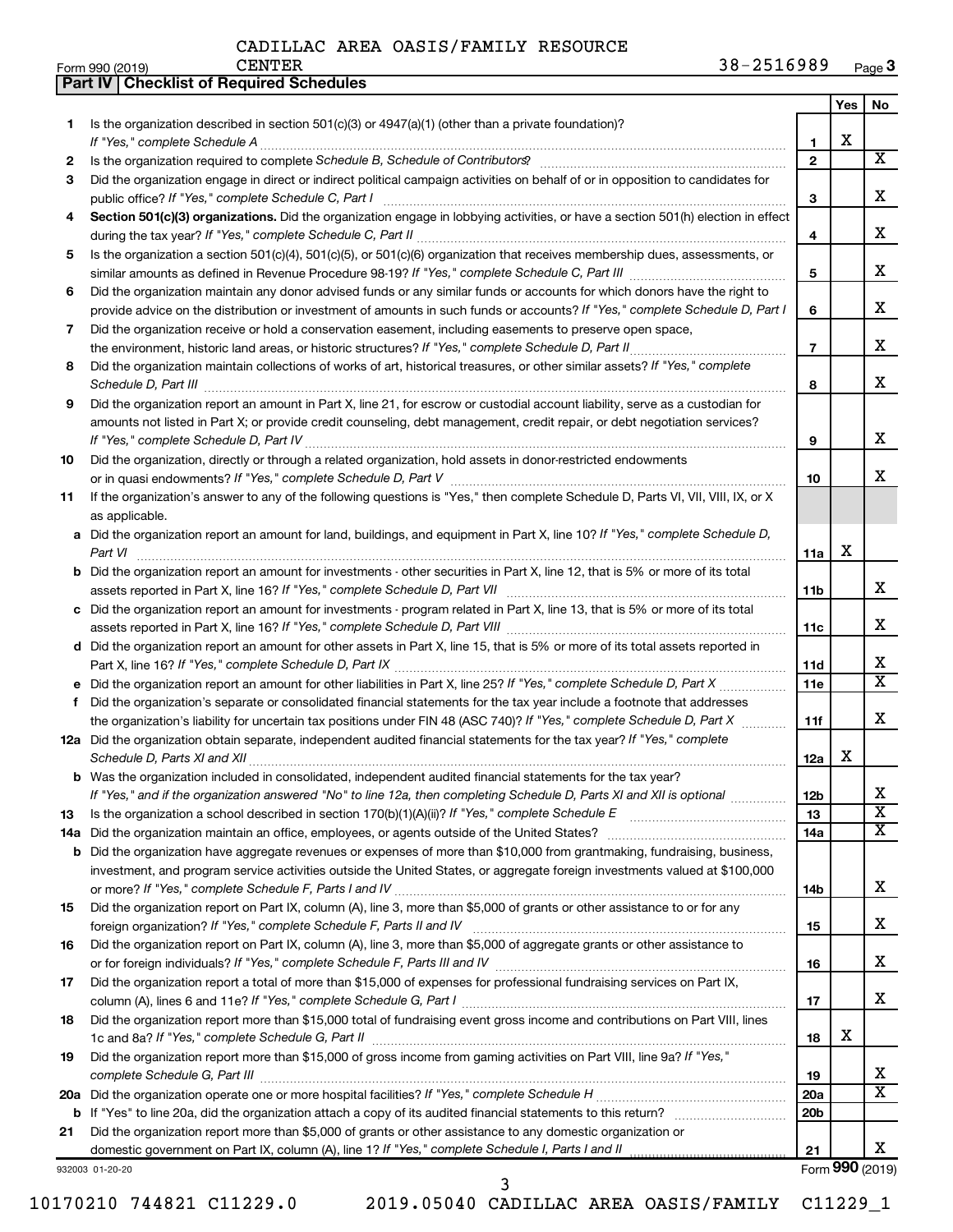|               | <b>Part IV   Checklist of Required Schedules (continued)</b>                                                                                                    |     |                         |                         |
|---------------|-----------------------------------------------------------------------------------------------------------------------------------------------------------------|-----|-------------------------|-------------------------|
|               |                                                                                                                                                                 |     | Yes                     | No                      |
| 22            | Did the organization report more than \$5,000 of grants or other assistance to or for domestic individuals on                                                   |     |                         |                         |
|               |                                                                                                                                                                 | 22  |                         | X                       |
|               | Did the organization answer "Yes" to Part VII, Section A, line 3, 4, or 5 about compensation of the organization's current                                      |     |                         |                         |
| 23            |                                                                                                                                                                 |     |                         |                         |
|               | and former officers, directors, trustees, key employees, and highest compensated employees? If "Yes," complete                                                  |     |                         |                         |
|               |                                                                                                                                                                 | 23  |                         | х                       |
|               | 24a Did the organization have a tax-exempt bond issue with an outstanding principal amount of more than \$100,000 as of the                                     |     |                         |                         |
|               | last day of the year, that was issued after December 31, 2002? If "Yes," answer lines 24b through 24d and complete                                              |     |                         |                         |
|               |                                                                                                                                                                 | 24a |                         | x                       |
|               |                                                                                                                                                                 | 24b |                         |                         |
|               | c Did the organization maintain an escrow account other than a refunding escrow at any time during the year to defease                                          |     |                         |                         |
|               |                                                                                                                                                                 | 24c |                         |                         |
|               |                                                                                                                                                                 | 24d |                         |                         |
|               | 25a Section 501(c)(3), 501(c)(4), and 501(c)(29) organizations. Did the organization engage in an excess benefit                                                |     |                         |                         |
|               |                                                                                                                                                                 | 25a |                         | х                       |
|               | <b>b</b> Is the organization aware that it engaged in an excess benefit transaction with a disqualified person in a prior year, and                             |     |                         |                         |
|               |                                                                                                                                                                 |     |                         |                         |
|               | that the transaction has not been reported on any of the organization's prior Forms 990 or 990-EZ? If "Yes," complete                                           |     |                         | х                       |
|               | Schedule L, Part I                                                                                                                                              | 25b |                         |                         |
| 26            | Did the organization report any amount on Part X, line 5 or 22, for receivables from or payables to any current                                                 |     |                         |                         |
|               | or former officer, director, trustee, key employee, creator or founder, substantial contributor, or 35%                                                         |     |                         |                         |
|               | controlled entity or family member of any of these persons? If "Yes," complete Schedule L, Part II                                                              | 26  |                         | х                       |
| 27            | Did the organization provide a grant or other assistance to any current or former officer, director, trustee, key employee,                                     |     |                         |                         |
|               | creator or founder, substantial contributor or employee thereof, a grant selection committee member, or to a 35% controlled                                     |     |                         |                         |
|               | entity (including an employee thereof) or family member of any of these persons? If "Yes," complete Schedule L, Part III                                        | 27  |                         | x                       |
| 28            | Was the organization a party to a business transaction with one of the following parties (see Schedule L, Part IV                                               |     |                         |                         |
|               | instructions, for applicable filing thresholds, conditions, and exceptions):                                                                                    |     |                         |                         |
| а             | A current or former officer, director, trustee, key employee, creator or founder, or substantial contributor? If                                                |     |                         |                         |
|               |                                                                                                                                                                 | 28a |                         | x                       |
|               |                                                                                                                                                                 | 28b |                         | $\overline{\textbf{x}}$ |
|               | c A 35% controlled entity of one or more individuals and/or organizations described in lines 28a or 28b?!f                                                      |     |                         |                         |
|               |                                                                                                                                                                 | 28c |                         | X                       |
|               |                                                                                                                                                                 |     | $\overline{\textbf{x}}$ |                         |
| 29            |                                                                                                                                                                 | 29  |                         |                         |
| 30            | Did the organization receive contributions of art, historical treasures, or other similar assets, or qualified conservation                                     |     |                         |                         |
|               |                                                                                                                                                                 | 30  |                         | х                       |
| 31            | Did the organization liquidate, terminate, or dissolve and cease operations? If "Yes," complete Schedule N, Part I                                              | 31  |                         | $\overline{\mathbf{X}}$ |
| 32            | Did the organization sell, exchange, dispose of, or transfer more than 25% of its net assets? If "Yes," complete                                                |     |                         |                         |
|               | Schedule N, Part II                                                                                                                                             | 32  |                         | ▵                       |
| 33            | Did the organization own 100% of an entity disregarded as separate from the organization under Regulations                                                      |     |                         |                         |
|               |                                                                                                                                                                 | 33  |                         | x.                      |
| 34            | Was the organization related to any tax-exempt or taxable entity? If "Yes," complete Schedule R, Part II, III, or IV, and                                       |     |                         |                         |
|               | Part V, line 1                                                                                                                                                  | 34  |                         | х                       |
|               | 35a Did the organization have a controlled entity within the meaning of section 512(b)(13)?                                                                     | 35a |                         | $\overline{\textbf{X}}$ |
|               | b If "Yes" to line 35a, did the organization receive any payment from or engage in any transaction with a controlled entity                                     |     |                         |                         |
|               |                                                                                                                                                                 | 35b |                         |                         |
| 36            | Section 501(c)(3) organizations. Did the organization make any transfers to an exempt non-charitable related organization?                                      |     |                         |                         |
|               |                                                                                                                                                                 | 36  |                         | x                       |
| 37            | Did the organization conduct more than 5% of its activities through an entity that is not a related organization                                                |     |                         |                         |
|               |                                                                                                                                                                 |     |                         | x                       |
|               |                                                                                                                                                                 | 37  |                         |                         |
| 38            | Did the organization complete Schedule O and provide explanations in Schedule O for Part VI, lines 11b and 19?                                                  |     | х                       |                         |
| <b>Part V</b> | Statements Regarding Other IRS Filings and Tax Compliance                                                                                                       | 38  |                         |                         |
|               |                                                                                                                                                                 |     |                         |                         |
|               | Check if Schedule O contains a response or note to any line in this Part V [11] [12] Check if Schedule O contains a response or note to any line in this Part V |     |                         |                         |
|               |                                                                                                                                                                 |     | Yes                     | No                      |
|               | 1a                                                                                                                                                              |     |                         |                         |
| b             | 1b                                                                                                                                                              |     |                         |                         |
|               | c Did the organization comply with backup withholding rules for reportable payments to vendors and reportable gaming                                            |     |                         |                         |
|               |                                                                                                                                                                 | 1c  | х                       |                         |
|               | 932004 01-20-20                                                                                                                                                 |     | Form 990 (2019)         |                         |
|               | 4                                                                                                                                                               |     |                         |                         |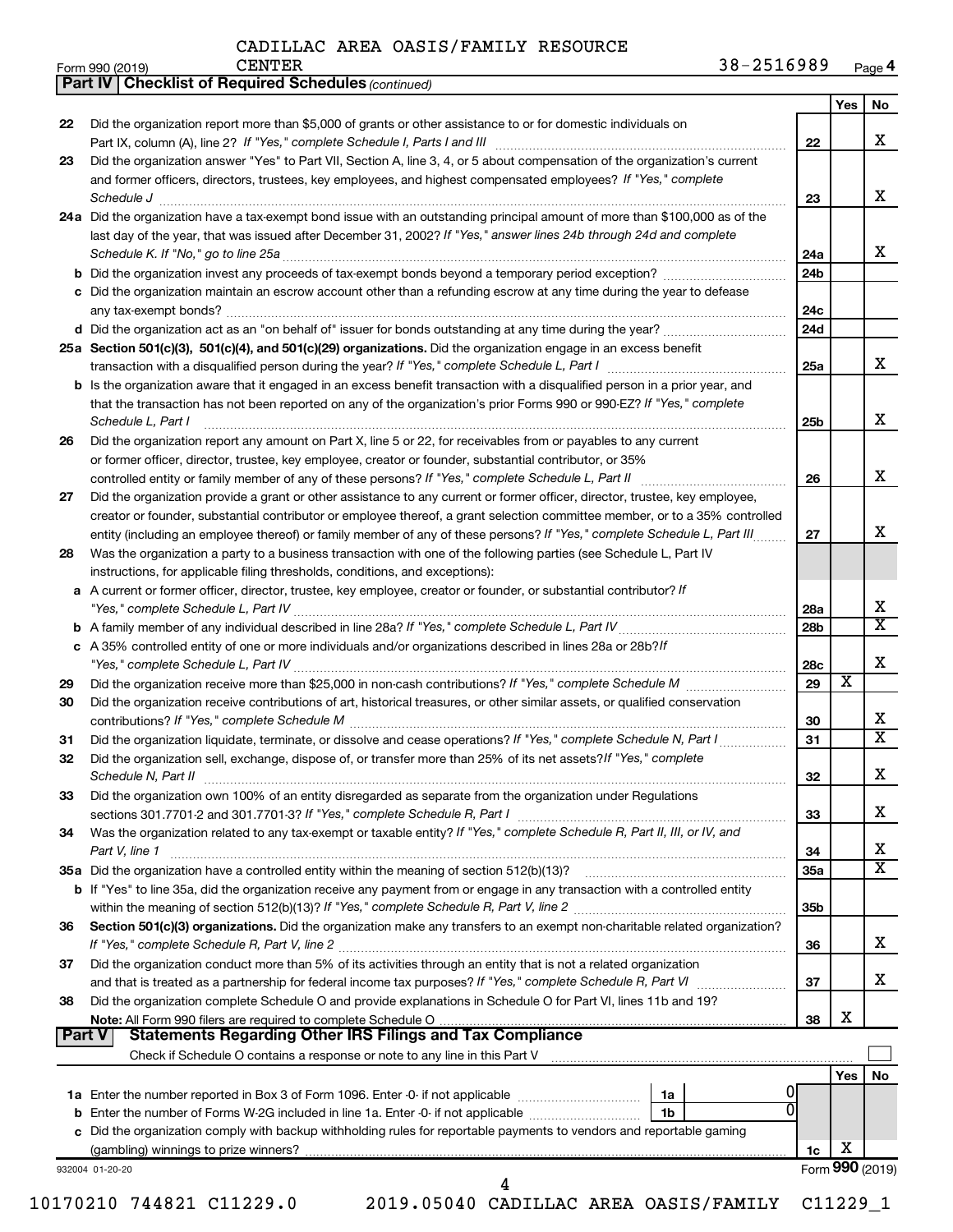| Part V | Statements Regarding Other IRS Filings and Tax Compliance (continued)                                                                           |     |     |    |  |  |  |  |  |
|--------|-------------------------------------------------------------------------------------------------------------------------------------------------|-----|-----|----|--|--|--|--|--|
|        |                                                                                                                                                 |     | Yes | No |  |  |  |  |  |
|        | 2a Enter the number of employees reported on Form W-3, Transmittal of Wage and Tax Statements,                                                  |     |     |    |  |  |  |  |  |
|        | 38<br>filed for the calendar year ending with or within the year covered by this return<br>2a                                                   |     |     |    |  |  |  |  |  |
|        | <b>b</b> If at least one is reported on line 2a, did the organization file all required federal employment tax returns?                         | 2b  | X   |    |  |  |  |  |  |
|        | Note: If the sum of lines 1a and 2a is greater than 250, you may be required to e-file (see instructions) <i>marroummann</i>                    |     |     |    |  |  |  |  |  |
|        | 3a Did the organization have unrelated business gross income of \$1,000 or more during the year?                                                |     |     |    |  |  |  |  |  |
| b      |                                                                                                                                                 |     |     |    |  |  |  |  |  |
|        | 4a At any time during the calendar year, did the organization have an interest in, or a signature or other authority over, a                    |     |     |    |  |  |  |  |  |
|        | financial account in a foreign country (such as a bank account, securities account, or other financial account)?                                | 4a  |     | x  |  |  |  |  |  |
|        | <b>b</b> If "Yes," enter the name of the foreign country ▶                                                                                      |     |     |    |  |  |  |  |  |
|        | See instructions for filing requirements for FinCEN Form 114, Report of Foreign Bank and Financial Accounts (FBAR).                             |     |     |    |  |  |  |  |  |
|        |                                                                                                                                                 | 5a  |     | x  |  |  |  |  |  |
| b      |                                                                                                                                                 | 5b  |     | X  |  |  |  |  |  |
| с      |                                                                                                                                                 | 5c  |     |    |  |  |  |  |  |
|        | 6a Does the organization have annual gross receipts that are normally greater than \$100,000, and did the organization solicit                  |     |     |    |  |  |  |  |  |
|        |                                                                                                                                                 | 6a  |     | x  |  |  |  |  |  |
|        | <b>b</b> If "Yes," did the organization include with every solicitation an express statement that such contributions or gifts                   |     |     |    |  |  |  |  |  |
|        |                                                                                                                                                 | 6b  |     |    |  |  |  |  |  |
| 7      | Organizations that may receive deductible contributions under section 170(c).                                                                   |     |     |    |  |  |  |  |  |
|        | Did the organization receive a payment in excess of \$75 made partly as a contribution and partly for goods and services provided to the payor? | 7a  |     | х  |  |  |  |  |  |
| а<br>b |                                                                                                                                                 | 7b  |     |    |  |  |  |  |  |
|        | c Did the organization sell, exchange, or otherwise dispose of tangible personal property for which it was required                             |     |     |    |  |  |  |  |  |
|        |                                                                                                                                                 | 7c  |     | х  |  |  |  |  |  |
|        | <b>7d</b>                                                                                                                                       |     |     |    |  |  |  |  |  |
| е      |                                                                                                                                                 |     |     |    |  |  |  |  |  |
| f.     |                                                                                                                                                 |     |     |    |  |  |  |  |  |
| g      | If the organization received a contribution of qualified intellectual property, did the organization file Form 8899 as required?                |     |     |    |  |  |  |  |  |
| h      | If the organization received a contribution of cars, boats, airplanes, or other vehicles, did the organization file a Form 1098-C?              |     |     |    |  |  |  |  |  |
| 8      | Sponsoring organizations maintaining donor advised funds. Did a donor advised fund maintained by the                                            |     |     |    |  |  |  |  |  |
|        |                                                                                                                                                 |     |     |    |  |  |  |  |  |
| 9      | Sponsoring organizations maintaining donor advised funds.                                                                                       |     |     |    |  |  |  |  |  |
| а      | Did the sponsoring organization make any taxable distributions under section 4966?                                                              | 9а  |     |    |  |  |  |  |  |
| b      | Did the sponsoring organization make a distribution to a donor, donor advisor, or related person?                                               | 9b  |     |    |  |  |  |  |  |
| 10     | Section 501(c)(7) organizations. Enter:                                                                                                         |     |     |    |  |  |  |  |  |
| а      | 10a                                                                                                                                             |     |     |    |  |  |  |  |  |
|        | 10 <sub>b</sub><br>b Gross receipts, included on Form 990, Part VIII, line 12, for public use of club facilities                                |     |     |    |  |  |  |  |  |
| 11     | Section 501(c)(12) organizations. Enter:                                                                                                        |     |     |    |  |  |  |  |  |
| а      | 11a                                                                                                                                             |     |     |    |  |  |  |  |  |
|        | b Gross income from other sources (Do not net amounts due or paid to other sources against                                                      |     |     |    |  |  |  |  |  |
|        | 11b                                                                                                                                             |     |     |    |  |  |  |  |  |
|        | 12a Section 4947(a)(1) non-exempt charitable trusts. Is the organization filing Form 990 in lieu of Form 1041?                                  | 12a |     |    |  |  |  |  |  |
|        | 12 <sub>b</sub><br><b>b</b> If "Yes," enter the amount of tax-exempt interest received or accrued during the year                               |     |     |    |  |  |  |  |  |
| 13     | Section 501(c)(29) qualified nonprofit health insurance issuers.                                                                                |     |     |    |  |  |  |  |  |
| а      | Is the organization licensed to issue qualified health plans in more than one state?                                                            | 1За |     |    |  |  |  |  |  |
|        | <b>Note:</b> See the instructions for additional information the organization must report on Schedule O.                                        |     |     |    |  |  |  |  |  |
|        | <b>b</b> Enter the amount of reserves the organization is required to maintain by the states in which the                                       |     |     |    |  |  |  |  |  |
|        | 13 <sub>b</sub>                                                                                                                                 |     |     |    |  |  |  |  |  |
| с      | 13с                                                                                                                                             |     |     |    |  |  |  |  |  |
|        | 14a Did the organization receive any payments for indoor tanning services during the tax year?                                                  |     |     |    |  |  |  |  |  |
| b      | If "Yes," has it filed a Form 720 to report these payments? If "No," provide an explanation on Schedule O                                       | 14b |     |    |  |  |  |  |  |
| 15     | Is the organization subject to the section 4960 tax on payment(s) of more than \$1,000,000 in remuneration or                                   |     |     |    |  |  |  |  |  |
|        |                                                                                                                                                 | 15  |     | х  |  |  |  |  |  |
|        | If "Yes," see instructions and file Form 4720, Schedule N.                                                                                      |     |     |    |  |  |  |  |  |
| 16     | Is the organization an educational institution subject to the section 4968 excise tax on net investment income?                                 | 16  |     | х  |  |  |  |  |  |
|        | If "Yes," complete Form 4720, Schedule O.                                                                                                       |     |     |    |  |  |  |  |  |

Form (2019) **990**

932005 01-20-20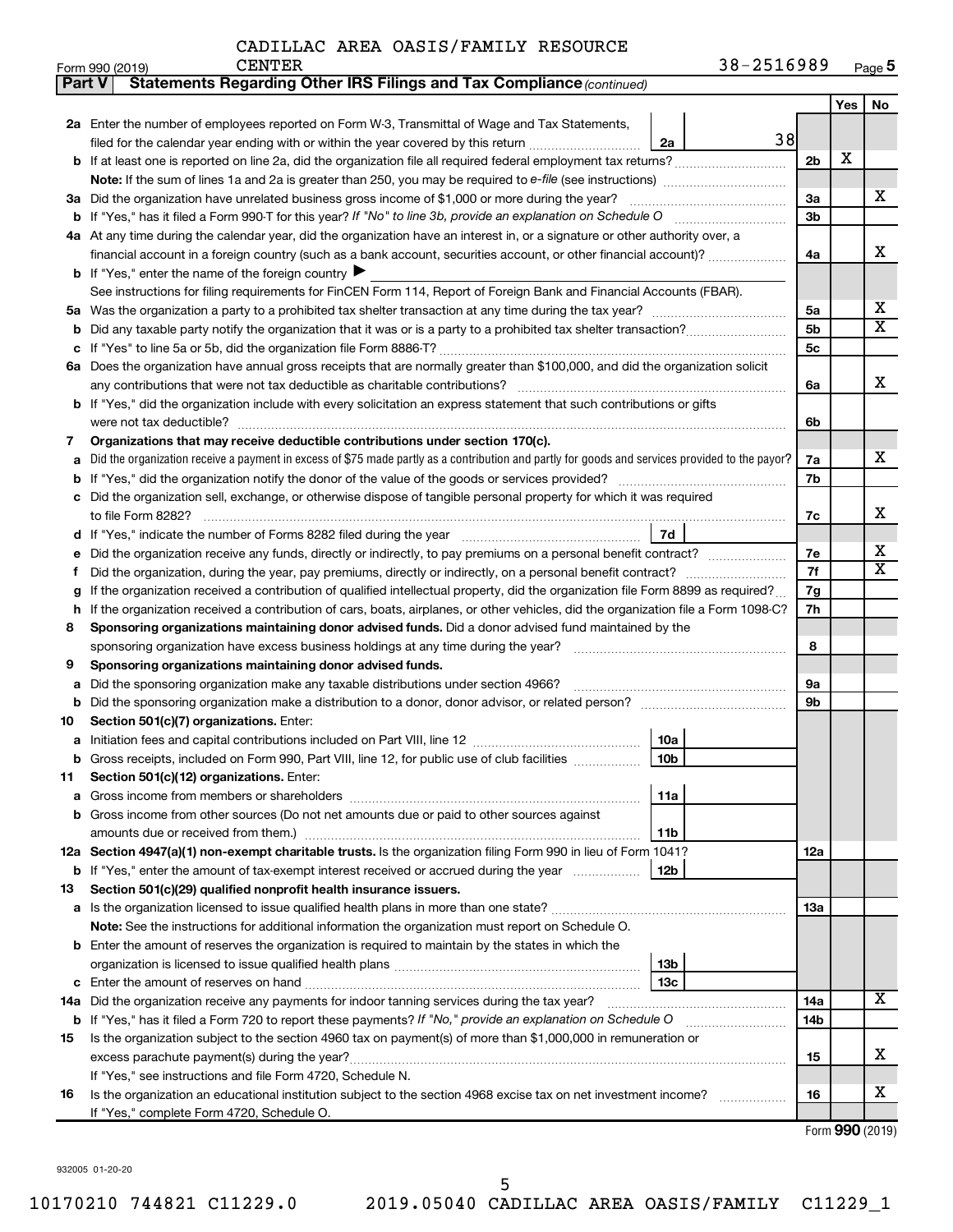Form 990 (2019) Page **6** CENTER 38-2516989

|     | <b>Section A. Governing Body and Management</b>                                                                                                  |    |    |                 |                         |                         |
|-----|--------------------------------------------------------------------------------------------------------------------------------------------------|----|----|-----------------|-------------------------|-------------------------|
|     |                                                                                                                                                  |    |    |                 | Yes                     | No                      |
|     | 1a Enter the number of voting members of the governing body at the end of the tax year                                                           | 1a | 13 |                 |                         |                         |
|     | If there are material differences in voting rights among members of the governing body, or if the governing                                      |    |    |                 |                         |                         |
|     | body delegated broad authority to an executive committee or similar committee, explain on Schedule O.                                            |    |    |                 |                         |                         |
|     | <b>b</b> Enter the number of voting members included on line 1a, above, who are independent                                                      | 1b | 13 |                 |                         |                         |
| 2   | Did any officer, director, trustee, or key employee have a family relationship or a business relationship with any other                         |    |    |                 |                         |                         |
|     |                                                                                                                                                  |    |    | $\mathbf{2}$    |                         | x                       |
| З   | Did the organization delegate control over management duties customarily performed by or under the direct supervision                            |    |    |                 |                         |                         |
|     |                                                                                                                                                  |    |    | 3               |                         | х                       |
| 4   | Did the organization make any significant changes to its governing documents since the prior Form 990 was filed?                                 |    |    | 4               |                         | $\overline{\textbf{x}}$ |
| 5   |                                                                                                                                                  |    |    | 5               |                         | $\overline{\textbf{x}}$ |
|     |                                                                                                                                                  |    |    | 6               |                         | $\overline{\mathtt{x}}$ |
| 6   |                                                                                                                                                  |    |    |                 |                         |                         |
| 7a  | Did the organization have members, stockholders, or other persons who had the power to elect or appoint one or                                   |    |    |                 |                         |                         |
|     |                                                                                                                                                  |    |    | 7a              |                         | x                       |
|     | <b>b</b> Are any governance decisions of the organization reserved to (or subject to approval by) members, stockholders, or                      |    |    |                 |                         |                         |
|     | persons other than the governing body?                                                                                                           |    |    | 7b              |                         | x                       |
| 8   | Did the organization contemporaneously document the meetings held or written actions undertaken during the year by the following:                |    |    |                 |                         |                         |
|     |                                                                                                                                                  |    |    | 8а              | х                       |                         |
|     |                                                                                                                                                  |    |    | 8b              | $\overline{\textbf{x}}$ |                         |
| 9   | Is there any officer, director, trustee, or key employee listed in Part VII, Section A, who cannot be reached at the                             |    |    |                 |                         |                         |
|     |                                                                                                                                                  |    |    | 9               |                         | x                       |
|     | Section B. Policies (This Section B requests information about policies not required by the Internal Revenue Code.)                              |    |    |                 |                         |                         |
|     |                                                                                                                                                  |    |    |                 | Yes                     | No                      |
|     |                                                                                                                                                  |    |    | 10a             |                         | $\overline{\mathbf{X}}$ |
|     | b If "Yes," did the organization have written policies and procedures governing the activities of such chapters, affiliates,                     |    |    |                 |                         |                         |
|     |                                                                                                                                                  |    |    | 10b             |                         |                         |
|     | 11a Has the organization provided a complete copy of this Form 990 to all members of its governing body before filing the form?                  |    |    | 11a             | X                       |                         |
|     | <b>b</b> Describe in Schedule O the process, if any, used by the organization to review this Form 990.                                           |    |    |                 |                         |                         |
| 12a |                                                                                                                                                  |    |    | 12a             | х                       |                         |
|     | Were officers, directors, or trustees, and key employees required to disclose annually interests that could give rise to conflicts?              |    |    | 12 <sub>b</sub> | $\overline{\textbf{x}}$ |                         |
|     |                                                                                                                                                  |    |    |                 |                         |                         |
|     | c Did the organization regularly and consistently monitor and enforce compliance with the policy? If "Yes," describe                             |    |    |                 |                         |                         |
|     |                                                                                                                                                  |    |    | 12c             | Х                       |                         |
| 13  |                                                                                                                                                  |    |    | 13              |                         | $\overline{\mathbf{X}}$ |
| 14  | Did the organization have a written document retention and destruction policy? [11] manufaction manufaction in                                   |    |    | 14              | $\overline{\texttt{x}}$ |                         |
| 15  | Did the process for determining compensation of the following persons include a review and approval by independent                               |    |    |                 |                         |                         |
|     | persons, comparability data, and contemporaneous substantiation of the deliberation and decision?                                                |    |    |                 |                         |                         |
|     |                                                                                                                                                  |    |    | 15a             | X                       |                         |
|     |                                                                                                                                                  |    |    | 15b             |                         | $\overline{\text{X}}$   |
|     | If "Yes" to line 15a or 15b, describe the process in Schedule O (see instructions).                                                              |    |    |                 |                         |                         |
|     | 16a Did the organization invest in, contribute assets to, or participate in a joint venture or similar arrangement with a                        |    |    |                 |                         |                         |
|     | taxable entity during the year?                                                                                                                  |    |    | 16a             |                         | x                       |
|     | b If "Yes," did the organization follow a written policy or procedure requiring the organization to evaluate its participation                   |    |    |                 |                         |                         |
|     | in joint venture arrangements under applicable federal tax law, and take steps to safeguard the organization's                                   |    |    |                 |                         |                         |
|     |                                                                                                                                                  |    |    | 16b             |                         |                         |
|     | <b>Section C. Disclosure</b>                                                                                                                     |    |    |                 |                         |                         |
|     | List the states with which a copy of this Form 990 is required to be filed $\blacktriangleright\text{MI}$                                        |    |    |                 |                         |                         |
| 17  |                                                                                                                                                  |    |    |                 |                         |                         |
| 18  | Section 6104 requires an organization to make its Forms 1023 (1024 or 1024-A, if applicable), 990, and 990-T (Section 501(c)(3)s only) available |    |    |                 |                         |                         |
|     | for public inspection. Indicate how you made these available. Check all that apply.                                                              |    |    |                 |                         |                         |
|     | $\lfloor x \rfloor$ Upon request<br>$\lfloor X \rfloor$ Another's website<br>Other (explain on Schedule O)<br>Own website                        |    |    |                 |                         |                         |
| 19  | Describe on Schedule O whether (and if so, how) the organization made its governing documents, conflict of interest policy, and financial        |    |    |                 |                         |                         |
|     | statements available to the public during the tax year.                                                                                          |    |    |                 |                         |                         |
| 20  | State the name, address, and telephone number of the person who possesses the organization's books and records $\blacktriangleright$             |    |    |                 |                         |                         |
|     | AMBER HERLEIN - 231-775-7299                                                                                                                     |    |    |                 |                         |                         |
|     | 118 S. MITCHELL ST., CADILLAC, MI<br>49601                                                                                                       |    |    |                 |                         |                         |
|     | 932006 01-20-20                                                                                                                                  |    |    |                 | Form 990 (2019)         |                         |
|     | 6                                                                                                                                                |    |    |                 |                         |                         |
|     | 10170210 744821 C11229.0<br>2019.05040 CADILLAC AREA OASIS/FAMILY                                                                                |    |    | C11229_1        |                         |                         |
|     |                                                                                                                                                  |    |    |                 |                         |                         |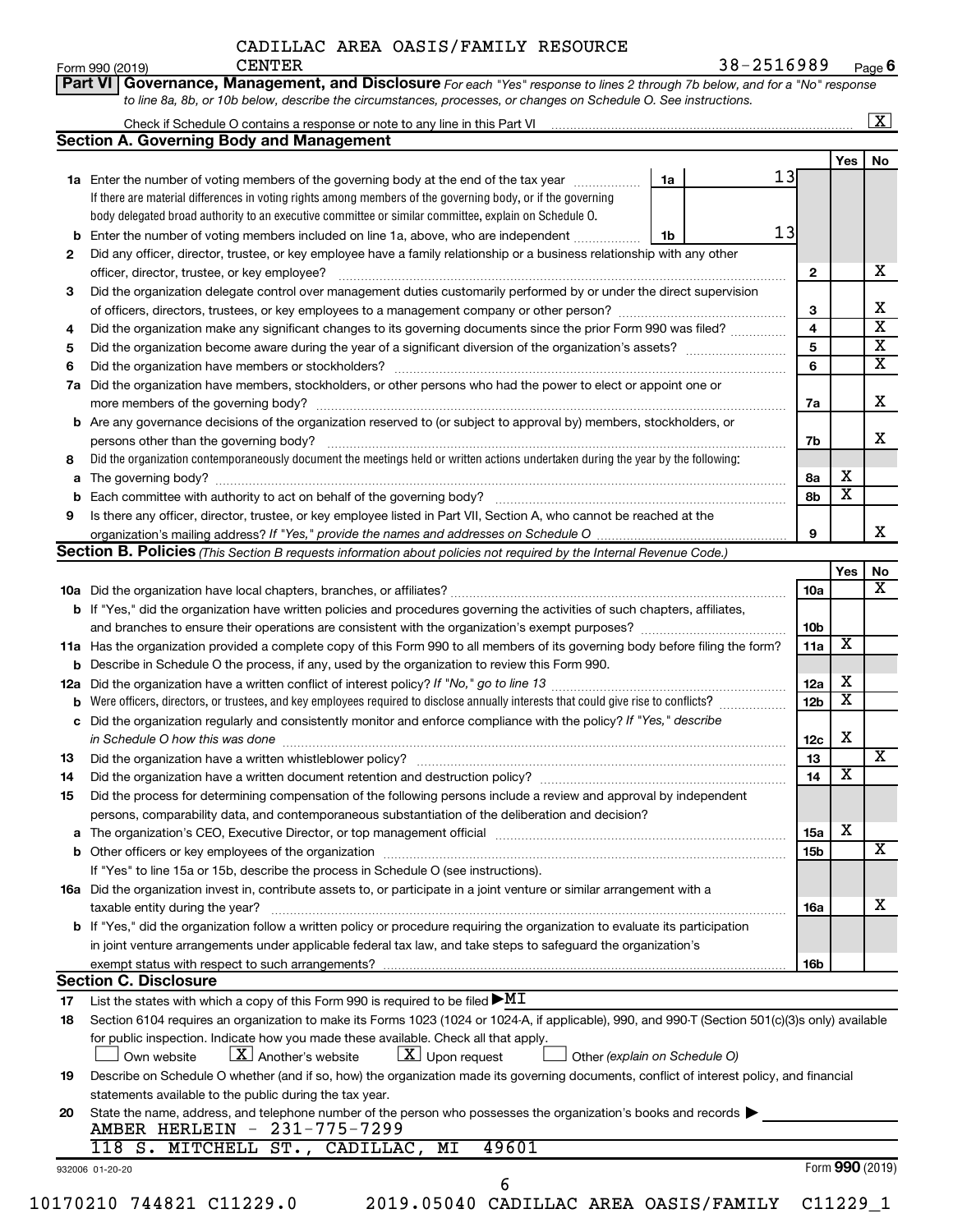$\Box$ 

| Part VII Compensation of Officers, Directors, Trustees, Key Employees, Highest Compensated |
|--------------------------------------------------------------------------------------------|
| <b>Employees, and Independent Contractors</b>                                              |

Check if Schedule O contains a response or note to any line in this Part VII

**Section A. Officers, Directors, Trustees, Key Employees, and Highest Compensated Employees**

**1a**  Complete this table for all persons required to be listed. Report compensation for the calendar year ending with or within the organization's tax year.  $\bullet$  List all of the organization's current officers, directors, trustees (whether individuals or organizations), regardless of amount of compensation.

Enter -0- in columns (D), (E), and (F) if no compensation was paid.

**•** List all of the organization's current key employees, if any. See instructions for definition of "key employee."

• List the organization's five *current* highest compensated employees (other than an officer, director, trustee, or key employee) who received reportable compensation (Box 5 of Form W-2 and/or Box 7 of Form 1099-MISC) of more than \$100,000 from the organization and any related organizations.

 $\bullet$  List all of the organization's former officers, key employees, and highest compensated employees who received more than \$100,000 of reportable compensation from the organization and any related organizations.

**•** List all of the organization's former directors or trustees that received, in the capacity as a former director or trustee of the organization, more than \$10,000 of reportable compensation from the organization and any related organizations.

See instructions for the order in which to list the persons above.

Check this box if neither the organization nor any related organization compensated any current officer, director, or trustee.  $\Box$ 

| (A)                         | (B)                    |                                |                                                                  |             | (C)          |                                 |        | (D)             | (E)             | (F)                |
|-----------------------------|------------------------|--------------------------------|------------------------------------------------------------------|-------------|--------------|---------------------------------|--------|-----------------|-----------------|--------------------|
| Name and title              | Average                |                                | (do not check more than one                                      | Position    |              |                                 |        | Reportable      | Reportable      | Estimated          |
|                             | hours per              |                                | box, unless person is both an<br>officer and a director/trustee) |             |              |                                 |        | compensation    | compensation    | amount of          |
|                             | week                   |                                |                                                                  |             |              |                                 |        | from            | from related    | other              |
|                             | (list any              |                                |                                                                  |             |              |                                 |        | the             | organizations   | compensation       |
|                             | hours for              |                                |                                                                  |             |              |                                 |        | organization    | (W-2/1099-MISC) | from the           |
|                             | related                |                                |                                                                  |             |              |                                 |        | (W-2/1099-MISC) |                 | organization       |
|                             | organizations<br>below |                                |                                                                  |             |              |                                 |        |                 |                 | and related        |
|                             | line)                  | Individual trustee or director | Institutional trustee                                            | Officer     | Key employee | Highest compensated<br>employee | Former |                 |                 | organizations      |
| RIA CUNNINGHAM<br>(1)       | 1.00                   |                                |                                                                  |             |              |                                 |        |                 |                 |                    |
| <b>CHAIR</b>                |                        | $\mathbf X$                    |                                                                  | $\mathbf x$ |              |                                 |        | 0.              | $\mathbf 0$     | $\mathbf 0$ .      |
| (2)<br>SALLY RANDALL        | 1.00                   |                                |                                                                  |             |              |                                 |        |                 |                 |                    |
| VICE CHAIR                  |                        | X                              |                                                                  | $\rm X$     |              |                                 |        | $\mathbf 0$ .   | $\mathbf 0$     | $\mathbf 0$ .      |
| (3)<br>SHIRLEY MCCOY        | 1.00                   |                                |                                                                  |             |              |                                 |        |                 |                 |                    |
| <b>SECRETARY</b>            |                        | X                              |                                                                  | $\rm X$     |              |                                 |        | $\mathbf 0$ .   | $\mathbf 0$     | $\boldsymbol{0}$ . |
| (4)<br><b>BOB EBELS</b>     | 1.00                   |                                |                                                                  |             |              |                                 |        |                 |                 |                    |
| <b>TREASURER</b>            |                        | $\mathbf X$                    |                                                                  | $\rm X$     |              |                                 |        | 0.              | $\mathbf 0$     | $\mathbf 0$ .      |
| <b>JIM BLACKBURN</b><br>(5) | 1.00                   |                                |                                                                  |             |              |                                 |        |                 |                 |                    |
| MEMBER AT LARGE             |                        | $\mathbf X$                    |                                                                  |             |              |                                 |        | $\mathbf 0$ .   | $\mathbf 0$     | $\mathbf 0$ .      |
| RENEE MAHON<br>(6)          | 1.00                   |                                |                                                                  |             |              |                                 |        |                 |                 |                    |
| MEMBER AT LARGE             |                        | $\mathbf X$                    |                                                                  |             |              |                                 |        | $\mathbf 0$     | $\mathbf 0$     | $\mathbf 0$ .      |
| <b>JULIE FINCH</b><br>(7)   | 1.00                   |                                |                                                                  |             |              |                                 |        |                 |                 |                    |
| MEMBER AT LARGE             |                        | $\mathbf X$                    |                                                                  |             |              |                                 |        | $\mathbf 0$ .   | $\mathbf 0$     | $\boldsymbol{0}$ . |
| ERIC ELLER<br>(8)           | 1.00                   |                                |                                                                  |             |              |                                 |        |                 |                 |                    |
| MEMBER AT LARGE             |                        | $\mathbf X$                    |                                                                  |             |              |                                 |        | 0.              | $\mathbf 0$     | $\mathbf 0$ .      |
| FLORA GRUNDY<br>(9)         | 1.00                   |                                |                                                                  |             |              |                                 |        |                 |                 |                    |
| MEMBER AT LARGE             |                        | $\mathbf X$                    |                                                                  |             |              |                                 |        | $\mathbf 0$ .   | $\mathbf 0$     | $\boldsymbol{0}$ . |
| (10) JEFF MANKIEWICZ        | 1.00                   |                                |                                                                  |             |              |                                 |        |                 |                 |                    |
| MEMBER AT LARGE             |                        | $\mathbf X$                    |                                                                  |             |              |                                 |        | $\mathbf 0$     | $\mathbf 0$     | $\mathbf 0$ .      |
| (11) CORINNA HERVEY         | 1.00                   |                                |                                                                  |             |              |                                 |        |                 |                 |                    |
| MEMBER AT LARGE             |                        | $\mathbf X$                    |                                                                  |             |              |                                 |        | $\mathbf 0$     | $\mathbf 0$     | $\mathbf 0$ .      |
| (12) DONNA WEAVER           | 1.00                   |                                |                                                                  |             |              |                                 |        |                 |                 |                    |
| MEMBER AT LARGE             |                        | $\mathbf X$                    |                                                                  |             |              |                                 |        | $\mathbf 0$ .   | $\mathbf 0$     | $\mathbf 0$ .      |
| (13) TRENT TAYLOR           | 1.00                   |                                |                                                                  |             |              |                                 |        |                 |                 |                    |
| MEMBER AT LARGE             |                        | $\mathbf X$                    |                                                                  |             |              |                                 |        | $\mathbf 0$     | $\mathbf 0$     | $\mathbf 0$ .      |
| (14) CHRIS HUCKLE           | 1.00                   |                                |                                                                  |             |              |                                 |        |                 |                 |                    |
| CONSULTING MEMBER           |                        | $\mathbf X$                    |                                                                  |             |              |                                 |        | $\mathbf 0$ .   | $\mathbf 0$     | $\mathbf 0$ .      |
| (15) AMBER HERLEIN          | 40.00                  |                                |                                                                  |             |              |                                 |        |                 |                 |                    |
| EXECUTIVE DIRECTOR          |                        |                                |                                                                  | $\mathbf X$ |              |                                 |        | 58,114.         | $\mathbf 0$     | $\mathbf 0$ .      |
|                             |                        |                                |                                                                  |             |              |                                 |        |                 |                 |                    |
|                             |                        |                                |                                                                  |             |              |                                 |        |                 |                 |                    |
|                             |                        |                                |                                                                  |             |              |                                 |        |                 |                 |                    |
|                             |                        |                                |                                                                  |             |              |                                 |        |                 |                 |                    |

7

932007 01-20-20

Form (2019) **990**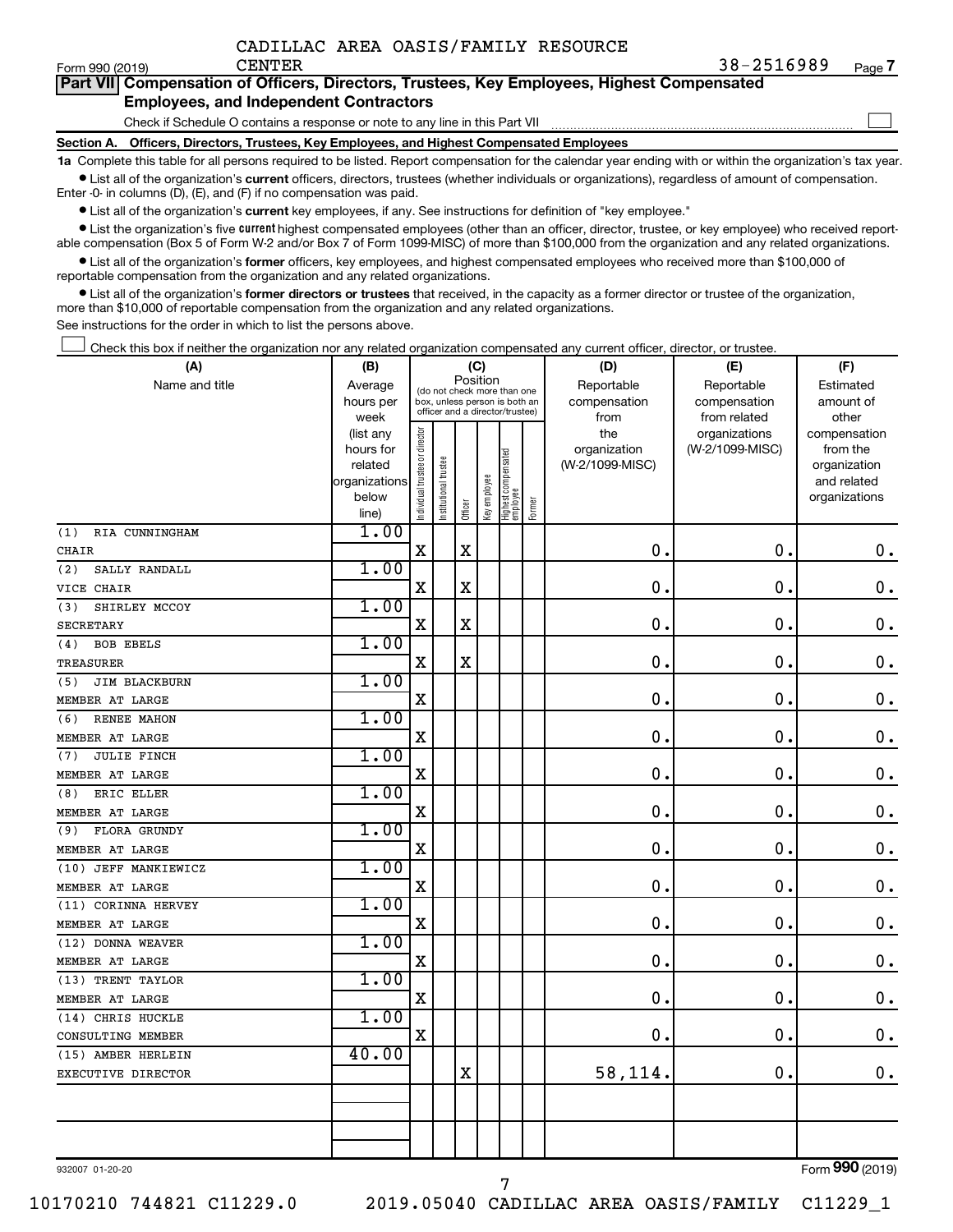|                                           | CADILLAC AREA OASIS/FAMILY RESOURCE                                                                                                                                                                                                                    |                                                                       |                                |                                                                                                                                                                 |         |              |                                                   |        |                                        |                                  |                                                                          |                           |                                      |
|-------------------------------------------|--------------------------------------------------------------------------------------------------------------------------------------------------------------------------------------------------------------------------------------------------------|-----------------------------------------------------------------------|--------------------------------|-----------------------------------------------------------------------------------------------------------------------------------------------------------------|---------|--------------|---------------------------------------------------|--------|----------------------------------------|----------------------------------|--------------------------------------------------------------------------|---------------------------|--------------------------------------|
| Form 990 (2019)<br><b>Part VII</b>        | <b>CENTER</b><br>Section A. Officers, Directors, Trustees, Key Employees, and Highest Compensated Employees (continued)                                                                                                                                |                                                                       |                                |                                                                                                                                                                 |         |              |                                                   |        |                                        | 38-2516989                       |                                                                          |                           | Page 8                               |
|                                           | (A)<br>Name and title                                                                                                                                                                                                                                  |                                                                       |                                | (C)<br>(D)<br>Position<br>Reportable<br>(do not check more than one<br>compensation<br>box, unless person is both an<br>officer and a director/trustee)<br>from |         |              | (E)<br>Reportable<br>compensation<br>from related |        | (F)<br>Estimated<br>amount of<br>other |                                  |                                                                          |                           |                                      |
|                                           |                                                                                                                                                                                                                                                        | (list any<br>hours for<br>related<br> organizations<br>below<br>line) | Individual trustee or director | Institutional trustee                                                                                                                                           | Officer | Key employee | Highest compensated<br>  employee                 | Former | the<br>organization<br>(W-2/1099-MISC) | organizations<br>(W-2/1099-MISC) | compensation<br>from the<br>organization<br>and related<br>organizations |                           |                                      |
|                                           |                                                                                                                                                                                                                                                        |                                                                       |                                |                                                                                                                                                                 |         |              |                                                   |        |                                        |                                  |                                                                          |                           |                                      |
|                                           |                                                                                                                                                                                                                                                        |                                                                       |                                |                                                                                                                                                                 |         |              |                                                   |        |                                        |                                  |                                                                          |                           |                                      |
|                                           |                                                                                                                                                                                                                                                        |                                                                       |                                |                                                                                                                                                                 |         |              |                                                   |        |                                        |                                  |                                                                          |                           |                                      |
|                                           |                                                                                                                                                                                                                                                        |                                                                       |                                |                                                                                                                                                                 |         |              |                                                   |        |                                        |                                  |                                                                          |                           |                                      |
|                                           |                                                                                                                                                                                                                                                        |                                                                       |                                |                                                                                                                                                                 |         |              |                                                   |        |                                        |                                  |                                                                          |                           | $\overline{0}$ .                     |
| 1b Subtotal                               | Total from continuation sheets to Part VII, Section A <b>manual</b> continuum                                                                                                                                                                          |                                                                       |                                |                                                                                                                                                                 |         |              |                                                   |        | 58, 114.<br>0.<br>58,114.              |                                  | о.<br>σ.<br>σ.                                                           |                           | $\overline{0}$ .<br>$\overline{0}$ . |
| d<br>2                                    | Total number of individuals (including but not limited to those listed above) who received more than \$100,000 of reportable                                                                                                                           |                                                                       |                                |                                                                                                                                                                 |         |              |                                                   |        |                                        |                                  |                                                                          |                           |                                      |
|                                           | compensation from the organization $\blacktriangleright$                                                                                                                                                                                               |                                                                       |                                |                                                                                                                                                                 |         |              |                                                   |        |                                        |                                  |                                                                          | Yes                       | 0<br>No                              |
| 3                                         | Did the organization list any former officer, director, trustee, key employee, or highest compensated employee on<br>line 1a? If "Yes," complete Schedule J for such individual                                                                        |                                                                       |                                |                                                                                                                                                                 |         |              |                                                   |        |                                        |                                  |                                                                          | з                         | $\mathbf X$                          |
| 4                                         | For any individual listed on line 1a, is the sum of reportable compensation and other compensation from the organization<br>and related organizations greater than \$150,000? If "Yes," complete Schedule J for such individual                        |                                                                       |                                |                                                                                                                                                                 |         |              |                                                   |        |                                        |                                  |                                                                          | 4                         | x                                    |
| 5                                         | Did any person listed on line 1a receive or accrue compensation from any unrelated organization or individual for services                                                                                                                             |                                                                       |                                |                                                                                                                                                                 |         |              |                                                   |        |                                        |                                  |                                                                          |                           |                                      |
| <b>Section B. Independent Contractors</b> | rendered to the organization? If "Yes," complete Schedule J for such person                                                                                                                                                                            |                                                                       |                                |                                                                                                                                                                 |         |              |                                                   |        |                                        |                                  |                                                                          | 5                         | X                                    |
| 1                                         | Complete this table for your five highest compensated independent contractors that received more than \$100,000 of compensation from<br>the organization. Report compensation for the calendar year ending with or within the organization's tax year. |                                                                       |                                |                                                                                                                                                                 |         |              |                                                   |        |                                        |                                  |                                                                          |                           |                                      |
|                                           | (A)<br>Name and business address                                                                                                                                                                                                                       |                                                                       |                                | <b>NONE</b>                                                                                                                                                     |         |              |                                                   |        | (B)<br>Description of services         |                                  |                                                                          | (C)<br>Compensation       |                                      |
|                                           |                                                                                                                                                                                                                                                        |                                                                       |                                |                                                                                                                                                                 |         |              |                                                   |        |                                        |                                  |                                                                          |                           |                                      |
|                                           |                                                                                                                                                                                                                                                        |                                                                       |                                |                                                                                                                                                                 |         |              |                                                   |        |                                        |                                  |                                                                          |                           |                                      |
|                                           |                                                                                                                                                                                                                                                        |                                                                       |                                |                                                                                                                                                                 |         |              |                                                   |        |                                        |                                  |                                                                          |                           |                                      |
|                                           |                                                                                                                                                                                                                                                        |                                                                       |                                |                                                                                                                                                                 |         |              |                                                   |        |                                        |                                  |                                                                          |                           |                                      |
| 2                                         | Total number of independent contractors (including but not limited to those listed above) who received more than                                                                                                                                       |                                                                       |                                |                                                                                                                                                                 |         |              |                                                   |        |                                        |                                  |                                                                          |                           |                                      |
|                                           | \$100,000 of compensation from the organization                                                                                                                                                                                                        |                                                                       |                                |                                                                                                                                                                 |         |              | 0                                                 |        |                                        |                                  |                                                                          | $F_{\text{O}}$ QQ0 (2010) |                                      |

932008 01-20-20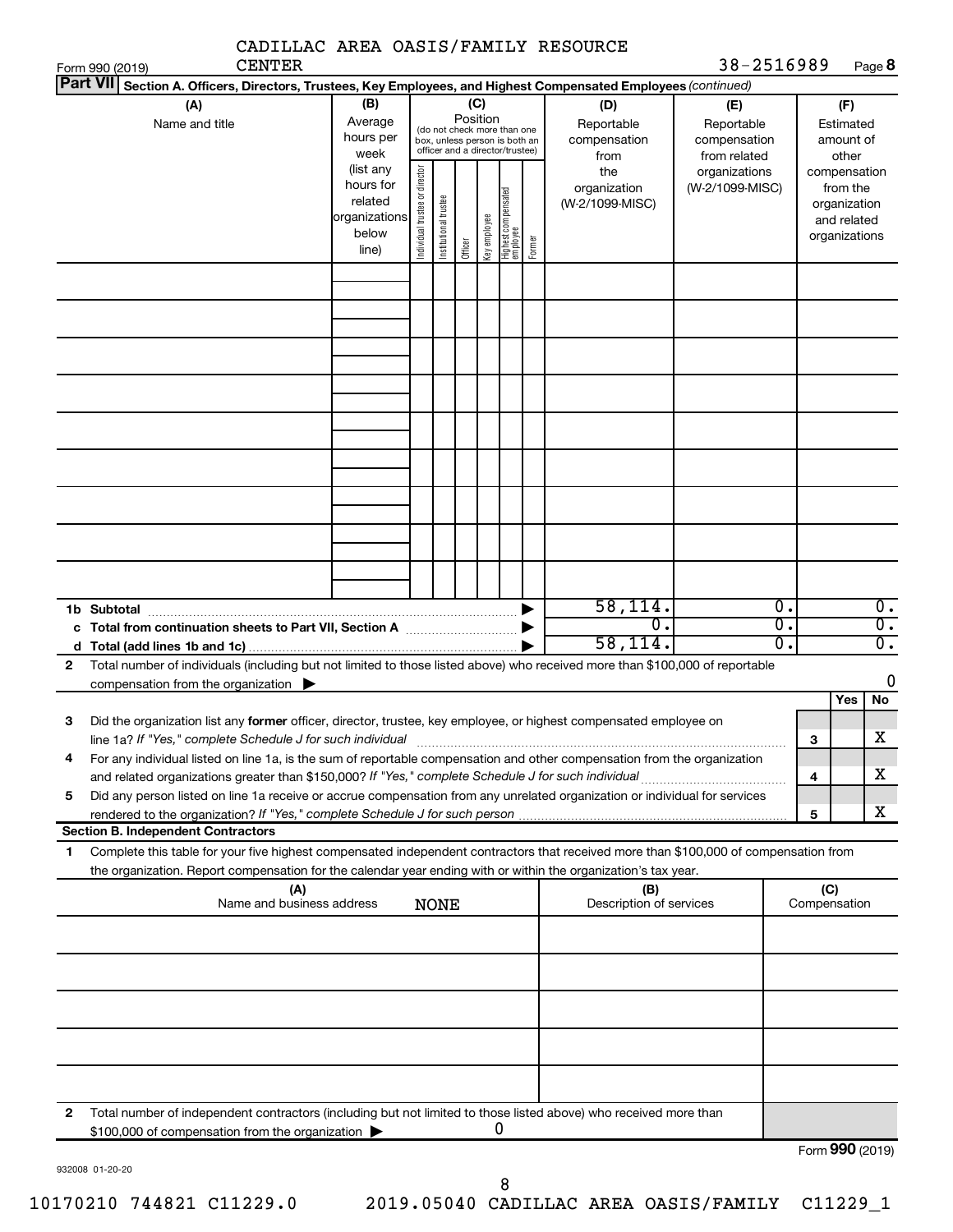| CADILLAC AREA OASIS/FAMILY RESOURCE |  |
|-------------------------------------|--|
|-------------------------------------|--|

|                                                           | <b>Part VIII</b> | <b>Statement of Revenue</b>                                                                                                                                                              |                          |                      |                                                                 |                             |                                                                 |
|-----------------------------------------------------------|------------------|------------------------------------------------------------------------------------------------------------------------------------------------------------------------------------------|--------------------------|----------------------|-----------------------------------------------------------------|-----------------------------|-----------------------------------------------------------------|
|                                                           |                  | Check if Schedule O contains a response or note to any line in this Part VIII                                                                                                            |                          |                      |                                                                 |                             |                                                                 |
|                                                           |                  |                                                                                                                                                                                          |                          | (A)<br>Total revenue | (B)<br>Related or exempt<br>function revenue   business revenue | $\overline{C}$<br>Unrelated | (D)<br>Revenue excluded<br>from tax under<br>sections 512 - 514 |
|                                                           | b                | 1a<br>1 a Federated campaigns<br>1 <sub>b</sub><br>Membership dues<br>$\ldots \ldots \ldots \ldots \ldots$<br>1 <sub>c</sub><br>c Fundraising events                                     |                          |                      |                                                                 |                             |                                                                 |
| Contributions, Gifts, Grants<br>and Other Similar Amounts |                  | 1 <sub>d</sub><br>d Related organizations<br>.<br>e Government grants (contributions)<br>1e<br>f All other contributions, gifts, grants, and<br>similar amounts not included above<br>1f | $1,081,380$ .            |                      |                                                                 |                             |                                                                 |
|                                                           |                  | $1g\sqrt{s}$<br>Noncash contributions included in lines 1a-1f                                                                                                                            | 115,411.                 | $\rceil$ 1,081,380.  |                                                                 |                             |                                                                 |
|                                                           |                  |                                                                                                                                                                                          | <b>Business Code</b>     |                      |                                                                 |                             |                                                                 |
|                                                           | 2 a              |                                                                                                                                                                                          |                          |                      |                                                                 |                             |                                                                 |
|                                                           | b                |                                                                                                                                                                                          |                          |                      |                                                                 |                             |                                                                 |
|                                                           | с                | <u> 1980 - Johann Barbara, martin amerikan basar dan berasal dan berasal dalam basar dalam basar dalam basar dala</u>                                                                    |                          |                      |                                                                 |                             |                                                                 |
|                                                           | d                | the control of the control of the control of the control of                                                                                                                              |                          |                      |                                                                 |                             |                                                                 |
| Program Service<br>Revenue                                | е                |                                                                                                                                                                                          |                          |                      |                                                                 |                             |                                                                 |
|                                                           |                  |                                                                                                                                                                                          |                          |                      |                                                                 |                             |                                                                 |
|                                                           |                  |                                                                                                                                                                                          |                          |                      |                                                                 |                             |                                                                 |
|                                                           | 3                | Investment income (including dividends, interest, and                                                                                                                                    |                          |                      |                                                                 |                             |                                                                 |
|                                                           |                  |                                                                                                                                                                                          |                          | 4,952.               |                                                                 |                             | 4,952.                                                          |
|                                                           | 4                | Income from investment of tax-exempt bond proceeds                                                                                                                                       |                          |                      |                                                                 |                             |                                                                 |
|                                                           | 5                |                                                                                                                                                                                          |                          |                      |                                                                 |                             |                                                                 |
|                                                           |                  | (i) Real<br>$ _{6a}$ 33,740.                                                                                                                                                             | (ii) Personal            |                      |                                                                 |                             |                                                                 |
|                                                           |                  | 6 a Gross rents<br>$\overline{0}$ .                                                                                                                                                      |                          |                      |                                                                 |                             |                                                                 |
|                                                           | b                | 6b<br>Less: rental expenses<br>33,740.                                                                                                                                                   |                          |                      |                                                                 |                             |                                                                 |
|                                                           |                  | 6c<br>c Rental income or (loss)                                                                                                                                                          |                          | 33,740.              | 33,740.                                                         |                             |                                                                 |
|                                                           |                  | d Net rental income or (loss)<br>(i) Securities<br>7 a Gross amount from sales of                                                                                                        | (ii) Other               |                      |                                                                 |                             |                                                                 |
|                                                           |                  | assets other than inventory<br>7a                                                                                                                                                        |                          |                      |                                                                 |                             |                                                                 |
|                                                           |                  | <b>b</b> Less: cost or other basis                                                                                                                                                       |                          |                      |                                                                 |                             |                                                                 |
|                                                           |                  | and sales expenses<br>7b                                                                                                                                                                 |                          |                      |                                                                 |                             |                                                                 |
| Revenue                                                   |                  |                                                                                                                                                                                          |                          |                      |                                                                 |                             |                                                                 |
|                                                           |                  |                                                                                                                                                                                          |                          |                      |                                                                 |                             |                                                                 |
|                                                           |                  | 8 a Gross income from fundraising events (not                                                                                                                                            |                          |                      |                                                                 |                             |                                                                 |
| $\check{\epsilon}$                                        |                  | including \$<br>оf<br>contributions reported on line 1c). See                                                                                                                            |                          |                      |                                                                 |                             |                                                                 |
|                                                           |                  | l 8a                                                                                                                                                                                     | 35,953.<br>6,444         |                      |                                                                 |                             |                                                                 |
|                                                           |                  | <b>8h</b><br><b>b</b> Less: direct expenses <i>mused</i> mused by Less: direct expenses                                                                                                  |                          | 29,509.              |                                                                 |                             | 29,509.                                                         |
|                                                           |                  | c Net income or (loss) from fundraising events                                                                                                                                           | .                        |                      |                                                                 |                             |                                                                 |
|                                                           |                  | 9 a Gross income from gaming activities. See                                                                                                                                             |                          |                      |                                                                 |                             |                                                                 |
|                                                           |                  | 9a<br>9 <sub>b</sub>                                                                                                                                                                     |                          |                      |                                                                 |                             |                                                                 |
|                                                           |                  | c Net income or (loss) from gaming activities                                                                                                                                            |                          |                      |                                                                 |                             |                                                                 |
|                                                           |                  | 10 a Gross sales of inventory, less returns                                                                                                                                              | .                        |                      |                                                                 |                             |                                                                 |
|                                                           |                  |                                                                                                                                                                                          | $ $ 10a $ 115$ , $702$ . |                      |                                                                 |                             |                                                                 |
|                                                           |                  | <b>b</b> Less: cost of goods sold                                                                                                                                                        | 10 <sub>b</sub> 181,798. |                      |                                                                 |                             |                                                                 |
|                                                           |                  | c Net income or (loss) from sales of inventory                                                                                                                                           |                          | $-66,096.$           | $-66,096.$                                                      |                             |                                                                 |
|                                                           |                  |                                                                                                                                                                                          | <b>Business Code</b>     |                      |                                                                 |                             |                                                                 |
|                                                           |                  | 11 a OTHER REVENUE                                                                                                                                                                       | 900099                   | 33,162.              | 33,162.                                                         |                             |                                                                 |
|                                                           | b                |                                                                                                                                                                                          |                          |                      |                                                                 |                             |                                                                 |
|                                                           | с                |                                                                                                                                                                                          |                          |                      |                                                                 |                             |                                                                 |
| Miscellaneous<br>Revenue                                  |                  |                                                                                                                                                                                          |                          |                      |                                                                 |                             |                                                                 |
|                                                           |                  |                                                                                                                                                                                          | ▶                        | 33, 162.             |                                                                 |                             |                                                                 |
|                                                           | 12               |                                                                                                                                                                                          |                          | ,116,647.            | 806.                                                            | 0.                          | 34,461.                                                         |
|                                                           | 932009 01-20-20  |                                                                                                                                                                                          |                          |                      |                                                                 |                             | Form 990 (2019)                                                 |

9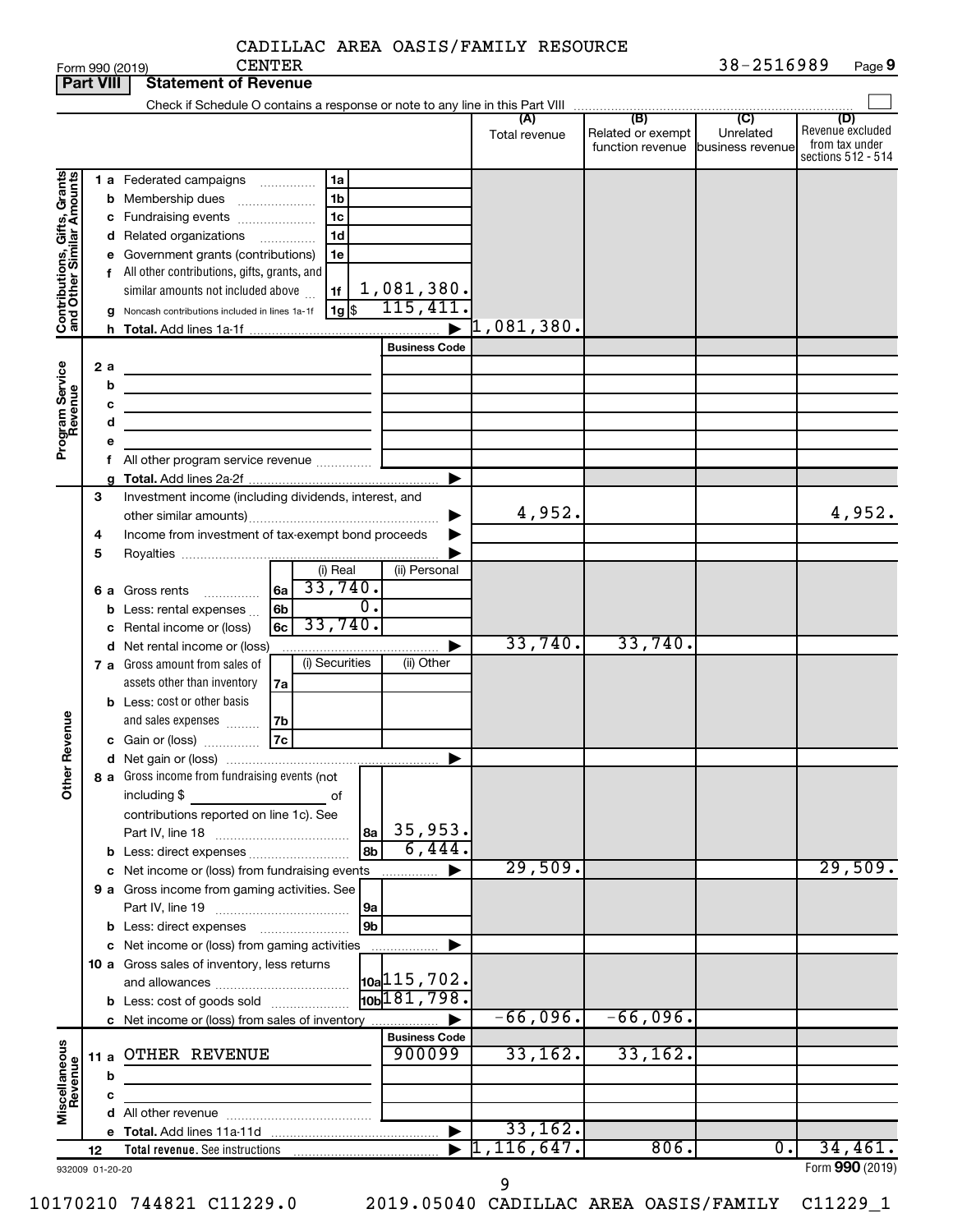Form 990 (2019) CENTER 5 8-Z 5 L 6 9 8 9 Page 38-2516989 Page 10 CENTER 38-2516989

|              | <b>Part IX   Statement of Functional Expenses</b>                                                                          |                       |                                    |                                           |                                |
|--------------|----------------------------------------------------------------------------------------------------------------------------|-----------------------|------------------------------------|-------------------------------------------|--------------------------------|
|              | Section 501(c)(3) and 501(c)(4) organizations must complete all columns. All other organizations must complete column (A). |                       |                                    |                                           |                                |
|              | Check if Schedule O contains a response or note to any line in this Part IX                                                |                       |                                    |                                           |                                |
|              | Do not include amounts reported on lines 6b,<br>7b, 8b, 9b, and 10b of Part VIII.                                          | (A)<br>Total expenses | (B)<br>Program service<br>expenses | (C)<br>Management and<br>general expenses | (D)<br>Fundraising<br>expenses |
| 1.           | Grants and other assistance to domestic organizations                                                                      |                       |                                    |                                           |                                |
|              | and domestic governments. See Part IV, line 21                                                                             |                       |                                    |                                           |                                |
| $\mathbf{2}$ | Grants and other assistance to domestic                                                                                    |                       |                                    |                                           |                                |
|              | individuals. See Part IV, line 22<br>$\mathcal{L} = \{1, 2, \ldots, n\}$                                                   |                       |                                    |                                           |                                |
| 3            | Grants and other assistance to foreign                                                                                     |                       |                                    |                                           |                                |
|              | organizations, foreign governments, and foreign                                                                            |                       |                                    |                                           |                                |
|              | individuals. See Part IV, lines 15 and 16                                                                                  |                       |                                    |                                           |                                |
| 4            | Benefits paid to or for members                                                                                            |                       |                                    |                                           |                                |
| 5            | Compensation of current officers, directors,                                                                               |                       |                                    |                                           |                                |
|              |                                                                                                                            | 59,720.               | 29,860.                            | 29,860.                                   |                                |
| 6            | Compensation not included above to disqualified                                                                            |                       |                                    |                                           |                                |
|              | persons (as defined under section 4958(f)(1)) and                                                                          |                       |                                    |                                           |                                |
|              | persons described in section 4958(c)(3)(B)                                                                                 | 680, 238.             | 610,089.                           | 44,199.                                   | 25,950.                        |
| 7<br>8       | Other salaries and wages<br>Pension plan accruals and contributions (include                                               |                       |                                    |                                           |                                |
|              | section 401(k) and 403(b) employer contributions)                                                                          |                       |                                    |                                           |                                |
| 9            |                                                                                                                            | 10,787.               | 9,329.                             | 1,080.                                    | 378.                           |
| 10           |                                                                                                                            | 56,606.               | 48,956.                            | 5,665.                                    | 1,985.                         |
| 11           | Fees for services (nonemployees):                                                                                          |                       |                                    |                                           |                                |
| а            |                                                                                                                            |                       |                                    |                                           |                                |
| b            |                                                                                                                            | 109.                  | 109.                               |                                           |                                |
|              |                                                                                                                            | 9,285.                | 2,579.                             | 6,706.                                    |                                |
| d            |                                                                                                                            |                       |                                    |                                           |                                |
|              | Professional fundraising services. See Part IV, line 17                                                                    |                       |                                    |                                           |                                |
| f            | Investment management fees                                                                                                 |                       |                                    |                                           |                                |
| a            | Other. (If line 11g amount exceeds 10% of line 25,                                                                         |                       |                                    |                                           |                                |
|              | column (A) amount, list line 11g expenses on Sch O.)                                                                       | 17,581.               | 8,248.                             | 8,548.                                    | 785.                           |
| 12           |                                                                                                                            |                       |                                    |                                           |                                |
| 13           |                                                                                                                            | 39,479.               | 30,769.                            | 3,916.                                    | 4,794.                         |
| 14           |                                                                                                                            |                       |                                    |                                           |                                |
| 15           |                                                                                                                            |                       |                                    |                                           |                                |
| 16           |                                                                                                                            | 77,332.               | 46,711.                            | 27,448.                                   | 3,173.                         |
| 17           | Travel                                                                                                                     | 17,864.               | 16,028.                            | 1,639.                                    | 197.                           |
| 18           | Payments of travel or entertainment expenses                                                                               |                       |                                    |                                           |                                |
|              | for any federal, state, or local public officials                                                                          | 8,889.                | 7,390.                             | 1,499.                                    |                                |
| 19           | Conferences, conventions, and meetings                                                                                     | 12,400.               | 7,348.                             | 5,052.                                    |                                |
| 20<br>21     | Interest                                                                                                                   |                       |                                    |                                           |                                |
| 22           | Depreciation, depletion, and amortization                                                                                  | 51,527.               | 45,380.                            | 6,147.                                    |                                |
| 23           | Insurance                                                                                                                  | 11,344.               | 3,046.                             | 8,298.                                    |                                |
| 24           | Other expenses. Itemize expenses not covered                                                                               |                       |                                    |                                           |                                |
|              | above (List miscellaneous expenses on line 24e. If<br>line 24e amount exceeds 10% of line 25, column (A)                   |                       |                                    |                                           |                                |
|              | amount, list line 24e expenses on Schedule 0.)                                                                             |                       |                                    |                                           |                                |
| a            | SPECIFIC ASSISTANCE                                                                                                        | 127, 270.             | 126,806.                           | 464.                                      |                                |
| b            | SHELTER SUPPLIES                                                                                                           | 6,761.                | 4,223.                             | 2,538.                                    |                                |
| C            | <b>SUPPLIES</b>                                                                                                            | 4,741.                | 4,499.                             | 242.                                      |                                |
| d            | <b>MISCELLANEOUS EXPENSE</b>                                                                                               | 3,293.                | 130.                               | 3,163.                                    |                                |
|              | e All other expenses                                                                                                       | 2,792.                | 1,800.                             | 979.                                      | 13.                            |
| 25           | Total functional expenses. Add lines 1 through 24e                                                                         | 1,198,018.            | 1,003,300.                         | 157,443.                                  | 37, 275.                       |
| 26           | Joint costs. Complete this line only if the organization                                                                   |                       |                                    |                                           |                                |
|              | reported in column (B) joint costs from a combined                                                                         |                       |                                    |                                           |                                |
|              | educational campaign and fundraising solicitation.                                                                         |                       |                                    |                                           |                                |
|              | Check here<br>if following SOP 98-2 (ASC 958-720)<br>932010 01-20-20                                                       |                       |                                    |                                           | Form 990 (2019)                |
|              |                                                                                                                            |                       |                                    |                                           |                                |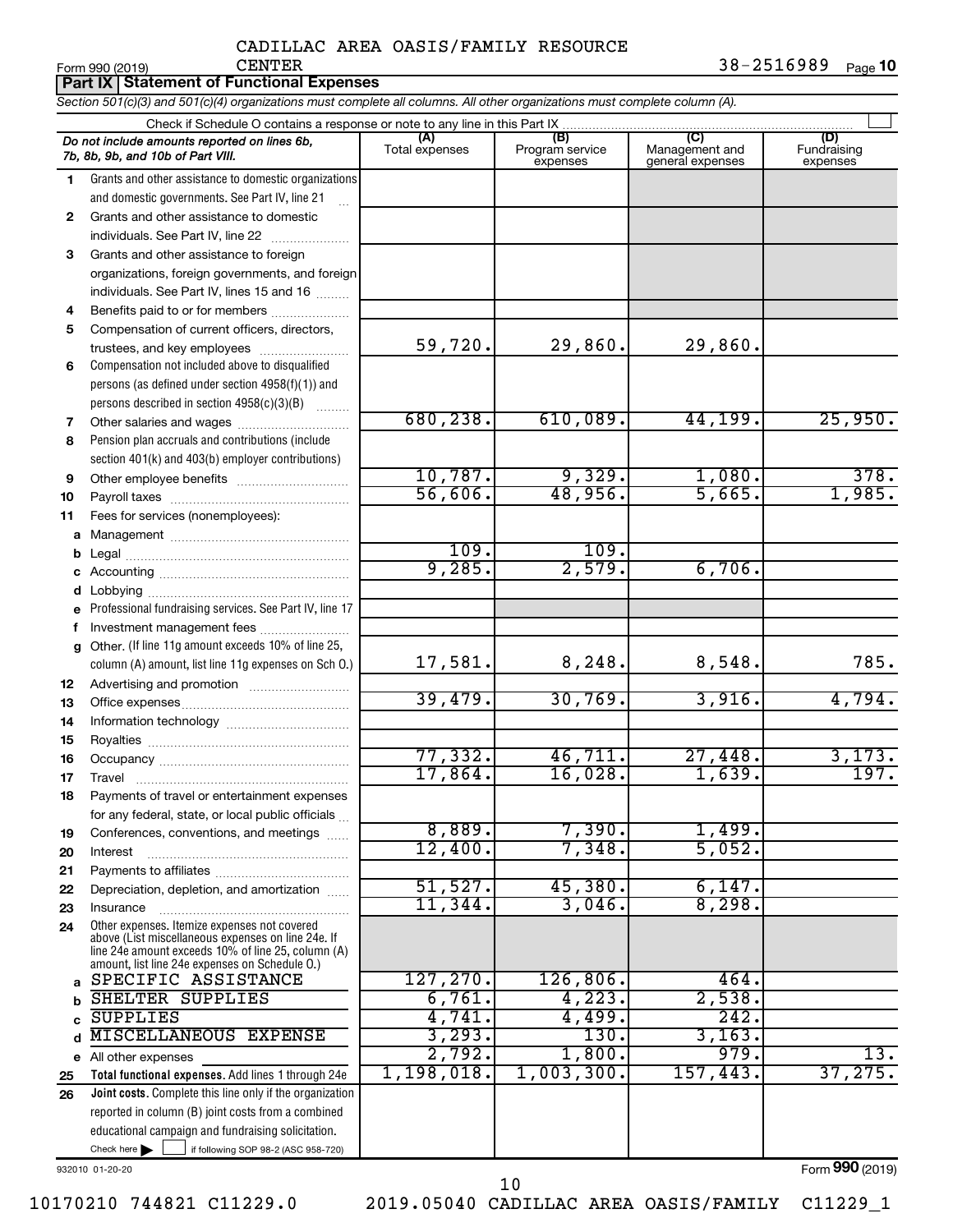| Form 990 (2019 |  |  |
|----------------|--|--|

|                             |    | <b>Part X   Balance Sheet</b>                                                                                                                        |                 |                               |                          |                         |                    |
|-----------------------------|----|------------------------------------------------------------------------------------------------------------------------------------------------------|-----------------|-------------------------------|--------------------------|-------------------------|--------------------|
|                             |    |                                                                                                                                                      |                 |                               |                          |                         |                    |
|                             |    |                                                                                                                                                      |                 |                               | (A)<br>Beginning of year |                         | (B)<br>End of year |
|                             | 1  |                                                                                                                                                      |                 |                               | 58,328.                  | $\mathbf{1}$            | 88,592.            |
|                             | 2  |                                                                                                                                                      |                 |                               | 173,618.                 | $\mathbf{2}$            | 178,503.           |
|                             | з  |                                                                                                                                                      | 58,009.         | $\mathbf{3}$                  | 106, 921.                |                         |                    |
|                             | 4  |                                                                                                                                                      |                 |                               | 18,451.                  | $\overline{\mathbf{4}}$ | 697.               |
|                             | 5  | Loans and other receivables from any current or former officer, director,                                                                            |                 |                               |                          |                         |                    |
|                             |    | trustee, key employee, creator or founder, substantial contributor, or 35%                                                                           |                 |                               |                          |                         |                    |
|                             |    | controlled entity or family member of any of these persons                                                                                           |                 |                               |                          | 5                       |                    |
|                             | 6  | Loans and other receivables from other disqualified persons (as defined                                                                              |                 |                               |                          |                         |                    |
|                             |    | under section $4958(f)(1)$ , and persons described in section $4958(c)(3)(B)$                                                                        |                 | $\ldots$                      |                          | 6                       |                    |
|                             | 7  |                                                                                                                                                      |                 |                               |                          | 7                       |                    |
| Assets                      | 8  |                                                                                                                                                      |                 |                               | 104,597.                 | 8                       | 38, 209.           |
|                             | 9  | Prepaid expenses and deferred charges                                                                                                                |                 |                               |                          | 9                       |                    |
|                             |    | 10a Land, buildings, and equipment: cost or other                                                                                                    |                 |                               |                          |                         |                    |
|                             |    | basis. Complete Part VI of Schedule D  10a                                                                                                           |                 | $\frac{1,301,502.}{755,779.}$ |                          |                         |                    |
|                             | b  |                                                                                                                                                      | 10 <sub>b</sub> |                               | 597, 249.                | 10 <sub>c</sub>         | 545,723.           |
|                             | 11 |                                                                                                                                                      |                 |                               | 3,198.                   | 11                      | 3,070.             |
|                             | 12 |                                                                                                                                                      |                 |                               |                          | 12                      |                    |
|                             | 13 |                                                                                                                                                      |                 |                               |                          | 13                      |                    |
|                             | 14 |                                                                                                                                                      |                 | 14                            |                          |                         |                    |
|                             | 15 |                                                                                                                                                      |                 | 15                            |                          |                         |                    |
|                             | 16 |                                                                                                                                                      |                 |                               | 1,013,450.               | 16                      | 961, 715.          |
|                             | 17 |                                                                                                                                                      | 170, 209.       | 17                            | 66,643.                  |                         |                    |
|                             | 18 |                                                                                                                                                      |                 |                               |                          | 18                      |                    |
|                             | 19 |                                                                                                                                                      |                 |                               |                          | 19                      |                    |
|                             | 20 |                                                                                                                                                      |                 |                               |                          | 20                      |                    |
|                             | 21 | Escrow or custodial account liability. Complete Part IV of Schedule D                                                                                |                 |                               |                          | 21                      |                    |
| Liabilities                 | 22 | Loans and other payables to any current or former officer, director,                                                                                 |                 |                               |                          |                         |                    |
|                             |    | trustee, key employee, creator or founder, substantial contributor, or 35%                                                                           |                 |                               |                          |                         |                    |
|                             |    |                                                                                                                                                      |                 |                               |                          | 22                      |                    |
|                             | 23 | Secured mortgages and notes payable to unrelated third parties                                                                                       |                 |                               | 641,348.                 | 23                      | 774,597.           |
|                             | 24 | Unsecured notes and loans payable to unrelated third parties                                                                                         |                 |                               |                          | 24                      |                    |
|                             | 25 | Other liabilities (including federal income tax, payables to related third                                                                           |                 |                               |                          |                         |                    |
|                             |    | parties, and other liabilities not included on lines 17-24). Complete Part X                                                                         |                 |                               |                          |                         |                    |
|                             |    | of Schedule D                                                                                                                                        |                 |                               | 811,557.                 | 25                      | 841, 240.          |
|                             | 26 | Total liabilities. Add lines 17 through 25<br>Organizations that follow FASB ASC 958, check here $\blacktriangleright \lfloor \underline{X} \rfloor$ |                 |                               |                          | 26                      |                    |
|                             |    | and complete lines 27, 28, 32, and 33.                                                                                                               |                 |                               |                          |                         |                    |
|                             | 27 |                                                                                                                                                      |                 |                               | 198,089.                 | 27                      | 120,475.           |
|                             | 28 |                                                                                                                                                      |                 |                               | 3,804.                   | 28                      | о.                 |
|                             |    | Organizations that do not follow FASB ASC 958, check here $\blacktriangleright$                                                                      |                 |                               |                          |                         |                    |
|                             |    | and complete lines 29 through 33.                                                                                                                    |                 |                               |                          |                         |                    |
|                             | 29 |                                                                                                                                                      |                 |                               |                          | 29                      |                    |
| Net Assets or Fund Balances | 30 | Paid-in or capital surplus, or land, building, or equipment fund                                                                                     |                 |                               |                          | 30                      |                    |
|                             | 31 | Retained earnings, endowment, accumulated income, or other funds                                                                                     |                 |                               |                          | 31                      |                    |
|                             | 32 |                                                                                                                                                      |                 |                               | 201,893.                 | 32                      | 120,475.           |
|                             | 33 |                                                                                                                                                      |                 |                               | 1,013,450.               | 33                      | 961, 715.          |
|                             |    |                                                                                                                                                      |                 |                               |                          |                         |                    |

Form (2019) **990**

932011 01-20-20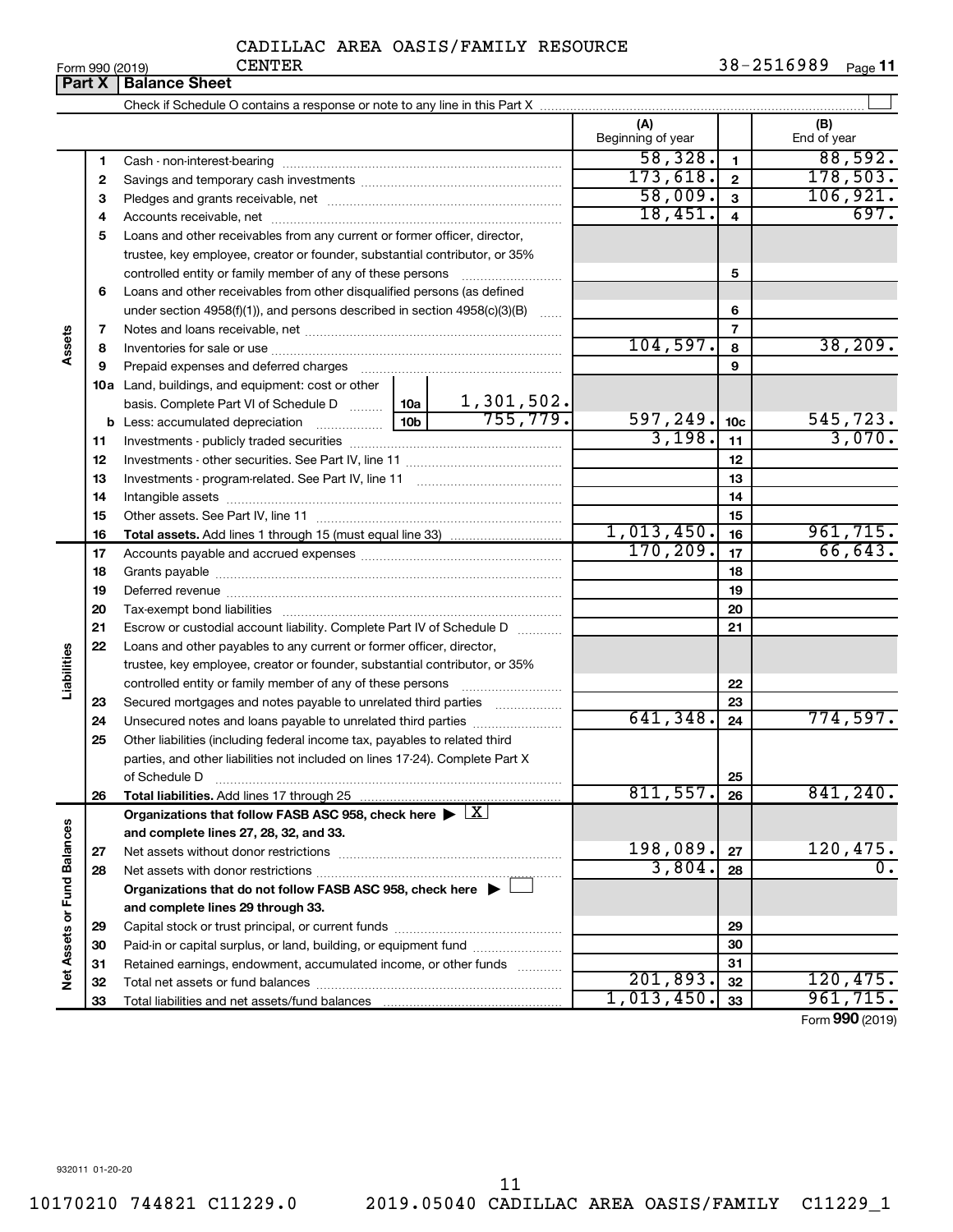| CADILLAC AREA OASIS/FAMILY RESOURCE |  |  |  |
|-------------------------------------|--|--|--|
|-------------------------------------|--|--|--|

|    | <b>CENTER</b><br>Form 990 (2019)                                                                                                                                                                                               |                | 38-2516989     |            | Page 12                 |
|----|--------------------------------------------------------------------------------------------------------------------------------------------------------------------------------------------------------------------------------|----------------|----------------|------------|-------------------------|
|    | Part XI<br><b>Reconciliation of Net Assets</b>                                                                                                                                                                                 |                |                |            |                         |
|    |                                                                                                                                                                                                                                |                |                |            |                         |
|    |                                                                                                                                                                                                                                |                |                |            |                         |
| 1  |                                                                                                                                                                                                                                | $\blacksquare$ | 1,116,647.     |            |                         |
| 2  |                                                                                                                                                                                                                                | $\mathfrak{p}$ | 1,198,018.     |            |                         |
| З  | Revenue less expenses. Subtract line 2 from line 1                                                                                                                                                                             | $\mathbf{3}$   |                |            | $-81,371.$              |
| 4  |                                                                                                                                                                                                                                | $\overline{4}$ |                |            | 201,893.                |
| 5  |                                                                                                                                                                                                                                | 5              |                |            | $-47.$                  |
| 6  |                                                                                                                                                                                                                                | 6              |                |            |                         |
| 7  | Investment expenses [[11] https://www.facebook.com/www.facebook.com/www.facebook.com/www.facebook.com/www.facebook.com/www.facebook.com/www.facebook.com/www.facebook.com/www.facebook.com/www.facebook.com/www.facebook.com/w | $\overline{7}$ |                |            |                         |
| 8  |                                                                                                                                                                                                                                | 8              |                |            |                         |
| 9  | Other changes in net assets or fund balances (explain on Schedule O)                                                                                                                                                           | $\mathbf{Q}$   |                |            | $\overline{0}$ .        |
| 10 | Net assets or fund balances at end of year. Combine lines 3 through 9 (must equal Part X, line 32,                                                                                                                             |                |                |            |                         |
|    |                                                                                                                                                                                                                                | 10             |                |            | 120,475.                |
|    | Part XII Financial Statements and Reporting                                                                                                                                                                                    |                |                |            |                         |
|    |                                                                                                                                                                                                                                |                |                |            | $\overline{\mathbf{x}}$ |
|    |                                                                                                                                                                                                                                |                |                | <b>Yes</b> | <b>No</b>               |
| 1  | Accounting method used to prepare the Form 990: $\Box$ Cash $\Box X$ Accrual<br>Other                                                                                                                                          |                |                |            |                         |
|    | If the organization changed its method of accounting from a prior year or checked "Other," explain in Schedule O.                                                                                                              |                |                |            |                         |
|    | 2a Were the organization's financial statements compiled or reviewed by an independent accountant?                                                                                                                             |                | 2a             |            | x                       |
|    | If "Yes," check a box below to indicate whether the financial statements for the year were compiled or reviewed on a                                                                                                           |                |                |            |                         |
|    | separate basis, consolidated basis, or both:                                                                                                                                                                                   |                |                |            |                         |
|    | Separate basis<br><b>Consolidated basis</b><br>Both consolidated and separate basis                                                                                                                                            |                |                |            |                         |
|    |                                                                                                                                                                                                                                |                | 2 <sub>b</sub> | х          |                         |
|    | If "Yes," check a box below to indicate whether the financial statements for the year were audited on a separate basis,                                                                                                        |                |                |            |                         |
|    | consolidated basis, or both:                                                                                                                                                                                                   |                |                |            |                         |
|    | $ \mathbf{X} $ Separate basis<br>Consolidated basis<br>Both consolidated and separate basis                                                                                                                                    |                |                |            |                         |
|    | c If "Yes" to line 2a or 2b, does the organization have a committee that assumes responsibility for oversight of the audit,                                                                                                    |                |                |            |                         |
|    |                                                                                                                                                                                                                                |                | 2c             | x          |                         |
|    | If the organization changed either its oversight process or selection process during the tax year, explain on Schedule O.                                                                                                      |                |                |            |                         |
|    | 3a As a result of a federal award, was the organization required to undergo an audit or audits as set forth in the Single Audit                                                                                                |                |                |            |                         |
|    |                                                                                                                                                                                                                                |                | За             |            | x                       |
|    | b If "Yes," did the organization undergo the required audit or audits? If the organization did not undergo the required audit                                                                                                  |                |                |            |                         |
|    |                                                                                                                                                                                                                                |                | 3b             |            |                         |

Form (2019) **990**

932012 01-20-20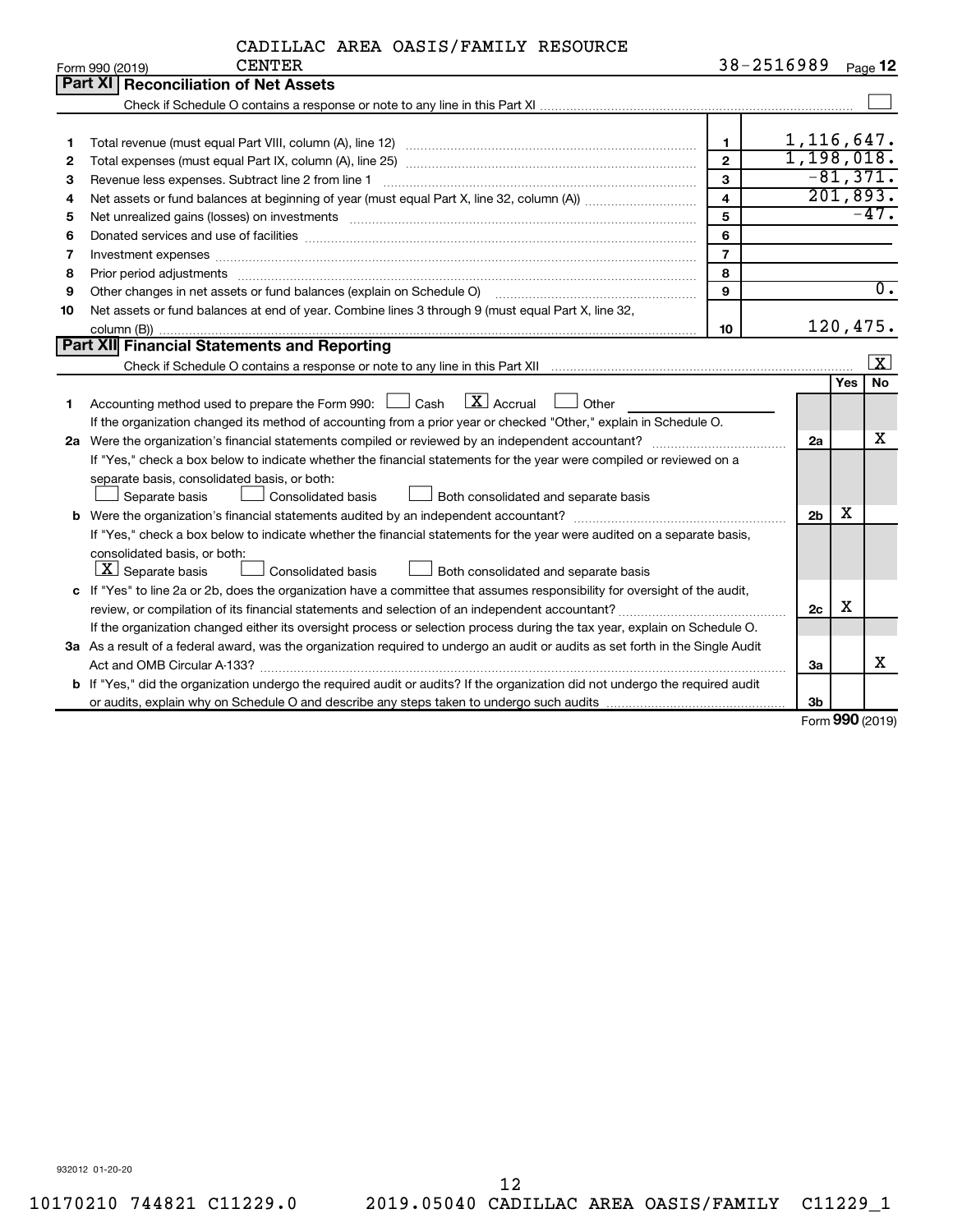| <b>SCHEDULE A</b>                                      |               |                                                                                                                         |                                                                                                                                               |     |                                   |                            |  | OMB No. 1545-0047                     |
|--------------------------------------------------------|---------------|-------------------------------------------------------------------------------------------------------------------------|-----------------------------------------------------------------------------------------------------------------------------------------------|-----|-----------------------------------|----------------------------|--|---------------------------------------|
| (Form 990 or 990-EZ)                                   |               |                                                                                                                         | <b>Public Charity Status and Public Support</b>                                                                                               |     |                                   |                            |  |                                       |
|                                                        |               | Complete if the organization is a section 501(c)(3) organization or a section<br>4947(a)(1) nonexempt charitable trust. |                                                                                                                                               |     |                                   |                            |  |                                       |
| Department of the Treasury<br>Internal Revenue Service |               |                                                                                                                         | Attach to Form 990 or Form 990-EZ.                                                                                                            |     |                                   |                            |  | <b>Open to Public</b><br>Inspection   |
|                                                        |               |                                                                                                                         | Go to www.irs.gov/Form990 for instructions and the latest information.                                                                        |     |                                   |                            |  | <b>Employer identification number</b> |
| Name of the organization                               | <b>CENTER</b> |                                                                                                                         | CADILLAC AREA OASIS/FAMILY RESOURCE                                                                                                           |     |                                   |                            |  | 38-2516989                            |
| Part I                                                 |               |                                                                                                                         | Reason for Public Charity Status (All organizations must complete this part.) See instructions.                                               |     |                                   |                            |  |                                       |
|                                                        |               |                                                                                                                         | The organization is not a private foundation because it is: (For lines 1 through 12, check only one box.)                                     |     |                                   |                            |  |                                       |
| 1                                                      |               |                                                                                                                         | A church, convention of churches, or association of churches described in section 170(b)(1)(A)(i).                                            |     |                                   |                            |  |                                       |
| 2                                                      |               |                                                                                                                         | A school described in section 170(b)(1)(A)(ii). (Attach Schedule E (Form 990 or 990-EZ).)                                                     |     |                                   |                            |  |                                       |
| 3                                                      |               |                                                                                                                         | A hospital or a cooperative hospital service organization described in section 170(b)(1)(A)(iii).                                             |     |                                   |                            |  |                                       |
| 4                                                      |               |                                                                                                                         | A medical research organization operated in conjunction with a hospital described in section 170(b)(1)(A)(iii). Enter the hospital's name,    |     |                                   |                            |  |                                       |
| city, and state:                                       |               |                                                                                                                         |                                                                                                                                               |     |                                   |                            |  |                                       |
| 5                                                      |               |                                                                                                                         | An organization operated for the benefit of a college or university owned or operated by a governmental unit described in                     |     |                                   |                            |  |                                       |
|                                                        |               | section 170(b)(1)(A)(iv). (Complete Part II.)                                                                           |                                                                                                                                               |     |                                   |                            |  |                                       |
| 6                                                      |               |                                                                                                                         | A federal, state, or local government or governmental unit described in section 170(b)(1)(A)(v).                                              |     |                                   |                            |  |                                       |
| $\lfloor x \rfloor$<br>$\overline{7}$                  |               |                                                                                                                         | An organization that normally receives a substantial part of its support from a governmental unit or from the general public described in     |     |                                   |                            |  |                                       |
|                                                        |               | section 170(b)(1)(A)(vi). (Complete Part II.)                                                                           |                                                                                                                                               |     |                                   |                            |  |                                       |
| 8                                                      |               |                                                                                                                         | A community trust described in section 170(b)(1)(A)(vi). (Complete Part II.)                                                                  |     |                                   |                            |  |                                       |
| 9                                                      |               |                                                                                                                         | An agricultural research organization described in section 170(b)(1)(A)(ix) operated in conjunction with a land-grant college                 |     |                                   |                            |  |                                       |
| university:                                            |               |                                                                                                                         | or university or a non-land-grant college of agriculture (see instructions). Enter the name, city, and state of the college or                |     |                                   |                            |  |                                       |
| 10                                                     |               |                                                                                                                         | An organization that normally receives: (1) more than 33 1/3% of its support from contributions, membership fees, and gross receipts from     |     |                                   |                            |  |                                       |
|                                                        |               |                                                                                                                         | activities related to its exempt functions - subject to certain exceptions, and (2) no more than 33 1/3% of its support from gross investment |     |                                   |                            |  |                                       |
|                                                        |               |                                                                                                                         | income and unrelated business taxable income (less section 511 tax) from businesses acquired by the organization after June 30, 1975.         |     |                                   |                            |  |                                       |
|                                                        |               | See section 509(a)(2). (Complete Part III.)                                                                             |                                                                                                                                               |     |                                   |                            |  |                                       |
| 11                                                     |               |                                                                                                                         | An organization organized and operated exclusively to test for public safety. See section 509(a)(4).                                          |     |                                   |                            |  |                                       |
| 12 <sub>2</sub>                                        |               |                                                                                                                         | An organization organized and operated exclusively for the benefit of, to perform the functions of, or to carry out the purposes of one or    |     |                                   |                            |  |                                       |
|                                                        |               |                                                                                                                         | more publicly supported organizations described in section 509(a)(1) or section 509(a)(2). See section 509(a)(3). Check the box in            |     |                                   |                            |  |                                       |
|                                                        |               |                                                                                                                         | lines 12a through 12d that describes the type of supporting organization and complete lines 12e, 12f, and 12g.                                |     |                                   |                            |  |                                       |
| a                                                      |               |                                                                                                                         | Type I. A supporting organization operated, supervised, or controlled by its supported organization(s), typically by giving                   |     |                                   |                            |  |                                       |
|                                                        |               |                                                                                                                         | the supported organization(s) the power to regularly appoint or elect a majority of the directors or trustees of the supporting               |     |                                   |                            |  |                                       |
| b                                                      |               | organization. You must complete Part IV, Sections A and B.                                                              | Type II. A supporting organization supervised or controlled in connection with its supported organization(s), by having                       |     |                                   |                            |  |                                       |
|                                                        |               |                                                                                                                         | control or management of the supporting organization vested in the same persons that control or manage the supported                          |     |                                   |                            |  |                                       |
|                                                        |               |                                                                                                                         | organization(s). You must complete Part IV, Sections A and C.                                                                                 |     |                                   |                            |  |                                       |
| с                                                      |               |                                                                                                                         | Type III functionally integrated. A supporting organization operated in connection with, and functionally integrated with,                    |     |                                   |                            |  |                                       |
|                                                        |               |                                                                                                                         | its supported organization(s) (see instructions). You must complete Part IV, Sections A, D, and E.                                            |     |                                   |                            |  |                                       |
| d                                                      |               |                                                                                                                         | Type III non-functionally integrated. A supporting organization operated in connection with its supported organization(s)                     |     |                                   |                            |  |                                       |
|                                                        |               |                                                                                                                         | that is not functionally integrated. The organization generally must satisfy a distribution requirement and an attentiveness                  |     |                                   |                            |  |                                       |
|                                                        |               |                                                                                                                         | requirement (see instructions). You must complete Part IV, Sections A and D, and Part V.                                                      |     |                                   |                            |  |                                       |
| e                                                      |               |                                                                                                                         | Check this box if the organization received a written determination from the IRS that it is a Type I, Type II, Type III                       |     |                                   |                            |  |                                       |
|                                                        |               |                                                                                                                         | functionally integrated, or Type III non-functionally integrated supporting organization.                                                     |     |                                   |                            |  |                                       |
| f Enter the number of supported organizations          |               |                                                                                                                         |                                                                                                                                               |     |                                   |                            |  |                                       |
| g<br>(i) Name of supported                             |               | Provide the following information about the supported organization(s).<br>(ii) EIN                                      | (iii) Type of organization                                                                                                                    |     | (iv) Is the organization listed   | (v) Amount of monetary     |  | (vi) Amount of other                  |
| organization                                           |               |                                                                                                                         | (described on lines 1-10<br>above (see instructions))                                                                                         | Yes | in your governing document?<br>No | support (see instructions) |  | support (see instructions)            |
|                                                        |               |                                                                                                                         |                                                                                                                                               |     |                                   |                            |  |                                       |
|                                                        |               |                                                                                                                         |                                                                                                                                               |     |                                   |                            |  |                                       |
|                                                        |               |                                                                                                                         |                                                                                                                                               |     |                                   |                            |  |                                       |
|                                                        |               |                                                                                                                         |                                                                                                                                               |     |                                   |                            |  |                                       |
|                                                        |               |                                                                                                                         |                                                                                                                                               |     |                                   |                            |  |                                       |
|                                                        |               |                                                                                                                         |                                                                                                                                               |     |                                   |                            |  |                                       |
|                                                        |               |                                                                                                                         |                                                                                                                                               |     |                                   |                            |  |                                       |
|                                                        |               |                                                                                                                         |                                                                                                                                               |     |                                   |                            |  |                                       |
|                                                        |               |                                                                                                                         |                                                                                                                                               |     |                                   |                            |  |                                       |
| Total                                                  |               |                                                                                                                         |                                                                                                                                               |     |                                   |                            |  |                                       |
|                                                        |               |                                                                                                                         | LHA For Paperwork Reduction Act Notice, see the Instructions for Form 990 or 990-EZ. 932021 09-25-19                                          |     |                                   |                            |  | Schedule A (Form 990 or 990-EZ) 2019  |

|  |  |  | 10170210 744821 C11229.0 |  |
|--|--|--|--------------------------|--|
|  |  |  |                          |  |

13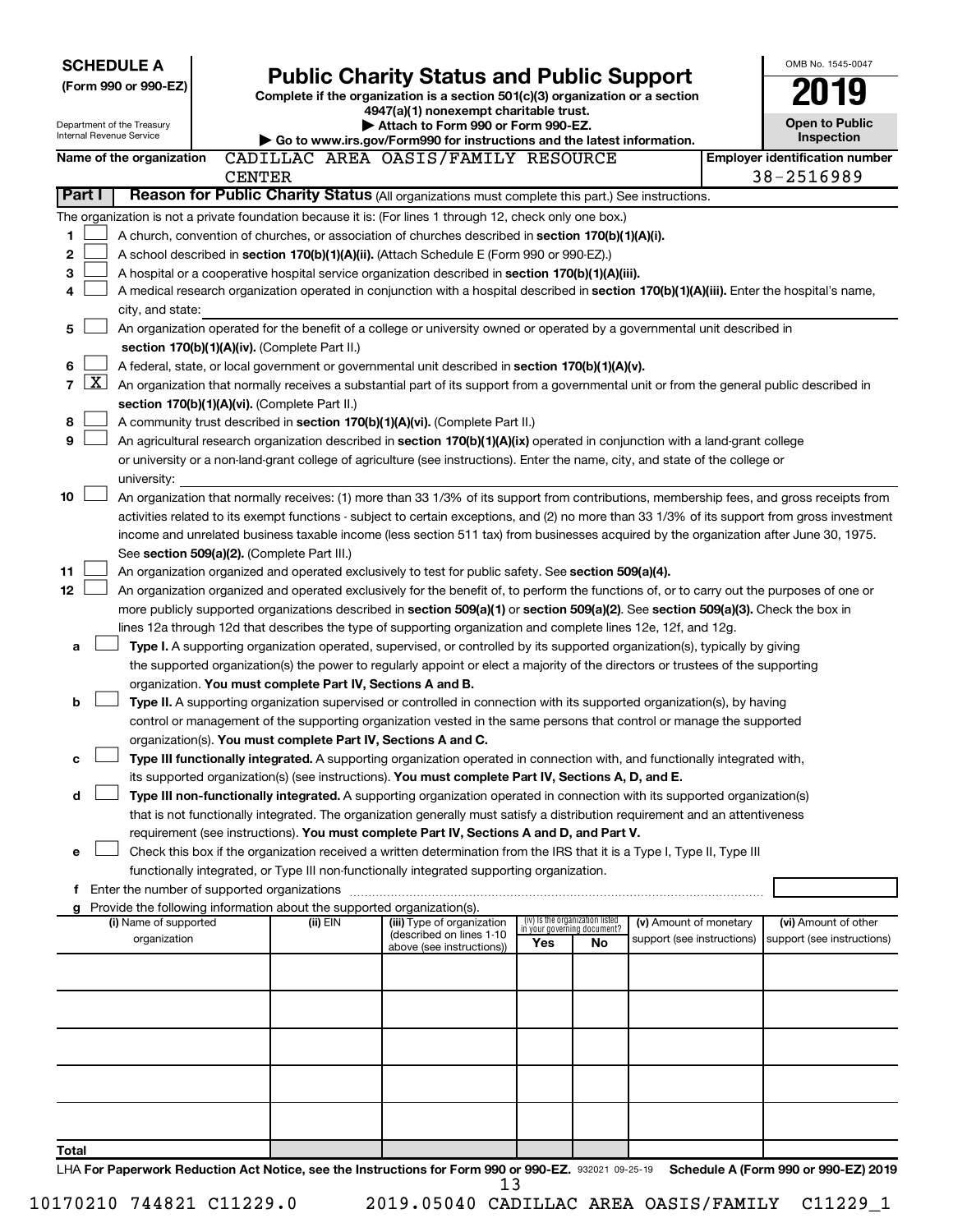# Schedule A (Form 990 or 990-EZ) 2019 CENTER<br>| Part II | Support Schedule for Organiz

**2** CENTER 38-2516989

(Complete only if you checked the box on line 5, 7, or 8 of Part I or if the organization failed to qualify under Part III. If the organization fails to qualify under the tests listed below, please complete Part III.) **Bupport Schedule for Organizations Described in Sections 170(b)(1)(A)(iv) and 170(b)(1)(A)(vi)** 

|    | <b>Section A. Public Support</b>                                                                                                                                                                                               |                        |          |            |            |                                      |                                    |
|----|--------------------------------------------------------------------------------------------------------------------------------------------------------------------------------------------------------------------------------|------------------------|----------|------------|------------|--------------------------------------|------------------------------------|
|    | Calendar year (or fiscal year beginning in)                                                                                                                                                                                    | (a) 2015               | (b) 2016 | $(c)$ 2017 | $(d)$ 2018 | (e) 2019                             | (f) Total                          |
|    | 1 Gifts, grants, contributions, and                                                                                                                                                                                            |                        |          |            |            |                                      |                                    |
|    | membership fees received. (Do not                                                                                                                                                                                              |                        |          |            |            |                                      |                                    |
|    | include any "unusual grants.")                                                                                                                                                                                                 | 842,157.               | 1083112. | 1104062.   | 1051376.   | 1081380.                             | 5162087.                           |
|    | 2 Tax revenues levied for the organ-                                                                                                                                                                                           |                        |          |            |            |                                      |                                    |
|    | ization's benefit and either paid to                                                                                                                                                                                           |                        |          |            |            |                                      |                                    |
|    | or expended on its behalf                                                                                                                                                                                                      |                        |          |            |            |                                      |                                    |
|    | 3 The value of services or facilities                                                                                                                                                                                          |                        |          |            |            |                                      |                                    |
|    | furnished by a governmental unit to                                                                                                                                                                                            |                        |          |            |            |                                      |                                    |
|    | the organization without charge                                                                                                                                                                                                |                        |          |            |            |                                      |                                    |
|    | 4 Total. Add lines 1 through 3                                                                                                                                                                                                 | 842, 157.              | 1083112. | 1104062.   | 1051376.   | 1081380.                             | 5162087.                           |
| 5. | The portion of total contributions                                                                                                                                                                                             |                        |          |            |            |                                      |                                    |
|    | by each person (other than a                                                                                                                                                                                                   |                        |          |            |            |                                      |                                    |
|    | governmental unit or publicly                                                                                                                                                                                                  |                        |          |            |            |                                      |                                    |
|    | supported organization) included                                                                                                                                                                                               |                        |          |            |            |                                      |                                    |
|    | on line 1 that exceeds 2% of the                                                                                                                                                                                               |                        |          |            |            |                                      |                                    |
|    | amount shown on line 11,                                                                                                                                                                                                       |                        |          |            |            |                                      |                                    |
|    | column (f)                                                                                                                                                                                                                     |                        |          |            |            |                                      |                                    |
|    | 6 Public support. Subtract line 5 from line 4.                                                                                                                                                                                 |                        |          |            |            |                                      | 5162087.                           |
|    | <b>Section B. Total Support</b>                                                                                                                                                                                                |                        |          |            |            |                                      |                                    |
|    | Calendar year (or fiscal year beginning in)                                                                                                                                                                                    | (a) 2015               | (b) 2016 | $(c)$ 2017 | $(d)$ 2018 | (e) 2019                             | (f) Total                          |
|    | 7 Amounts from line 4                                                                                                                                                                                                          | $\overline{842,157}$ . | 1083112. | II04062.   | 1051376    | 1081380.                             | 5162087.                           |
| 8  | Gross income from interest.                                                                                                                                                                                                    |                        |          |            |            |                                      |                                    |
|    | dividends, payments received on                                                                                                                                                                                                |                        |          |            |            |                                      |                                    |
|    | securities loans, rents, royalties,                                                                                                                                                                                            |                        |          |            |            |                                      |                                    |
|    | and income from similar sources                                                                                                                                                                                                | 19,083.                | 11,052.  | 6,083.     | 5,202.     | 38,692.                              | 80, 112.                           |
| 9. | Net income from unrelated business                                                                                                                                                                                             |                        |          |            |            |                                      |                                    |
|    | activities, whether or not the                                                                                                                                                                                                 |                        |          |            |            |                                      |                                    |
|    | business is regularly carried on                                                                                                                                                                                               |                        |          |            |            |                                      |                                    |
|    | 10 Other income. Do not include gain                                                                                                                                                                                           |                        |          |            |            |                                      |                                    |
|    | or loss from the sale of capital                                                                                                                                                                                               |                        |          |            |            |                                      |                                    |
|    | assets (Explain in Part VI.)                                                                                                                                                                                                   |                        |          |            |            |                                      |                                    |
|    | <b>11 Total support.</b> Add lines 7 through 10                                                                                                                                                                                |                        |          |            |            |                                      | 5242199.                           |
|    | <b>12</b> Gross receipts from related activities, etc. (see instructions)                                                                                                                                                      |                        |          |            |            | 12                                   | 692,702.                           |
|    | 13 First five years. If the Form 990 is for the organization's first, second, third, fourth, or fifth tax year as a section 501(c)(3)                                                                                          |                        |          |            |            |                                      |                                    |
|    | organization, check this box and stop here                                                                                                                                                                                     |                        |          |            |            |                                      |                                    |
|    | <b>Section C. Computation of Public Support Percentage</b>                                                                                                                                                                     |                        |          |            |            |                                      |                                    |
|    |                                                                                                                                                                                                                                |                        |          |            |            | 14                                   | 98.47<br>%                         |
|    |                                                                                                                                                                                                                                |                        |          |            |            | 15                                   | 98.83<br>%                         |
|    | 16a 33 1/3% support test - 2019. If the organization did not check the box on line 13, and line 14 is 33 1/3% or more, check this box and                                                                                      |                        |          |            |            |                                      |                                    |
|    | stop here. The organization qualifies as a publicly supported organization manufactured content and the content of the state of the state of the state of the state of the state of the state of the state of the state of the |                        |          |            |            |                                      | $\blacktriangleright$ $\mathbf{X}$ |
|    | b 33 1/3% support test - 2018. If the organization did not check a box on line 13 or 16a, and line 15 is 33 1/3% or more, check this box                                                                                       |                        |          |            |            |                                      |                                    |
|    |                                                                                                                                                                                                                                |                        |          |            |            |                                      |                                    |
|    | 17a 10% -facts-and-circumstances test - 2019. If the organization did not check a box on line 13, 16a, or 16b, and line 14 is 10% or more,                                                                                     |                        |          |            |            |                                      |                                    |
|    | and if the organization meets the "facts-and-circumstances" test, check this box and stop here. Explain in Part VI how the organization                                                                                        |                        |          |            |            |                                      |                                    |
|    |                                                                                                                                                                                                                                |                        |          |            |            |                                      |                                    |
|    | <b>b 10%</b> -facts-and-circumstances test - 2018. If the organization did not check a box on line 13, 16a, 16b, or 17a, and line 15 is 10% or                                                                                 |                        |          |            |            |                                      |                                    |
|    | more, and if the organization meets the "facts-and-circumstances" test, check this box and <b>stop here.</b> Explain in Part VI how the                                                                                        |                        |          |            |            |                                      |                                    |
|    | organization meets the "facts-and-circumstances" test. The organization qualifies as a publicly supported organization                                                                                                         |                        |          |            |            |                                      |                                    |
|    | 18 Private foundation. If the organization did not check a box on line 13, 16a, 16b, 17a, or 17b, check this box and see instructions.                                                                                         |                        |          |            |            |                                      |                                    |
|    |                                                                                                                                                                                                                                |                        |          |            |            | Schedule A (Form 990 or 990-F7) 2019 |                                    |

**Schedule A (Form 990 or 990-EZ) 2019**

932022 09-25-19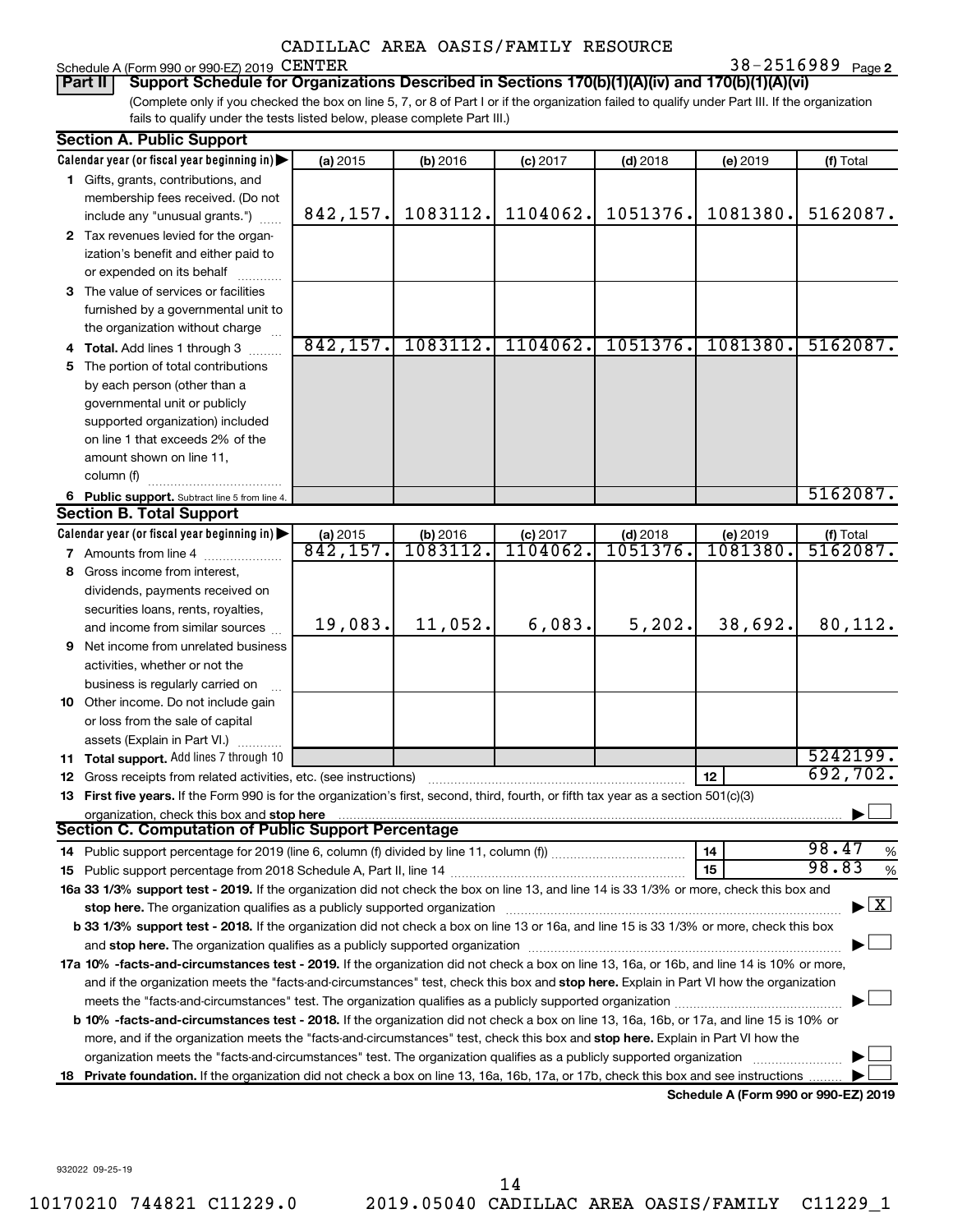#### Schedule A (Form 990 or 990-EZ) 2019 CENTER

#### **Part III Support Schedule for Organizations Described in Section 509(a)(2)**

(Complete only if you checked the box on line 10 of Part I or if the organization failed to qualify under Part II. If the organization fails to qualify under the tests listed below, please complete Part II.)

| <b>Section A. Public Support</b>                                                                                                                                                                |          |          |          |            |          |                                      |
|-------------------------------------------------------------------------------------------------------------------------------------------------------------------------------------------------|----------|----------|----------|------------|----------|--------------------------------------|
| Calendar year (or fiscal year beginning in)                                                                                                                                                     | (a) 2015 | (b) 2016 | (c) 2017 | $(d)$ 2018 | (e) 2019 | (f) Total                            |
| 1 Gifts, grants, contributions, and                                                                                                                                                             |          |          |          |            |          |                                      |
| membership fees received. (Do not                                                                                                                                                               |          |          |          |            |          |                                      |
| include any "unusual grants.")                                                                                                                                                                  |          |          |          |            |          |                                      |
| <b>2</b> Gross receipts from admissions,<br>merchandise sold or services per-<br>formed, or facilities furnished in<br>any activity that is related to the<br>organization's tax-exempt purpose |          |          |          |            |          |                                      |
| 3 Gross receipts from activities that                                                                                                                                                           |          |          |          |            |          |                                      |
| are not an unrelated trade or bus-<br>iness under section 513                                                                                                                                   |          |          |          |            |          |                                      |
| 4 Tax revenues levied for the organ-                                                                                                                                                            |          |          |          |            |          |                                      |
| ization's benefit and either paid to<br>or expended on its behalf<br>.                                                                                                                          |          |          |          |            |          |                                      |
| 5 The value of services or facilities                                                                                                                                                           |          |          |          |            |          |                                      |
| furnished by a governmental unit to                                                                                                                                                             |          |          |          |            |          |                                      |
| the organization without charge                                                                                                                                                                 |          |          |          |            |          |                                      |
| <b>6 Total.</b> Add lines 1 through 5                                                                                                                                                           |          |          |          |            |          |                                      |
| 7a Amounts included on lines 1, 2, and                                                                                                                                                          |          |          |          |            |          |                                      |
| 3 received from disqualified persons                                                                                                                                                            |          |          |          |            |          |                                      |
| <b>b</b> Amounts included on lines 2 and 3 received<br>from other than disqualified persons that<br>exceed the greater of \$5,000 or 1% of the<br>amount on line 13 for the year                |          |          |          |            |          |                                      |
| c Add lines 7a and 7b                                                                                                                                                                           |          |          |          |            |          |                                      |
| 8 Public support. (Subtract line 7c from line 6.)                                                                                                                                               |          |          |          |            |          |                                      |
| <b>Section B. Total Support</b>                                                                                                                                                                 |          |          |          |            |          |                                      |
| Calendar year (or fiscal year beginning in)                                                                                                                                                     | (a) 2015 | (b) 2016 | (c) 2017 | $(d)$ 2018 | (e) 2019 | (f) Total                            |
| <b>9</b> Amounts from line 6                                                                                                                                                                    |          |          |          |            |          |                                      |
| <b>10a</b> Gross income from interest,<br>dividends, payments received on<br>securities loans, rents, royalties,<br>and income from similar sources                                             |          |          |          |            |          |                                      |
| <b>b</b> Unrelated business taxable income<br>(less section 511 taxes) from businesses                                                                                                          |          |          |          |            |          |                                      |
| acquired after June 30, 1975                                                                                                                                                                    |          |          |          |            |          |                                      |
| c Add lines 10a and 10b                                                                                                                                                                         |          |          |          |            |          |                                      |
| <b>11</b> Net income from unrelated business<br>activities not included in line 10b.<br>whether or not the business is<br>regularly carried on                                                  |          |          |          |            |          |                                      |
| 12 Other income. Do not include gain<br>or loss from the sale of capital<br>assets (Explain in Part VI.) $\cdots$                                                                               |          |          |          |            |          |                                      |
| <b>13</b> Total support. (Add lines 9, 10c, 11, and 12.)                                                                                                                                        |          |          |          |            |          |                                      |
| 14 First five years. If the Form 990 is for the organization's first, second, third, fourth, or fifth tax year as a section 501(c)(3) organization,                                             |          |          |          |            |          |                                      |
| check this box and stop here <b>manufacture and intervention and starting and stop here</b> and stop here <b>manufacture</b>                                                                    |          |          |          |            |          |                                      |
| Section C. Computation of Public Support Percentage                                                                                                                                             |          |          |          |            |          |                                      |
| 15 Public support percentage for 2019 (line 8, column (f), divided by line 13, column (f) <i></i>                                                                                               |          |          |          |            | 15       | %                                    |
| 16 Public support percentage from 2018 Schedule A, Part III, line 15                                                                                                                            |          |          |          |            | 16       | %                                    |
| Section D. Computation of Investment Income Percentage                                                                                                                                          |          |          |          |            |          |                                      |
| 17 Investment income percentage for 2019 (line 10c, column (f), divided by line 13, column (f))                                                                                                 |          |          |          |            | 17       | %                                    |
| 18 Investment income percentage from 2018 Schedule A, Part III, line 17                                                                                                                         |          |          |          |            | 18       | %                                    |
| 19a 33 1/3% support tests - 2019. If the organization did not check the box on line 14, and line 15 is more than 33 1/3%, and line 17 is not                                                    |          |          |          |            |          |                                      |
| more than 33 1/3%, check this box and stop here. The organization qualifies as a publicly supported organization                                                                                |          |          |          |            |          |                                      |
| b 33 1/3% support tests - 2018. If the organization did not check a box on line 14 or line 19a, and line 16 is more than 33 1/3%, and                                                           |          |          |          |            |          |                                      |
| line 18 is not more than 33 1/3%, check this box and stop here. The organization qualifies as a publicly supported organization                                                                 |          |          |          |            |          |                                      |
|                                                                                                                                                                                                 |          |          |          |            |          |                                      |
| 932023 09-25-19                                                                                                                                                                                 |          |          |          |            |          | Schedule A (Form 990 or 990-EZ) 2019 |
|                                                                                                                                                                                                 |          |          | 15       |            |          |                                      |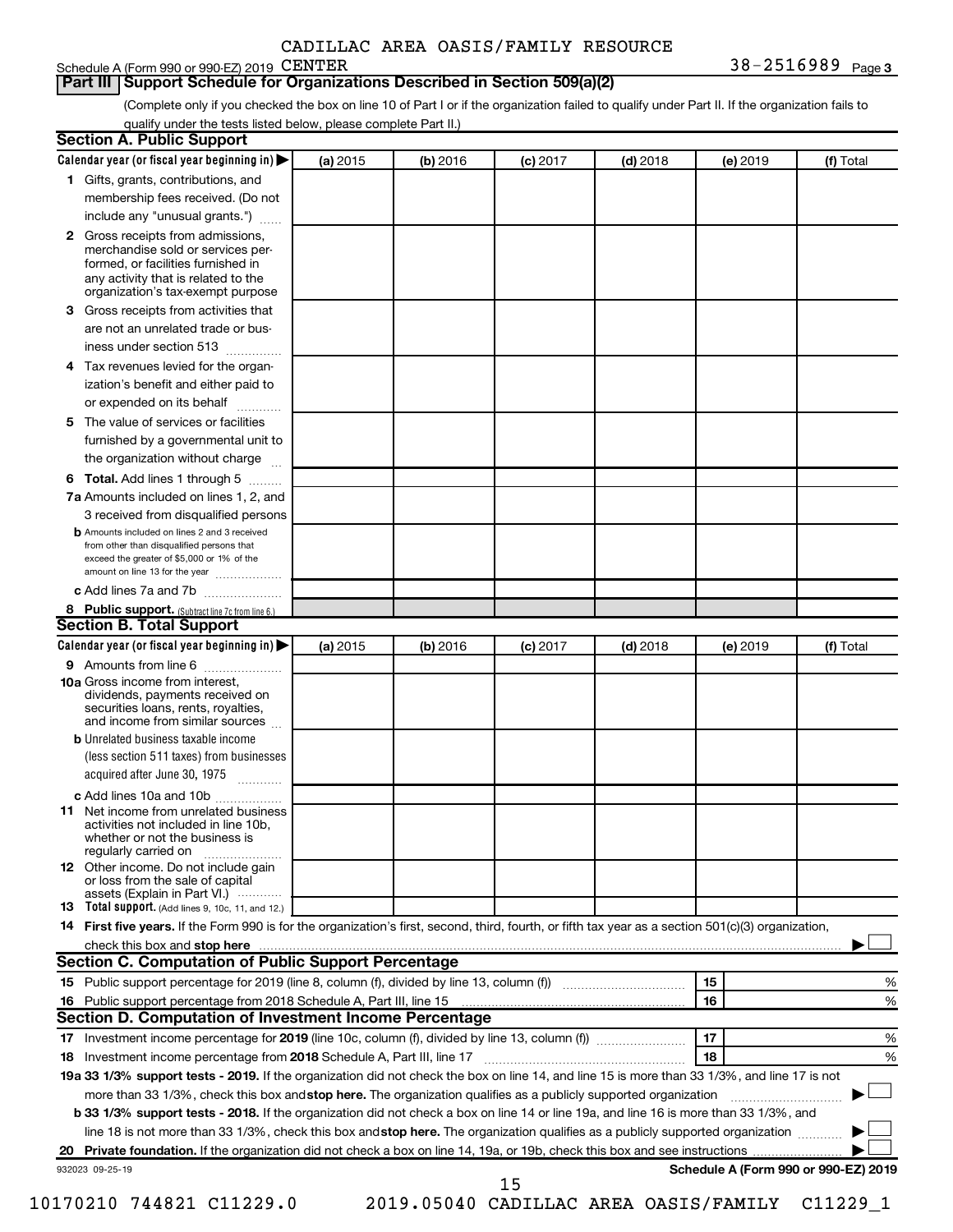#### **4** CENTER 38-2516989 Schedule A (Form 990 or 990-EZ) 2019  $\text{CENTER}$ **Part IV Supporting Organizations**

(Complete only if you checked a box in line 12 on Part I. If you checked 12a of Part I, complete Sections A and B. If you checked 12b of Part I, complete Sections A and C. If you checked 12c of Part I, complete Sections A, D, and E. If you checked 12d of Part I, complete Sections A and D, and complete Part V.)

#### **Section A. All Supporting Organizations**

- **1** Are all of the organization's supported organizations listed by name in the organization's governing documents? If "No," describe in Part VI how the supported organizations are designated. If designated by *class or purpose, describe the designation. If historic and continuing relationship, explain.*
- **2** Did the organization have any supported organization that does not have an IRS determination of status under section 509(a)(1) or (2)? If "Yes," explain in Part **VI** how the organization determined that the supported *organization was described in section 509(a)(1) or (2).*
- **3a** Did the organization have a supported organization described in section 501(c)(4), (5), or (6)? If "Yes," answer *(b) and (c) below.*
- **b** Did the organization confirm that each supported organization qualified under section 501(c)(4), (5), or (6) and satisfied the public support tests under section 509(a)(2)? If "Yes," describe in Part VI when and how the *organization made the determination.*
- **c** Did the organization ensure that all support to such organizations was used exclusively for section 170(c)(2)(B) purposes? If "Yes," explain in Part VI what controls the organization put in place to ensure such use.
- **4 a** *If* Was any supported organization not organized in the United States ("foreign supported organization")? *"Yes," and if you checked 12a or 12b in Part I, answer (b) and (c) below.*
- **b** Did the organization have ultimate control and discretion in deciding whether to make grants to the foreign supported organization? If "Yes," describe in Part VI how the organization had such control and discretion *despite being controlled or supervised by or in connection with its supported organizations.*
- **c** Did the organization support any foreign supported organization that does not have an IRS determination under sections 501(c)(3) and 509(a)(1) or (2)? If "Yes," explain in Part VI what controls the organization used *to ensure that all support to the foreign supported organization was used exclusively for section 170(c)(2)(B) purposes.*
- **5a** Did the organization add, substitute, or remove any supported organizations during the tax year? If "Yes," answer (b) and (c) below (if applicable). Also, provide detail in **Part VI,** including (i) the names and EIN *numbers of the supported organizations added, substituted, or removed; (ii) the reasons for each such action; (iii) the authority under the organization's organizing document authorizing such action; and (iv) how the action was accomplished (such as by amendment to the organizing document).*
- **b Type I or Type II only.** Was any added or substituted supported organization part of a class already designated in the organization's organizing document?
- **c Substitutions only.**  Was the substitution the result of an event beyond the organization's control?
- **6** Did the organization provide support (whether in the form of grants or the provision of services or facilities) to **Part VI.** support or benefit one or more of the filing organization's supported organizations? If "Yes," provide detail in anyone other than (i) its supported organizations, (ii) individuals that are part of the charitable class benefited by one or more of its supported organizations, or (iii) other supporting organizations that also
- **7** Did the organization provide a grant, loan, compensation, or other similar payment to a substantial contributor regard to a substantial contributor? If "Yes," complete Part I of Schedule L (Form 990 or 990-EZ). (as defined in section 4958(c)(3)(C)), a family member of a substantial contributor, or a 35% controlled entity with
- **8** Did the organization make a loan to a disqualified person (as defined in section 4958) not described in line 7? *If "Yes," complete Part I of Schedule L (Form 990 or 990-EZ).*
- **9 a** Was the organization controlled directly or indirectly at any time during the tax year by one or more in section 509(a)(1) or (2))? If "Yes," provide detail in **Part VI.** disqualified persons as defined in section 4946 (other than foundation managers and organizations described
- **b** Did one or more disqualified persons (as defined in line 9a) hold a controlling interest in any entity in which the supporting organization had an interest? If "Yes," provide detail in Part VI.
- **c** Did a disqualified person (as defined in line 9a) have an ownership interest in, or derive any personal benefit from, assets in which the supporting organization also had an interest? If "Yes," provide detail in Part VI.
- **10 a** Was the organization subject to the excess business holdings rules of section 4943 because of section supporting organizations)? If "Yes," answer 10b below. 4943(f) (regarding certain Type II supporting organizations, and all Type III non-functionally integrated
	- **b** Did the organization have any excess business holdings in the tax year? (Use Schedule C, Form 4720, to *determine whether the organization had excess business holdings.)*

932024 09-25-19

**Schedule A (Form 990 or 990-EZ) 2019**

16

10170210 744821 C11229.0 2019.05040 CADILLAC AREA OASIS/FAMILY C11229\_1

**Yes No**

**1**

**2**

**3a**

**3b**

**3c**

**4a**

**4b**

**4c**

**5a**

**5b 5c**

**6**

**7**

**8**

**9a**

**9b**

**9c**

**10a**

**10b**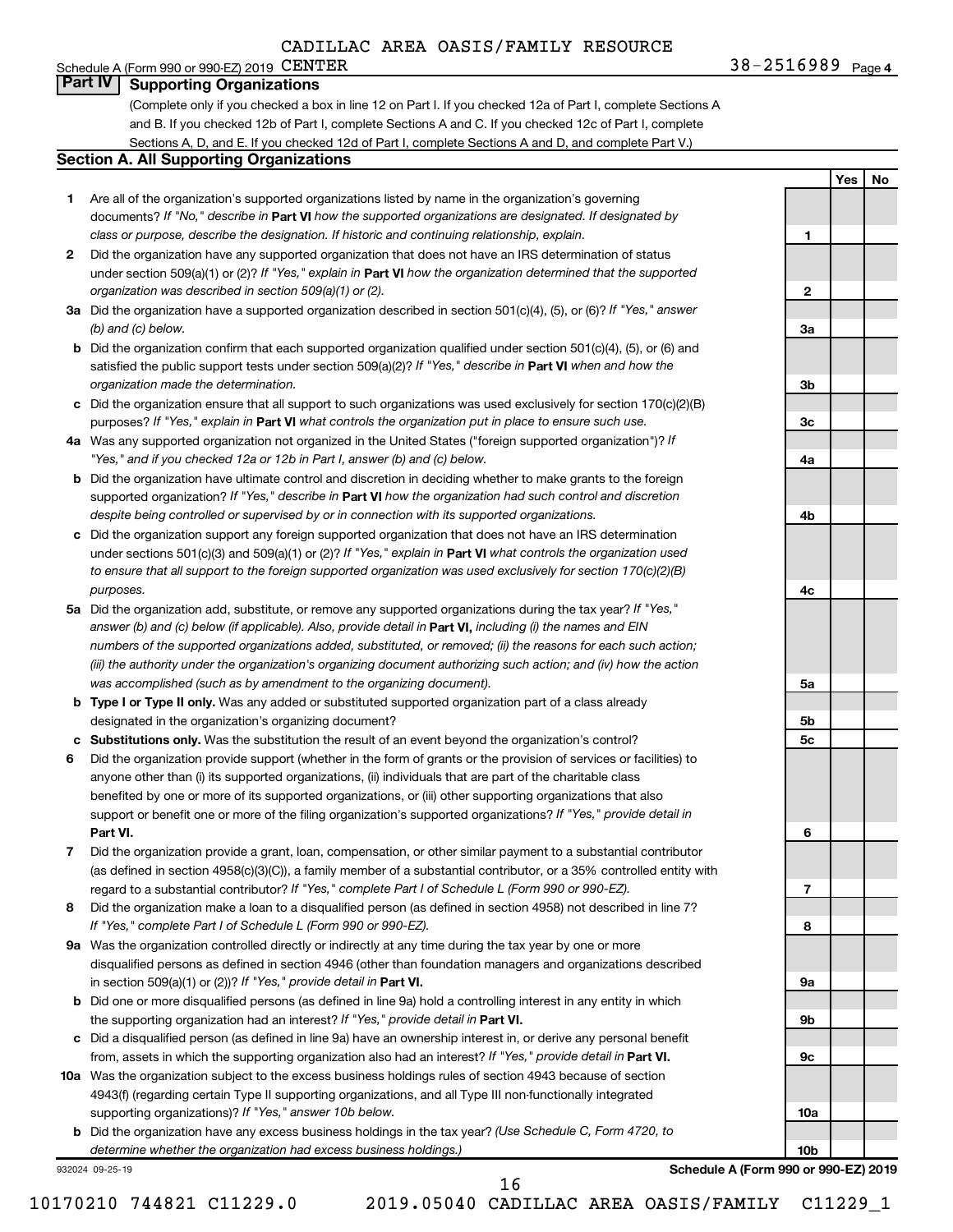|    | Schedule A (Form 990 or 990-EZ) 2019 $\rm \,CENTER$                                                                             | 38-2516989 Page 5                    |     |    |
|----|---------------------------------------------------------------------------------------------------------------------------------|--------------------------------------|-----|----|
|    | <b>Part IV</b><br><b>Supporting Organizations (continued)</b>                                                                   |                                      |     |    |
|    |                                                                                                                                 |                                      | Yes | No |
| 11 | Has the organization accepted a gift or contribution from any of the following persons?                                         |                                      |     |    |
|    | a A person who directly or indirectly controls, either alone or together with persons described in (b) and (c)                  |                                      |     |    |
|    | below, the governing body of a supported organization?                                                                          | 11a                                  |     |    |
|    | <b>b</b> A family member of a person described in (a) above?                                                                    | 11b                                  |     |    |
|    | c A 35% controlled entity of a person described in (a) or (b) above? If "Yes" to a, b, or c, provide detail in Part VI.         | 11c                                  |     |    |
|    | <b>Section B. Type I Supporting Organizations</b>                                                                               |                                      |     |    |
|    |                                                                                                                                 |                                      | Yes | No |
| 1. | Did the directors, trustees, or membership of one or more supported organizations have the power to                             |                                      |     |    |
|    | regularly appoint or elect at least a majority of the organization's directors or trustees at all times during the              |                                      |     |    |
|    | tax year? If "No," describe in Part VI how the supported organization(s) effectively operated, supervised, or                   |                                      |     |    |
|    | controlled the organization's activities. If the organization had more than one supported organization,                         |                                      |     |    |
|    | describe how the powers to appoint and/or remove directors or trustees were allocated among the supported                       |                                      |     |    |
|    | organizations and what conditions or restrictions, if any, applied to such powers during the tax year.                          | 1                                    |     |    |
| 2  | Did the organization operate for the benefit of any supported organization other than the supported                             |                                      |     |    |
|    | organization(s) that operated, supervised, or controlled the supporting organization? If "Yes," explain in                      |                                      |     |    |
|    | Part VI how providing such benefit carried out the purposes of the supported organization(s) that operated,                     |                                      |     |    |
|    | supervised, or controlled the supporting organization.                                                                          | 2                                    |     |    |
|    | <b>Section C. Type II Supporting Organizations</b>                                                                              |                                      |     |    |
|    |                                                                                                                                 |                                      | Yes | No |
| 1. | Were a majority of the organization's directors or trustees during the tax year also a majority of the directors                |                                      |     |    |
|    | or trustees of each of the organization's supported organization(s)? If "No," describe in Part VI how control                   |                                      |     |    |
|    | or management of the supporting organization was vested in the same persons that controlled or managed                          |                                      |     |    |
|    | the supported organization(s).<br><b>Section D. All Type III Supporting Organizations</b>                                       | 1                                    |     |    |
|    |                                                                                                                                 |                                      | Yes | No |
| 1  | Did the organization provide to each of its supported organizations, by the last day of the fifth month of the                  |                                      |     |    |
|    | organization's tax year, (i) a written notice describing the type and amount of support provided during the prior tax           |                                      |     |    |
|    | year, (ii) a copy of the Form 990 that was most recently filed as of the date of notification, and (iii) copies of the          |                                      |     |    |
|    | organization's governing documents in effect on the date of notification, to the extent not previously provided?                | 1                                    |     |    |
| 2  | Were any of the organization's officers, directors, or trustees either (i) appointed or elected by the supported                |                                      |     |    |
|    | organization(s) or (ii) serving on the governing body of a supported organization? If "No," explain in Part VI how              |                                      |     |    |
|    | the organization maintained a close and continuous working relationship with the supported organization(s).                     | 2                                    |     |    |
| 3  | By reason of the relationship described in (2), did the organization's supported organizations have a                           |                                      |     |    |
|    | significant voice in the organization's investment policies and in directing the use of the organization's                      |                                      |     |    |
|    | income or assets at all times during the tax year? If "Yes," describe in Part VI the role the organization's                    |                                      |     |    |
|    | supported organizations played in this regard.                                                                                  | з                                    |     |    |
|    | Section E. Type III Functionally Integrated Supporting Organizations                                                            |                                      |     |    |
| 1  | Check the box next to the method that the organization used to satisfy the Integral Part Test during the yealsee instructions). |                                      |     |    |
| a  | The organization satisfied the Activities Test. Complete line 2 below.                                                          |                                      |     |    |
| b  | The organization is the parent of each of its supported organizations. Complete line 3 below.                                   |                                      |     |    |
| с  | The organization supported a governmental entity. Describe in Part VI how you supported a government entity (see instructions). |                                      |     |    |
| 2  | Activities Test. Answer (a) and (b) below.                                                                                      |                                      | Yes | No |
| а  | Did substantially all of the organization's activities during the tax year directly further the exempt purposes of              |                                      |     |    |
|    | the supported organization(s) to which the organization was responsive? If "Yes," then in Part VI identify                      |                                      |     |    |
|    | those supported organizations and explain how these activities directly furthered their exempt purposes,                        |                                      |     |    |
|    | how the organization was responsive to those supported organizations, and how the organization determined                       |                                      |     |    |
|    | that these activities constituted substantially all of its activities.                                                          | 2a                                   |     |    |
| b  | Did the activities described in (a) constitute activities that, but for the organization's involvement, one or more             |                                      |     |    |
|    | of the organization's supported organization(s) would have been engaged in? If "Yes," explain in Part VI the                    |                                      |     |    |
|    | reasons for the organization's position that its supported organization(s) would have engaged in these                          |                                      |     |    |
|    | activities but for the organization's involvement.                                                                              | 2b                                   |     |    |
| 3  | Parent of Supported Organizations. Answer (a) and (b) below.                                                                    |                                      |     |    |
|    | a Did the organization have the power to regularly appoint or elect a majority of the officers, directors, or                   |                                      |     |    |
|    | trustees of each of the supported organizations? Provide details in Part VI.                                                    | За                                   |     |    |
|    | <b>b</b> Did the organization exercise a substantial degree of direction over the policies, programs, and activities of each    |                                      |     |    |
|    | of its supported organizations? If "Yes," describe in Part VI the role played by the organization in this regard.               | Зb                                   |     |    |
|    | 932025 09-25-19                                                                                                                 | Schedule A (Form 990 or 990-EZ) 2019 |     |    |

10170210 744821 C11229.0 2019.05040 CADILLAC AREA OASIS/FAMILY C11229\_1

17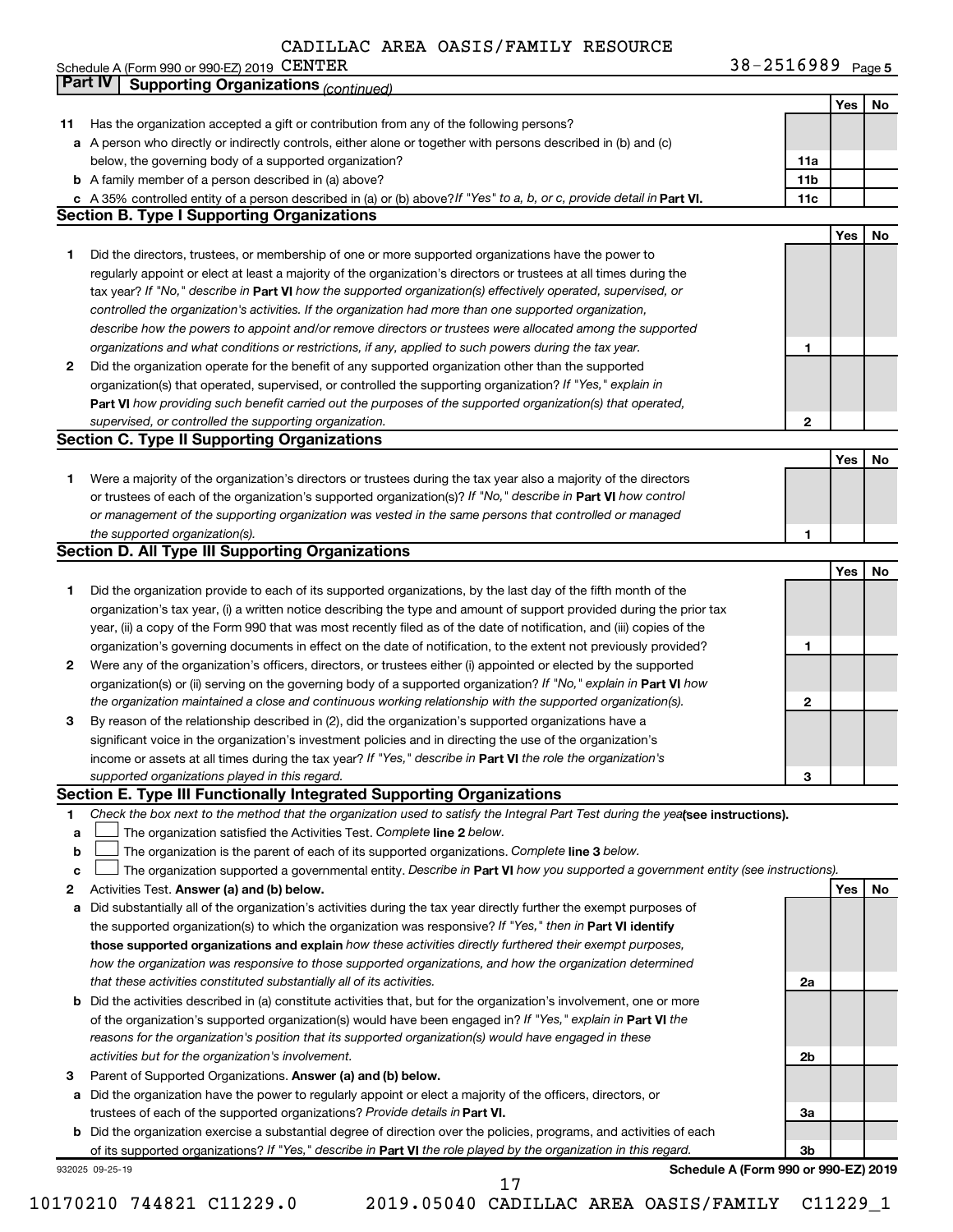#### **6** CENTER 38-2516989 **1 Lett** Check here if the organization satisfied the Integral Part Test as a qualifying trust on Nov. 20, 1970 (explain in Part VI). See instructions. All **Section A - Adjusted Net Income 1 2 3 4 5 6 7 8 1 2 3 4 5 6 7 Adjusted Net Income** (subtract lines 5, 6, and 7 from line 4) **8 8 Section B - Minimum Asset Amount 1 2 3 4 5 6 7 8 a** Average monthly value of securities **b** Average monthly cash balances **c** Fair market value of other non-exempt-use assets **d Total**  (add lines 1a, 1b, and 1c) **e Discount** claimed for blockage or other **1a 1b 1c 1d 2 3 4 5 6 7 8** factors (explain in detail in Part VI): **Minimum Asset Amount**  (add line 7 to line 6) **Section C - Distributable Amount 1 2 3 4 5 6 1 2 3 4 5 6** Distributable Amount. Subtract line 5 from line 4, unless subject to Schedule A (Form 990 or 990-EZ) 2019 CENTER other Type III non-functionally integrated supporting organizations must complete Sections A through E. (B) Current Year (A) Prior Year Net short-term capital gain Recoveries of prior-year distributions Other gross income (see instructions) Add lines 1 through 3. Depreciation and depletion Portion of operating expenses paid or incurred for production or collection of gross income or for management, conservation, or maintenance of property held for production of income (see instructions) Other expenses (see instructions) (B) Current Year  $(A)$  Prior Year  $\left\{\n\begin{array}{ccc}\n\end{array}\n\right\}$  (optional) Aggregate fair market value of all non-exempt-use assets (see instructions for short tax year or assets held for part of year): Acquisition indebtedness applicable to non-exempt-use assets Subtract line 2 from line 1d. Cash deemed held for exempt use. Enter 1-1/2% of line 3 (for greater amount, see instructions). Net value of non-exempt-use assets (subtract line 4 from line 3) Multiply line 5 by .035. Recoveries of prior-year distributions Current Year Adjusted net income for prior year (from Section A, line 8, Column A) Enter 85% of line 1. Minimum asset amount for prior year (from Section B, line 8, Column A) Enter greater of line 2 or line 3. Income tax imposed in prior year emergency temporary reduction (see instructions). **Part V Type III Non-Functionally Integrated 509(a)(3) Supporting Organizations**   $\Box$

**7** Check here if the current year is the organization's first as a non-functionally integrated Type III supporting organization (see † instructions).

**Schedule A (Form 990 or 990-EZ) 2019**

932026 09-25-19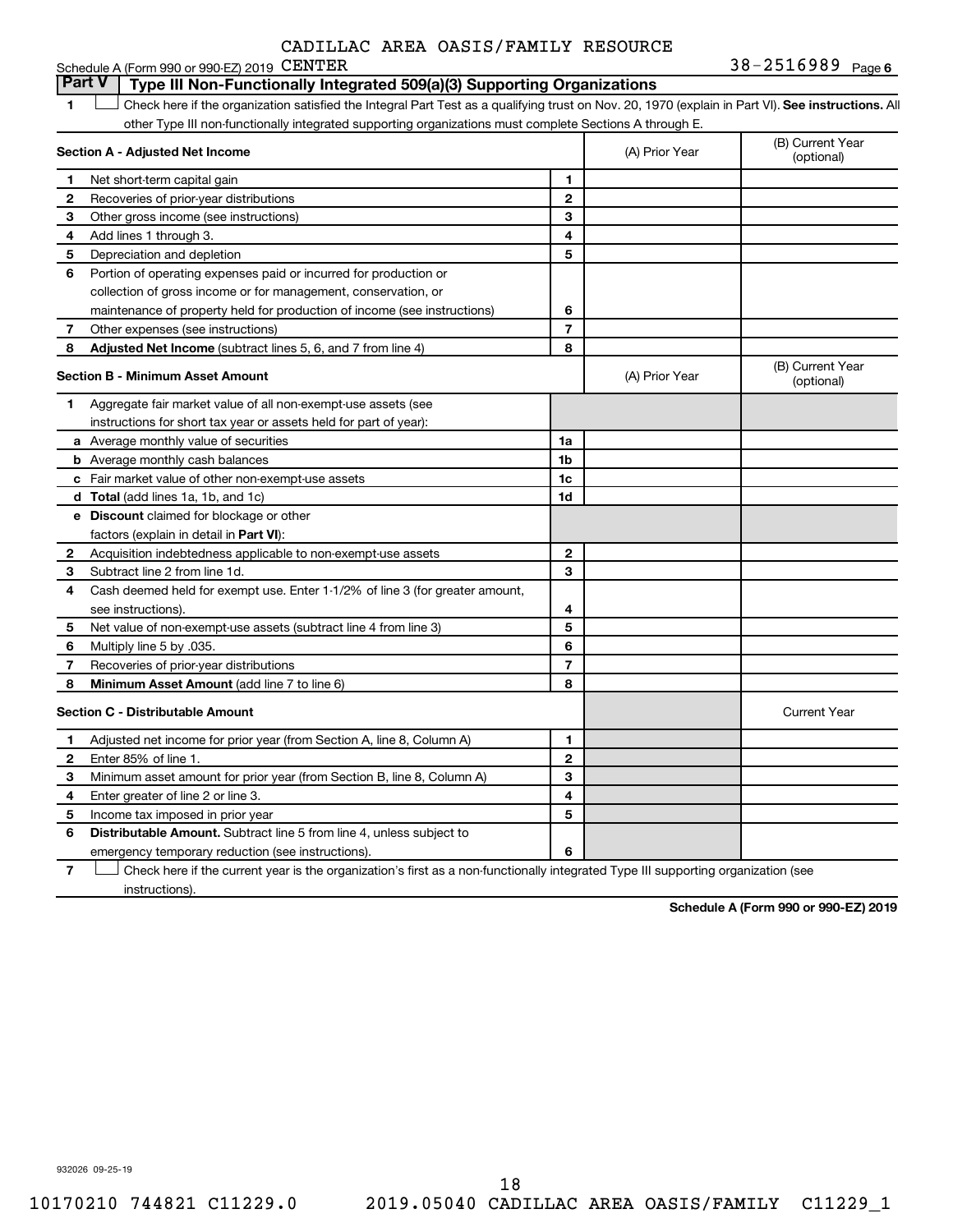|               | Schedule A (Form 990 or 990-EZ) 2019 CENTER                                                |                                    |                                               | 38-2516989 Page 7                                       |
|---------------|--------------------------------------------------------------------------------------------|------------------------------------|-----------------------------------------------|---------------------------------------------------------|
| <b>Part V</b> | Type III Non-Functionally Integrated 509(a)(3) Supporting Organizations (continued)        |                                    |                                               |                                                         |
|               | <b>Section D - Distributions</b>                                                           |                                    |                                               | <b>Current Year</b>                                     |
| 1             | Amounts paid to supported organizations to accomplish exempt purposes                      |                                    |                                               |                                                         |
| 2             | Amounts paid to perform activity that directly furthers exempt purposes of supported       |                                    |                                               |                                                         |
|               | organizations, in excess of income from activity                                           |                                    |                                               |                                                         |
| 3             | Administrative expenses paid to accomplish exempt purposes of supported organizations      |                                    |                                               |                                                         |
| 4             | Amounts paid to acquire exempt-use assets                                                  |                                    |                                               |                                                         |
| 5             | Qualified set-aside amounts (prior IRS approval required)                                  |                                    |                                               |                                                         |
| 6             | Other distributions (describe in <b>Part VI</b> ). See instructions.                       |                                    |                                               |                                                         |
| 7             | <b>Total annual distributions.</b> Add lines 1 through 6.                                  |                                    |                                               |                                                         |
| 8             | Distributions to attentive supported organizations to which the organization is responsive |                                    |                                               |                                                         |
|               | (provide details in Part VI). See instructions.                                            |                                    |                                               |                                                         |
| 9             | Distributable amount for 2019 from Section C, line 6                                       |                                    |                                               |                                                         |
| 10            | Line 8 amount divided by line 9 amount                                                     |                                    |                                               |                                                         |
|               | <b>Section E - Distribution Allocations (see instructions)</b>                             | (i)<br><b>Excess Distributions</b> | (ii)<br><b>Underdistributions</b><br>Pre-2019 | (iii)<br><b>Distributable</b><br><b>Amount for 2019</b> |
| 1             | Distributable amount for 2019 from Section C, line 6                                       |                                    |                                               |                                                         |
| 2             | Underdistributions, if any, for years prior to 2019 (reason-                               |                                    |                                               |                                                         |
|               | able cause required-explain in Part VI). See instructions.                                 |                                    |                                               |                                                         |
| 3             | Excess distributions carryover, if any, to 2019                                            |                                    |                                               |                                                         |
|               | <b>a</b> From 2014                                                                         |                                    |                                               |                                                         |
|               | <b>b</b> From 2015                                                                         |                                    |                                               |                                                         |
|               | $c$ From 2016                                                                              |                                    |                                               |                                                         |
|               | d From 2017                                                                                |                                    |                                               |                                                         |
|               | e From 2018                                                                                |                                    |                                               |                                                         |
|               | f Total of lines 3a through e                                                              |                                    |                                               |                                                         |
|               | g Applied to underdistributions of prior years                                             |                                    |                                               |                                                         |
|               | <b>h</b> Applied to 2019 distributable amount                                              |                                    |                                               |                                                         |
| Ť.            | Carryover from 2014 not applied (see instructions)                                         |                                    |                                               |                                                         |
|               | Remainder. Subtract lines 3g, 3h, and 3i from 3f.                                          |                                    |                                               |                                                         |
| 4             | Distributions for 2019 from Section D.                                                     |                                    |                                               |                                                         |
|               | line $7:$                                                                                  |                                    |                                               |                                                         |
|               | a Applied to underdistributions of prior years                                             |                                    |                                               |                                                         |
|               | <b>b</b> Applied to 2019 distributable amount                                              |                                    |                                               |                                                         |
|               | <b>c</b> Remainder. Subtract lines 4a and 4b from 4.                                       |                                    |                                               |                                                         |
| 5             | Remaining underdistributions for years prior to 2019, if                                   |                                    |                                               |                                                         |
|               | any. Subtract lines 3g and 4a from line 2. For result greater                              |                                    |                                               |                                                         |
|               | than zero, explain in Part VI. See instructions.                                           |                                    |                                               |                                                         |
| 6             | Remaining underdistributions for 2019. Subtract lines 3h                                   |                                    |                                               |                                                         |
|               | and 4b from line 1. For result greater than zero, explain in                               |                                    |                                               |                                                         |
|               | <b>Part VI.</b> See instructions.                                                          |                                    |                                               |                                                         |
| $\mathbf{7}$  | Excess distributions carryover to 2020. Add lines 3j                                       |                                    |                                               |                                                         |
|               | and 4c.                                                                                    |                                    |                                               |                                                         |
| 8             | Breakdown of line 7:                                                                       |                                    |                                               |                                                         |
|               | a Excess from 2015                                                                         |                                    |                                               |                                                         |
|               | <b>b</b> Excess from 2016                                                                  |                                    |                                               |                                                         |
|               | c Excess from 2017                                                                         |                                    |                                               |                                                         |
|               | d Excess from 2018                                                                         |                                    |                                               |                                                         |
|               | e Excess from 2019                                                                         |                                    |                                               |                                                         |
|               |                                                                                            |                                    |                                               |                                                         |

**Schedule A (Form 990 or 990-EZ) 2019**

932027 09-25-19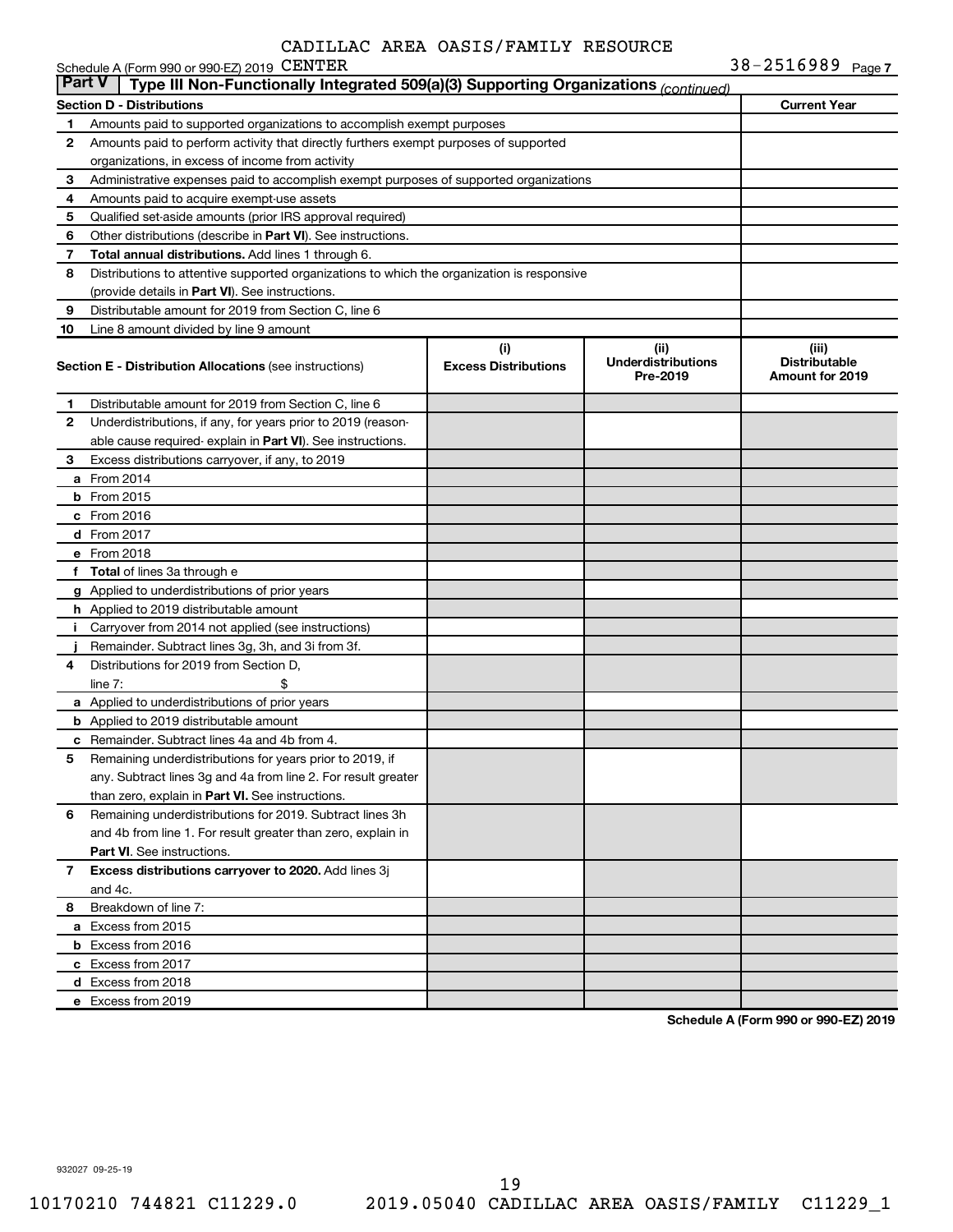| CADILLAC AREA OASIS/FAMILY RESOURCE |  |  |  |  |
|-------------------------------------|--|--|--|--|
|-------------------------------------|--|--|--|--|

| <b>Part VI</b><br>Supplemental Information. Provide the explanations required by Part II, line 10; Part II, line 17a or 17b; Part III, line 12;<br>Part IV, Section A, lines 1, 2, 3b, 3c, 4b, 4c, 5a, 6, 9a, 9b, 9c, 11a, 11b, and 11c; Part IV, Section B, lines 1 and 2; Part IV, Section C,<br>line 1; Part IV, Section D, lines 2 and 3; Part IV, Section E, lines 1c, 2a, 2b, 3a, and 3b; Part V, line 1; Part V, Section B, line 1e; Part V,<br>Section D, lines 5, 6, and 8; and Part V, Section E, lines 2, 5, and 6. Also complete this part for any additional information.<br>(See instructions.)<br>Schedule A (Form 990 or 990-EZ) 2019 | 932028 09-25-19 | 20 |  |  |
|-------------------------------------------------------------------------------------------------------------------------------------------------------------------------------------------------------------------------------------------------------------------------------------------------------------------------------------------------------------------------------------------------------------------------------------------------------------------------------------------------------------------------------------------------------------------------------------------------------------------------------------------------------|-----------------|----|--|--|
|                                                                                                                                                                                                                                                                                                                                                                                                                                                                                                                                                                                                                                                       |                 |    |  |  |
|                                                                                                                                                                                                                                                                                                                                                                                                                                                                                                                                                                                                                                                       |                 |    |  |  |
|                                                                                                                                                                                                                                                                                                                                                                                                                                                                                                                                                                                                                                                       |                 |    |  |  |
|                                                                                                                                                                                                                                                                                                                                                                                                                                                                                                                                                                                                                                                       |                 |    |  |  |
|                                                                                                                                                                                                                                                                                                                                                                                                                                                                                                                                                                                                                                                       |                 |    |  |  |
|                                                                                                                                                                                                                                                                                                                                                                                                                                                                                                                                                                                                                                                       |                 |    |  |  |
|                                                                                                                                                                                                                                                                                                                                                                                                                                                                                                                                                                                                                                                       |                 |    |  |  |
|                                                                                                                                                                                                                                                                                                                                                                                                                                                                                                                                                                                                                                                       |                 |    |  |  |
|                                                                                                                                                                                                                                                                                                                                                                                                                                                                                                                                                                                                                                                       |                 |    |  |  |
|                                                                                                                                                                                                                                                                                                                                                                                                                                                                                                                                                                                                                                                       |                 |    |  |  |
|                                                                                                                                                                                                                                                                                                                                                                                                                                                                                                                                                                                                                                                       |                 |    |  |  |
|                                                                                                                                                                                                                                                                                                                                                                                                                                                                                                                                                                                                                                                       |                 |    |  |  |
|                                                                                                                                                                                                                                                                                                                                                                                                                                                                                                                                                                                                                                                       |                 |    |  |  |
|                                                                                                                                                                                                                                                                                                                                                                                                                                                                                                                                                                                                                                                       |                 |    |  |  |
|                                                                                                                                                                                                                                                                                                                                                                                                                                                                                                                                                                                                                                                       |                 |    |  |  |
|                                                                                                                                                                                                                                                                                                                                                                                                                                                                                                                                                                                                                                                       |                 |    |  |  |
|                                                                                                                                                                                                                                                                                                                                                                                                                                                                                                                                                                                                                                                       |                 |    |  |  |
|                                                                                                                                                                                                                                                                                                                                                                                                                                                                                                                                                                                                                                                       |                 |    |  |  |
|                                                                                                                                                                                                                                                                                                                                                                                                                                                                                                                                                                                                                                                       |                 |    |  |  |
|                                                                                                                                                                                                                                                                                                                                                                                                                                                                                                                                                                                                                                                       |                 |    |  |  |
|                                                                                                                                                                                                                                                                                                                                                                                                                                                                                                                                                                                                                                                       |                 |    |  |  |
|                                                                                                                                                                                                                                                                                                                                                                                                                                                                                                                                                                                                                                                       |                 |    |  |  |
|                                                                                                                                                                                                                                                                                                                                                                                                                                                                                                                                                                                                                                                       |                 |    |  |  |
|                                                                                                                                                                                                                                                                                                                                                                                                                                                                                                                                                                                                                                                       |                 |    |  |  |
|                                                                                                                                                                                                                                                                                                                                                                                                                                                                                                                                                                                                                                                       |                 |    |  |  |
|                                                                                                                                                                                                                                                                                                                                                                                                                                                                                                                                                                                                                                                       |                 |    |  |  |
|                                                                                                                                                                                                                                                                                                                                                                                                                                                                                                                                                                                                                                                       |                 |    |  |  |
|                                                                                                                                                                                                                                                                                                                                                                                                                                                                                                                                                                                                                                                       |                 |    |  |  |
|                                                                                                                                                                                                                                                                                                                                                                                                                                                                                                                                                                                                                                                       |                 |    |  |  |
|                                                                                                                                                                                                                                                                                                                                                                                                                                                                                                                                                                                                                                                       |                 |    |  |  |
|                                                                                                                                                                                                                                                                                                                                                                                                                                                                                                                                                                                                                                                       |                 |    |  |  |
|                                                                                                                                                                                                                                                                                                                                                                                                                                                                                                                                                                                                                                                       |                 |    |  |  |
|                                                                                                                                                                                                                                                                                                                                                                                                                                                                                                                                                                                                                                                       |                 |    |  |  |
|                                                                                                                                                                                                                                                                                                                                                                                                                                                                                                                                                                                                                                                       |                 |    |  |  |
| 38-2516989 Page 8<br>Schedule A (Form 990 or 990-EZ) 2019 CENTER                                                                                                                                                                                                                                                                                                                                                                                                                                                                                                                                                                                      |                 |    |  |  |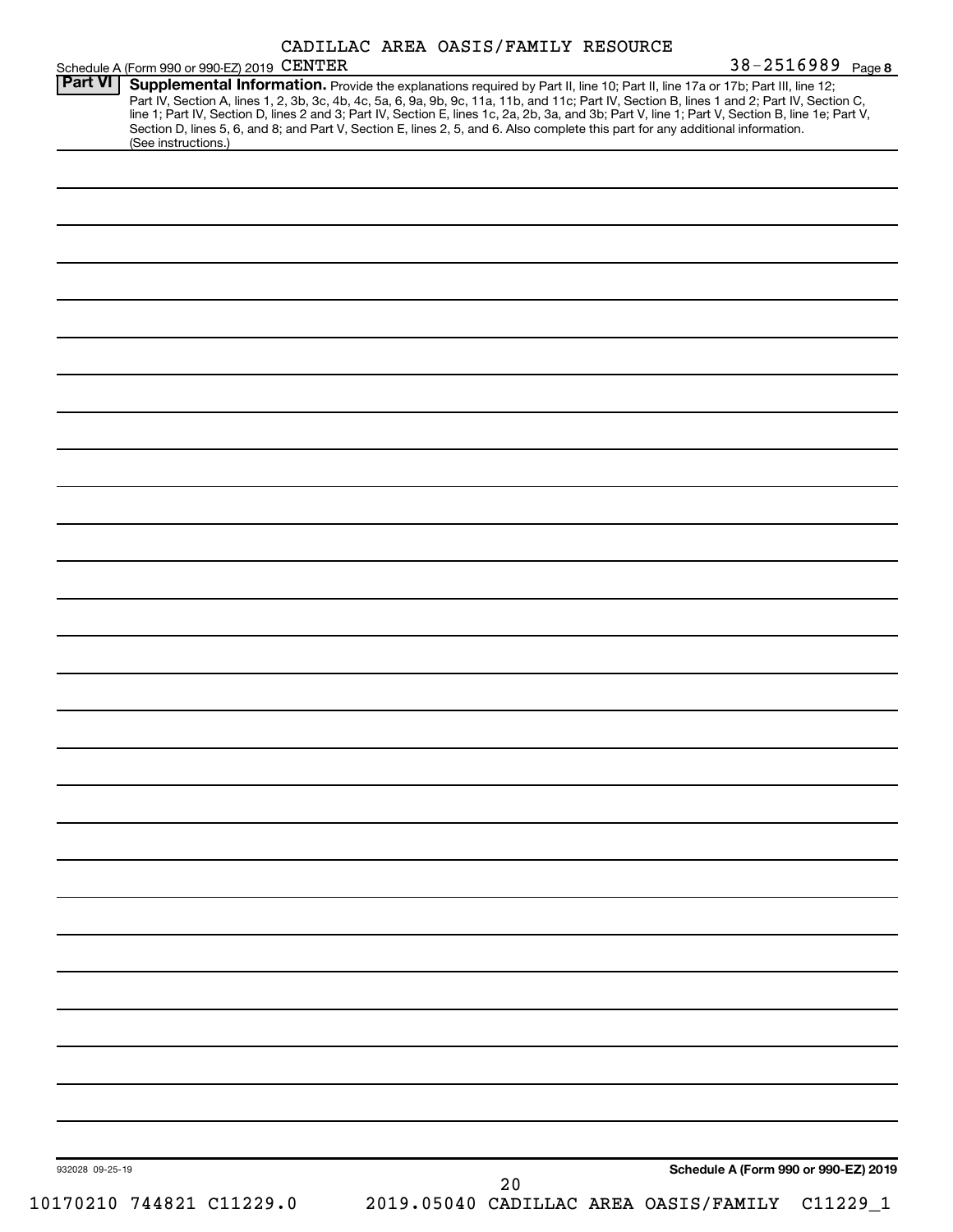|                                                                                                                                  | <b>SCHEDULE D</b>                |                                                                                                        |                                                                                                                                                                                                                                         |                         | OMB No. 1545-0047                     |
|----------------------------------------------------------------------------------------------------------------------------------|----------------------------------|--------------------------------------------------------------------------------------------------------|-----------------------------------------------------------------------------------------------------------------------------------------------------------------------------------------------------------------------------------------|-------------------------|---------------------------------------|
| <b>Supplemental Financial Statements</b><br>Complete if the organization answered "Yes" on Form 990,<br>(Form 990)               |                                  |                                                                                                        |                                                                                                                                                                                                                                         |                         |                                       |
| Part IV, line 6, 7, 8, 9, 10, 11a, 11b, 11c, 11d, 11e, 11f, 12a, or 12b.<br>Attach to Form 990.                                  |                                  |                                                                                                        |                                                                                                                                                                                                                                         |                         | <b>Open to Public</b>                 |
| Department of the Treasury<br>Go to www.irs.gov/Form990 for instructions and the latest information.<br>Internal Revenue Service |                                  |                                                                                                        |                                                                                                                                                                                                                                         |                         | Inspection                            |
| CADILLAC AREA OASIS/FAMILY RESOURCE<br>Name of the organization                                                                  |                                  |                                                                                                        |                                                                                                                                                                                                                                         |                         | <b>Employer identification number</b> |
| <b>CENTER</b>                                                                                                                    |                                  |                                                                                                        |                                                                                                                                                                                                                                         |                         | 38-2516989                            |
| Part I                                                                                                                           |                                  |                                                                                                        | Organizations Maintaining Donor Advised Funds or Other Similar Funds or Accounts. Complete if the                                                                                                                                       |                         |                                       |
|                                                                                                                                  |                                  | organization answered "Yes" on Form 990, Part IV, line 6.                                              |                                                                                                                                                                                                                                         |                         |                                       |
|                                                                                                                                  |                                  |                                                                                                        | (a) Donor advised funds                                                                                                                                                                                                                 |                         | (b) Funds and other accounts          |
| 1                                                                                                                                |                                  |                                                                                                        |                                                                                                                                                                                                                                         |                         |                                       |
| 2                                                                                                                                |                                  | Aggregate value of contributions to (during year)                                                      |                                                                                                                                                                                                                                         |                         |                                       |
| 3                                                                                                                                |                                  |                                                                                                        |                                                                                                                                                                                                                                         |                         |                                       |
| 4                                                                                                                                |                                  |                                                                                                        |                                                                                                                                                                                                                                         |                         |                                       |
| 5                                                                                                                                |                                  |                                                                                                        | Did the organization inform all donors and donor advisors in writing that the assets held in donor advised funds                                                                                                                        |                         |                                       |
|                                                                                                                                  |                                  |                                                                                                        |                                                                                                                                                                                                                                         |                         | Yes<br><b>No</b>                      |
| 6                                                                                                                                |                                  |                                                                                                        | Did the organization inform all grantees, donors, and donor advisors in writing that grant funds can be used only<br>for charitable purposes and not for the benefit of the donor or donor advisor, or for any other purpose conferring |                         |                                       |
|                                                                                                                                  | impermissible private benefit?   |                                                                                                        |                                                                                                                                                                                                                                         |                         | Yes<br>No.                            |
| Part II                                                                                                                          |                                  |                                                                                                        | Conservation Easements. Complete if the organization answered "Yes" on Form 990, Part IV, line 7.                                                                                                                                       |                         |                                       |
| 1.                                                                                                                               |                                  | Purpose(s) of conservation easements held by the organization (check all that apply).                  |                                                                                                                                                                                                                                         |                         |                                       |
|                                                                                                                                  |                                  | Preservation of land for public use (for example, recreation or education)                             | Preservation of a historically important land area                                                                                                                                                                                      |                         |                                       |
|                                                                                                                                  |                                  | Protection of natural habitat                                                                          | Preservation of a certified historic structure                                                                                                                                                                                          |                         |                                       |
|                                                                                                                                  |                                  | Preservation of open space                                                                             |                                                                                                                                                                                                                                         |                         |                                       |
| 2                                                                                                                                |                                  |                                                                                                        | Complete lines 2a through 2d if the organization held a qualified conservation contribution in the form of a conservation easement on the last                                                                                          |                         |                                       |
|                                                                                                                                  | day of the tax year.             |                                                                                                        |                                                                                                                                                                                                                                         |                         | Held at the End of the Tax Year       |
|                                                                                                                                  |                                  |                                                                                                        |                                                                                                                                                                                                                                         | 2a                      |                                       |
| b                                                                                                                                |                                  | Total acreage restricted by conservation easements                                                     |                                                                                                                                                                                                                                         | 2b                      |                                       |
|                                                                                                                                  |                                  |                                                                                                        | Number of conservation easements on a certified historic structure included in (a) manufacture included in (a)                                                                                                                          | 2c                      |                                       |
|                                                                                                                                  |                                  |                                                                                                        | d Number of conservation easements included in (c) acquired after 7/25/06, and not on a historic structure                                                                                                                              |                         |                                       |
|                                                                                                                                  |                                  |                                                                                                        | listed in the National Register [11, 1200] [12] The National Register [11, 1200] [12] The National Register [11, 1200] [12] The National Register [11, 1200] [12] The National Register [11, 1200] [12] The National Register           | 2d                      |                                       |
| 3                                                                                                                                |                                  |                                                                                                        | Number of conservation easements modified, transferred, released, extinguished, or terminated by the organization during the tax                                                                                                        |                         |                                       |
|                                                                                                                                  | $\vee$ ear $\blacktriangleright$ |                                                                                                        |                                                                                                                                                                                                                                         |                         |                                       |
| 4                                                                                                                                |                                  | Number of states where property subject to conservation easement is located >                          |                                                                                                                                                                                                                                         |                         |                                       |
| 5                                                                                                                                |                                  | Does the organization have a written policy regarding the periodic monitoring, inspection, handling of |                                                                                                                                                                                                                                         |                         |                                       |
|                                                                                                                                  |                                  | violations, and enforcement of the conservation easements it holds?                                    |                                                                                                                                                                                                                                         |                         | Yes<br>No                             |
| 6                                                                                                                                |                                  |                                                                                                        | Staff and volunteer hours devoted to monitoring, inspecting, handling of violations, and enforcing conservation easements during the year                                                                                               |                         |                                       |
|                                                                                                                                  |                                  |                                                                                                        |                                                                                                                                                                                                                                         |                         |                                       |
| 7                                                                                                                                |                                  |                                                                                                        | Amount of expenses incurred in monitoring, inspecting, handling of violations, and enforcing conservation easements during the year                                                                                                     |                         |                                       |
|                                                                                                                                  | $\blacktriangleright$ \$         |                                                                                                        |                                                                                                                                                                                                                                         |                         |                                       |
| 8                                                                                                                                |                                  |                                                                                                        | Does each conservation easement reported on line 2(d) above satisfy the requirements of section 170(h)(4)(B)(i)                                                                                                                         |                         |                                       |
|                                                                                                                                  |                                  |                                                                                                        | In Part XIII, describe how the organization reports conservation easements in its revenue and expense statement and                                                                                                                     |                         | Yes<br>No                             |
| 9                                                                                                                                |                                  |                                                                                                        |                                                                                                                                                                                                                                         |                         |                                       |
|                                                                                                                                  |                                  | organization's accounting for conservation easements.                                                  | balance sheet, and include, if applicable, the text of the footnote to the organization's financial statements that describes the                                                                                                       |                         |                                       |
|                                                                                                                                  | <b>Part III</b>                  |                                                                                                        | Organizations Maintaining Collections of Art, Historical Treasures, or Other Similar Assets.                                                                                                                                            |                         |                                       |
|                                                                                                                                  |                                  | Complete if the organization answered "Yes" on Form 990, Part IV, line 8.                              |                                                                                                                                                                                                                                         |                         |                                       |
|                                                                                                                                  |                                  |                                                                                                        | 1a If the organization elected, as permitted under FASB ASC 958, not to report in its revenue statement and balance sheet works                                                                                                         |                         |                                       |
|                                                                                                                                  |                                  |                                                                                                        | of art, historical treasures, or other similar assets held for public exhibition, education, or research in furtherance of public                                                                                                       |                         |                                       |
|                                                                                                                                  |                                  |                                                                                                        | service, provide in Part XIII the text of the footnote to its financial statements that describes these items.                                                                                                                          |                         |                                       |
|                                                                                                                                  |                                  |                                                                                                        | b If the organization elected, as permitted under FASB ASC 958, to report in its revenue statement and balance sheet works of                                                                                                           |                         |                                       |
|                                                                                                                                  |                                  |                                                                                                        | art, historical treasures, or other similar assets held for public exhibition, education, or research in furtherance of public service,                                                                                                 |                         |                                       |
|                                                                                                                                  |                                  | provide the following amounts relating to these items:                                                 |                                                                                                                                                                                                                                         |                         |                                       |
|                                                                                                                                  |                                  |                                                                                                        |                                                                                                                                                                                                                                         |                         |                                       |
|                                                                                                                                  |                                  |                                                                                                        | (ii) Assets included in Form 990, Part X [11] [2000] [2010] Assets included in Form 990, Part X [11] [11] [200                                                                                                                          | $\blacktriangleright$ s |                                       |
| 2                                                                                                                                |                                  |                                                                                                        | If the organization received or held works of art, historical treasures, or other similar assets for financial gain, provide                                                                                                            |                         |                                       |
|                                                                                                                                  |                                  | the following amounts required to be reported under FASB ASC 958 relating to these items:              |                                                                                                                                                                                                                                         |                         |                                       |
|                                                                                                                                  |                                  |                                                                                                        |                                                                                                                                                                                                                                         |                         |                                       |
|                                                                                                                                  |                                  |                                                                                                        |                                                                                                                                                                                                                                         |                         | - \$                                  |
|                                                                                                                                  |                                  | LHA For Paperwork Reduction Act Notice, see the Instructions for Form 990.                             |                                                                                                                                                                                                                                         |                         | Schedule D (Form 990) 2019            |
|                                                                                                                                  | 932051 10-02-19                  |                                                                                                        |                                                                                                                                                                                                                                         |                         |                                       |

21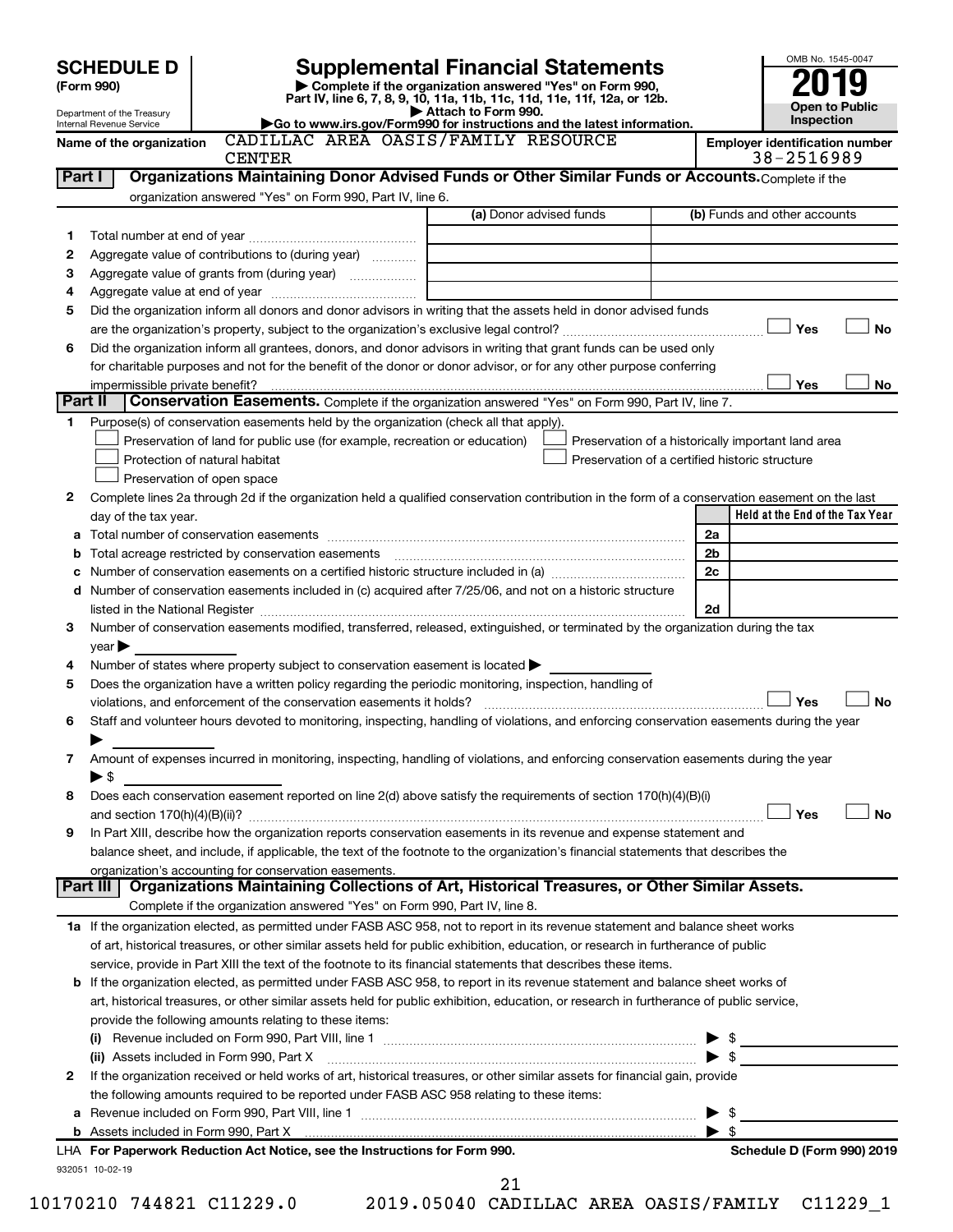| CADILLAC AREA OASIS/FAMILY RESOURCE |  |  |  |
|-------------------------------------|--|--|--|
|-------------------------------------|--|--|--|

|        | <b>CENTER</b><br>Schedule D (Form 990) 2019                                                                                                                                                                                    | CADIULAC ANGA OADID/FAMIUI NGDOONCG |   |                |                          |                                                                             | 38-2516989 Page 2 |           |
|--------|--------------------------------------------------------------------------------------------------------------------------------------------------------------------------------------------------------------------------------|-------------------------------------|---|----------------|--------------------------|-----------------------------------------------------------------------------|-------------------|-----------|
|        | Part III<br>Organizations Maintaining Collections of Art, Historical Treasures, or Other Similar Assets(continued)                                                                                                             |                                     |   |                |                          |                                                                             |                   |           |
| 3      | Using the organization's acquisition, accession, and other records, check any of the following that make significant use of its                                                                                                |                                     |   |                |                          |                                                                             |                   |           |
|        | collection items (check all that apply):                                                                                                                                                                                       |                                     |   |                |                          |                                                                             |                   |           |
| a      | Public exhibition                                                                                                                                                                                                              |                                     | d |                | Loan or exchange program |                                                                             |                   |           |
| b      | Scholarly research                                                                                                                                                                                                             |                                     | е | Other          |                          |                                                                             |                   |           |
| c      | Preservation for future generations                                                                                                                                                                                            |                                     |   |                |                          |                                                                             |                   |           |
| 4      | Provide a description of the organization's collections and explain how they further the organization's exempt purpose in Part XIII.                                                                                           |                                     |   |                |                          |                                                                             |                   |           |
| 5      | During the year, did the organization solicit or receive donations of art, historical treasures, or other similar assets                                                                                                       |                                     |   |                |                          |                                                                             |                   |           |
|        |                                                                                                                                                                                                                                |                                     |   |                |                          |                                                                             | Yes               | No        |
|        | Part IV<br><b>Escrow and Custodial Arrangements.</b> Complete if the organization answered "Yes" on Form 990, Part IV, line 9, or                                                                                              |                                     |   |                |                          |                                                                             |                   |           |
|        | reported an amount on Form 990, Part X, line 21.                                                                                                                                                                               |                                     |   |                |                          |                                                                             |                   |           |
|        | 1a Is the organization an agent, trustee, custodian or other intermediary for contributions or other assets not included                                                                                                       |                                     |   |                |                          |                                                                             |                   |           |
|        |                                                                                                                                                                                                                                |                                     |   |                |                          |                                                                             | Yes               | <b>No</b> |
|        | b If "Yes," explain the arrangement in Part XIII and complete the following table:                                                                                                                                             |                                     |   |                |                          |                                                                             |                   |           |
|        |                                                                                                                                                                                                                                |                                     |   |                |                          |                                                                             | Amount            |           |
| с      | Beginning balance <b>contract to the contract of the contract of the contract of the contract of the contract of t</b>                                                                                                         |                                     |   |                |                          | 1c                                                                          |                   |           |
|        |                                                                                                                                                                                                                                |                                     |   |                |                          | 1d                                                                          |                   |           |
|        |                                                                                                                                                                                                                                |                                     |   |                |                          | 1e                                                                          |                   |           |
| е      | Distributions during the year measurement contains and all the year measurement of the state of the state of the state of the state of the state of the state of the state of the state of the state of the state of the state |                                     |   |                |                          | 1f                                                                          |                   |           |
| f.     | 2a Did the organization include an amount on Form 990, Part X, line 21, for escrow or custodial account liability?                                                                                                             |                                     |   |                |                          |                                                                             | Yes               | No        |
|        |                                                                                                                                                                                                                                |                                     |   |                |                          |                                                                             |                   |           |
| Part V | <b>b</b> If "Yes," explain the arrangement in Part XIII. Check here if the explanation has been provided on Part XIII<br>Endowment Funds. Complete if the organization answered "Yes" on Form 990, Part IV, line 10.           |                                     |   |                |                          |                                                                             |                   |           |
|        |                                                                                                                                                                                                                                | (a) Current year                    |   | (b) Prior year |                          | (c) Two years back $\vert$ (d) Three years back $\vert$ (e) Four years back |                   |           |
|        |                                                                                                                                                                                                                                |                                     |   |                |                          |                                                                             |                   |           |
| 1a     | Beginning of year balance                                                                                                                                                                                                      |                                     |   |                |                          |                                                                             |                   |           |
| b      |                                                                                                                                                                                                                                |                                     |   |                |                          |                                                                             |                   |           |
|        | Net investment earnings, gains, and losses                                                                                                                                                                                     |                                     |   |                |                          |                                                                             |                   |           |
| d      |                                                                                                                                                                                                                                |                                     |   |                |                          |                                                                             |                   |           |
|        | e Other expenditures for facilities                                                                                                                                                                                            |                                     |   |                |                          |                                                                             |                   |           |
|        | and programs                                                                                                                                                                                                                   |                                     |   |                |                          |                                                                             |                   |           |
|        |                                                                                                                                                                                                                                |                                     |   |                |                          |                                                                             |                   |           |
| g      |                                                                                                                                                                                                                                |                                     |   |                |                          |                                                                             |                   |           |
| 2      | Provide the estimated percentage of the current year end balance (line 1g, column (a)) held as:                                                                                                                                |                                     |   |                |                          |                                                                             |                   |           |
| а      | Board designated or quasi-endowment >                                                                                                                                                                                          |                                     | % |                |                          |                                                                             |                   |           |
| b      | Permanent endowment >                                                                                                                                                                                                          | %                                   |   |                |                          |                                                                             |                   |           |
|        | Term endowment $\blacktriangleright$                                                                                                                                                                                           | %                                   |   |                |                          |                                                                             |                   |           |
|        | The percentages on lines 2a, 2b, and 2c should equal 100%.                                                                                                                                                                     |                                     |   |                |                          |                                                                             |                   |           |
|        | 3a Are there endowment funds not in the possession of the organization that are held and administered for the organization                                                                                                     |                                     |   |                |                          |                                                                             |                   |           |
|        | by:                                                                                                                                                                                                                            |                                     |   |                |                          |                                                                             |                   | Yes<br>No |
|        | (i)                                                                                                                                                                                                                            |                                     |   |                |                          |                                                                             | 3a(i)             |           |
|        |                                                                                                                                                                                                                                |                                     |   |                |                          |                                                                             | 3a(ii)            |           |
|        |                                                                                                                                                                                                                                |                                     |   |                |                          |                                                                             | 3b                |           |
| 4      | Describe in Part XIII the intended uses of the organization's endowment funds.                                                                                                                                                 |                                     |   |                |                          |                                                                             |                   |           |
|        | <b>Part VI</b><br>Land, Buildings, and Equipment.                                                                                                                                                                              |                                     |   |                |                          |                                                                             |                   |           |
|        | Complete if the organization answered "Yes" on Form 990, Part IV, line 11a. See Form 990, Part X, line 10.                                                                                                                     |                                     |   |                |                          |                                                                             |                   |           |
|        | Description of property                                                                                                                                                                                                        | (a) Cost or other                   |   |                | (b) Cost or other        | (c) Accumulated                                                             | (d) Book value    |           |
|        |                                                                                                                                                                                                                                | basis (investment)                  |   |                | basis (other)            | depreciation                                                                |                   |           |
|        |                                                                                                                                                                                                                                |                                     |   |                | 1,000.                   |                                                                             |                   | 1,000.    |
| b      |                                                                                                                                                                                                                                |                                     |   |                | 1, 290, 082.             | 748,989.                                                                    |                   | 541,093.  |
|        |                                                                                                                                                                                                                                |                                     |   |                |                          |                                                                             |                   |           |
|        |                                                                                                                                                                                                                                |                                     |   |                | 10,420.                  | 6,790.                                                                      |                   | 3,630.    |
|        |                                                                                                                                                                                                                                |                                     |   |                |                          |                                                                             |                   |           |
|        | Total. Add lines 1a through 1e. (Column (d) must equal Form 990, Part X, column (B), line 10c.)                                                                                                                                |                                     |   |                |                          |                                                                             |                   | 545, 723. |

**Schedule D (Form 990) 2019**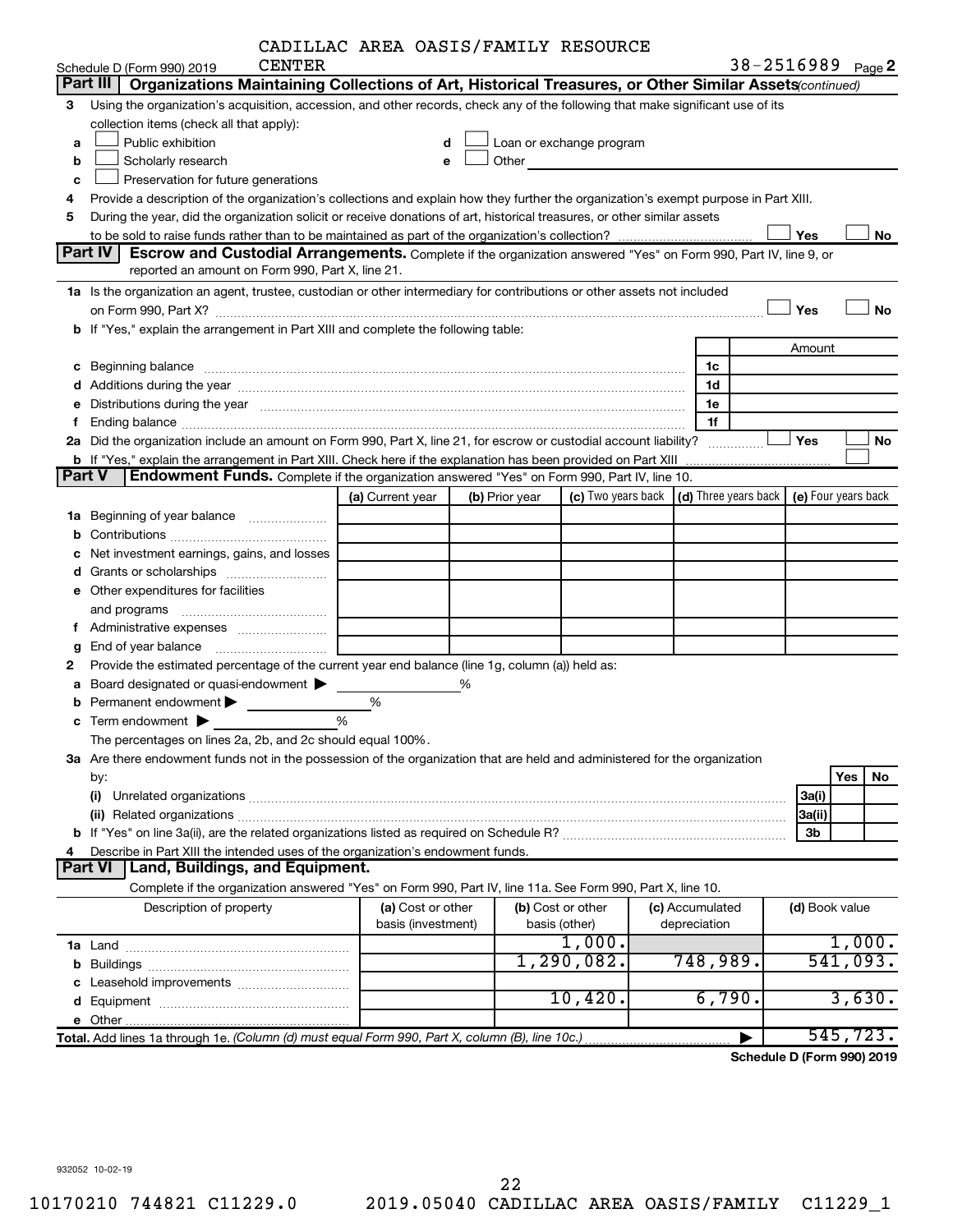| CADILLAC AREA OASIS/FAMILY RESOURCE |  |
|-------------------------------------|--|
|-------------------------------------|--|

| <b>CENTER</b><br>Schedule D (Form 990) 2019                                                                                                          |                 |                                                           | 38-2516989 Page 3 |
|------------------------------------------------------------------------------------------------------------------------------------------------------|-----------------|-----------------------------------------------------------|-------------------|
| <b>Investments - Other Securities.</b><br><b>Part VIII</b>                                                                                           |                 |                                                           |                   |
| Complete if the organization answered "Yes" on Form 990, Part IV, line 11b. See Form 990, Part X, line 12.                                           |                 |                                                           |                   |
| (a) Description of security or category (including name of security)                                                                                 | (b) Book value  | (c) Method of valuation: Cost or end-of-year market value |                   |
| (1) Financial derivatives                                                                                                                            |                 |                                                           |                   |
|                                                                                                                                                      |                 |                                                           |                   |
| (3) Other                                                                                                                                            |                 |                                                           |                   |
| (A)                                                                                                                                                  |                 |                                                           |                   |
| (B)                                                                                                                                                  |                 |                                                           |                   |
| (C)                                                                                                                                                  |                 |                                                           |                   |
| (D)                                                                                                                                                  |                 |                                                           |                   |
|                                                                                                                                                      |                 |                                                           |                   |
| (E)                                                                                                                                                  |                 |                                                           |                   |
| (F)                                                                                                                                                  |                 |                                                           |                   |
| (G)                                                                                                                                                  |                 |                                                           |                   |
| (H)                                                                                                                                                  |                 |                                                           |                   |
| Total. (Col. (b) must equal Form 990, Part X, col. (B) line 12.)                                                                                     |                 |                                                           |                   |
| Part VIII Investments - Program Related.                                                                                                             |                 |                                                           |                   |
| Complete if the organization answered "Yes" on Form 990, Part IV, line 11c. See Form 990, Part X, line 13.                                           |                 |                                                           |                   |
| (a) Description of investment                                                                                                                        | (b) Book value  | (c) Method of valuation: Cost or end-of-year market value |                   |
| (1)                                                                                                                                                  |                 |                                                           |                   |
| (2)                                                                                                                                                  |                 |                                                           |                   |
| (3)                                                                                                                                                  |                 |                                                           |                   |
| (4)                                                                                                                                                  |                 |                                                           |                   |
| (5)                                                                                                                                                  |                 |                                                           |                   |
| (6)                                                                                                                                                  |                 |                                                           |                   |
| (7)                                                                                                                                                  |                 |                                                           |                   |
| (8)                                                                                                                                                  |                 |                                                           |                   |
| (9)                                                                                                                                                  |                 |                                                           |                   |
| Total. (Col. (b) must equal Form 990, Part X, col. (B) line 13.)                                                                                     |                 |                                                           |                   |
| Part IX<br><b>Other Assets.</b>                                                                                                                      |                 |                                                           |                   |
| Complete if the organization answered "Yes" on Form 990, Part IV, line 11d. See Form 990, Part X, line 15.                                           |                 |                                                           |                   |
|                                                                                                                                                      | (a) Description |                                                           | (b) Book value    |
|                                                                                                                                                      |                 |                                                           |                   |
| (1)                                                                                                                                                  |                 |                                                           |                   |
| (2)                                                                                                                                                  |                 |                                                           |                   |
| (3)                                                                                                                                                  |                 |                                                           |                   |
| (4)                                                                                                                                                  |                 |                                                           |                   |
| (5)                                                                                                                                                  |                 |                                                           |                   |
| (6)                                                                                                                                                  |                 |                                                           |                   |
| (7)                                                                                                                                                  |                 |                                                           |                   |
| (8)                                                                                                                                                  |                 |                                                           |                   |
| (9)                                                                                                                                                  |                 |                                                           |                   |
|                                                                                                                                                      |                 |                                                           |                   |
| <b>Other Liabilities.</b><br>Part X                                                                                                                  |                 |                                                           |                   |
| Complete if the organization answered "Yes" on Form 990, Part IV, line 11e or 11f. See Form 990, Part X, line 25.                                    |                 |                                                           |                   |
| (a) Description of liability<br>1.                                                                                                                   |                 |                                                           | (b) Book value    |
| (1)<br>Federal income taxes                                                                                                                          |                 |                                                           |                   |
| (2)                                                                                                                                                  |                 |                                                           |                   |
| (3)                                                                                                                                                  |                 |                                                           |                   |
| (4)                                                                                                                                                  |                 |                                                           |                   |
|                                                                                                                                                      |                 |                                                           |                   |
| (5)                                                                                                                                                  |                 |                                                           |                   |
| (6)                                                                                                                                                  |                 |                                                           |                   |
| (7)                                                                                                                                                  |                 |                                                           |                   |
| (8)                                                                                                                                                  |                 |                                                           |                   |
| (9)                                                                                                                                                  |                 |                                                           |                   |
|                                                                                                                                                      |                 |                                                           |                   |
| 2. Liability for uncertain tax positions. In Part XIII, provide the text of the footnote to the organization's financial statements that reports the |                 |                                                           |                   |
| organization's liability for uncertain tax positions under FASB ASC 740. Check here if the text of the footnote has been provided in Part XIII.      |                 |                                                           |                   |

**Schedule D (Form 990) 2019**

932053 10-02-19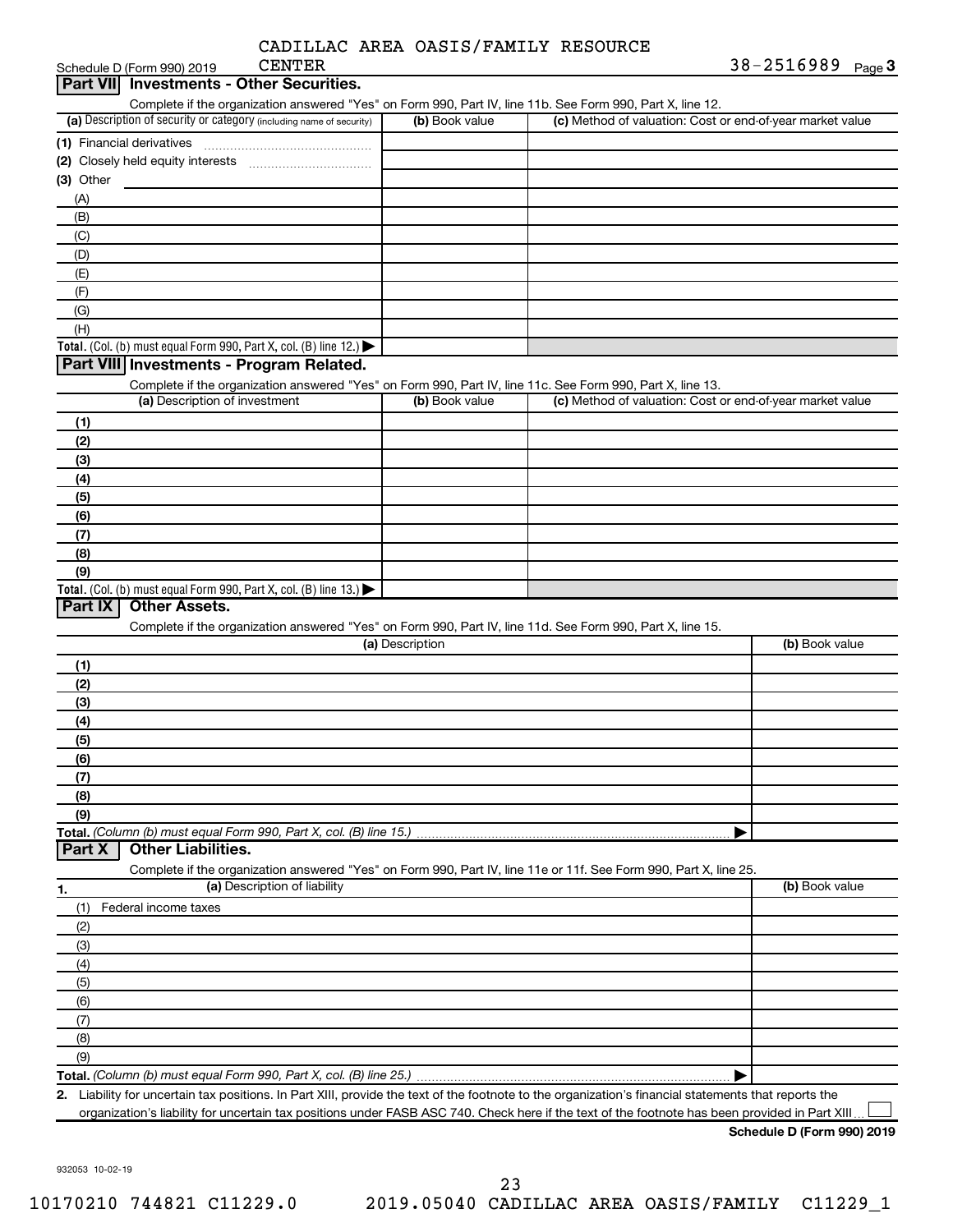| CADILLAC AREA OASIS/FAMILY RESOURCE |  |  |  |
|-------------------------------------|--|--|--|
|-------------------------------------|--|--|--|

|    | <b>CENTER</b><br>Schedule D (Form 990) 2019                                                                             |                |        |                | 38-2516989 Page 4 |        |
|----|-------------------------------------------------------------------------------------------------------------------------|----------------|--------|----------------|-------------------|--------|
|    | Reconciliation of Revenue per Audited Financial Statements With Revenue per Return.<br>Part XI                          |                |        |                |                   |        |
|    | Complete if the organization answered "Yes" on Form 990, Part IV, line 12a.                                             |                |        |                |                   |        |
| 1  | Total revenue, gains, and other support per audited financial statements                                                |                |        | $\blacksquare$ | 1,116,600.        |        |
| 2  | Amounts included on line 1 but not on Form 990, Part VIII, line 12:                                                     |                |        |                |                   |        |
| a  |                                                                                                                         | 2a             | $-47.$ |                |                   |        |
|    |                                                                                                                         | 2 <sub>b</sub> |        |                |                   |        |
|    |                                                                                                                         | 2 <sub>c</sub> |        |                |                   |        |
| d  |                                                                                                                         | 2d             |        |                |                   |        |
| e  | Add lines 2a through 2d                                                                                                 |                |        | 2е             |                   | $-47.$ |
| 3  |                                                                                                                         |                |        | $\mathbf{3}$   | 1, 116, 647.      |        |
| 4  | Amounts included on Form 990, Part VIII, line 12, but not on line 1:                                                    |                |        |                |                   |        |
|    |                                                                                                                         | 4a             |        |                |                   |        |
|    |                                                                                                                         | 4 <sub>b</sub> |        |                |                   |        |
| c. | Add lines 4a and 4b                                                                                                     |                |        | 4c             |                   | 0.     |
|    |                                                                                                                         |                |        | 5              | 1, 116, 647.      |        |
|    |                                                                                                                         |                |        |                |                   |        |
|    | Part XII   Reconciliation of Expenses per Audited Financial Statements With Expenses per Return.                        |                |        |                |                   |        |
|    | Complete if the organization answered "Yes" on Form 990, Part IV, line 12a.                                             |                |        |                |                   |        |
| 1  |                                                                                                                         |                |        | $\blacksquare$ | 1,198,018.        |        |
| 2  | Amounts included on line 1 but not on Form 990, Part IX, line 25:                                                       |                |        |                |                   |        |
| a  |                                                                                                                         | 2a             |        |                |                   |        |
| b  |                                                                                                                         | 2 <sub>b</sub> |        |                |                   |        |
|    |                                                                                                                         | 2 <sub>c</sub> |        |                |                   |        |
| d  |                                                                                                                         | 2d             |        |                |                   |        |
| e  |                                                                                                                         |                |        | 2e             |                   | Ο.     |
| з  | Add lines 2a through 2d <b>continuum contract and all contract and all contract and all contract and all contract a</b> |                |        | 3              | 1,198,018.        |        |
| 4  | Amounts included on Form 990, Part IX, line 25, but not on line 1:                                                      |                |        |                |                   |        |
| a  |                                                                                                                         | 4a             |        |                |                   |        |
| b  |                                                                                                                         | 4 <sub>h</sub> |        |                |                   |        |
|    | c Add lines 4a and 4b                                                                                                   |                |        | 4c             |                   | υ.     |
|    |                                                                                                                         |                |        | 5              | 1,198,018.        |        |
|    | Part XIII Supplemental Information.                                                                                     |                |        |                |                   |        |

Provide the descriptions required for Part II, lines 3, 5, and 9; Part III, lines 1a and 4; Part IV, lines 1b and 2b; Part V, line 4; Part X, line 2; Part XI, lines 2d and 4b; and Part XII, lines 2d and 4b. Also complete this part to provide any additional information.

932054 10-02-19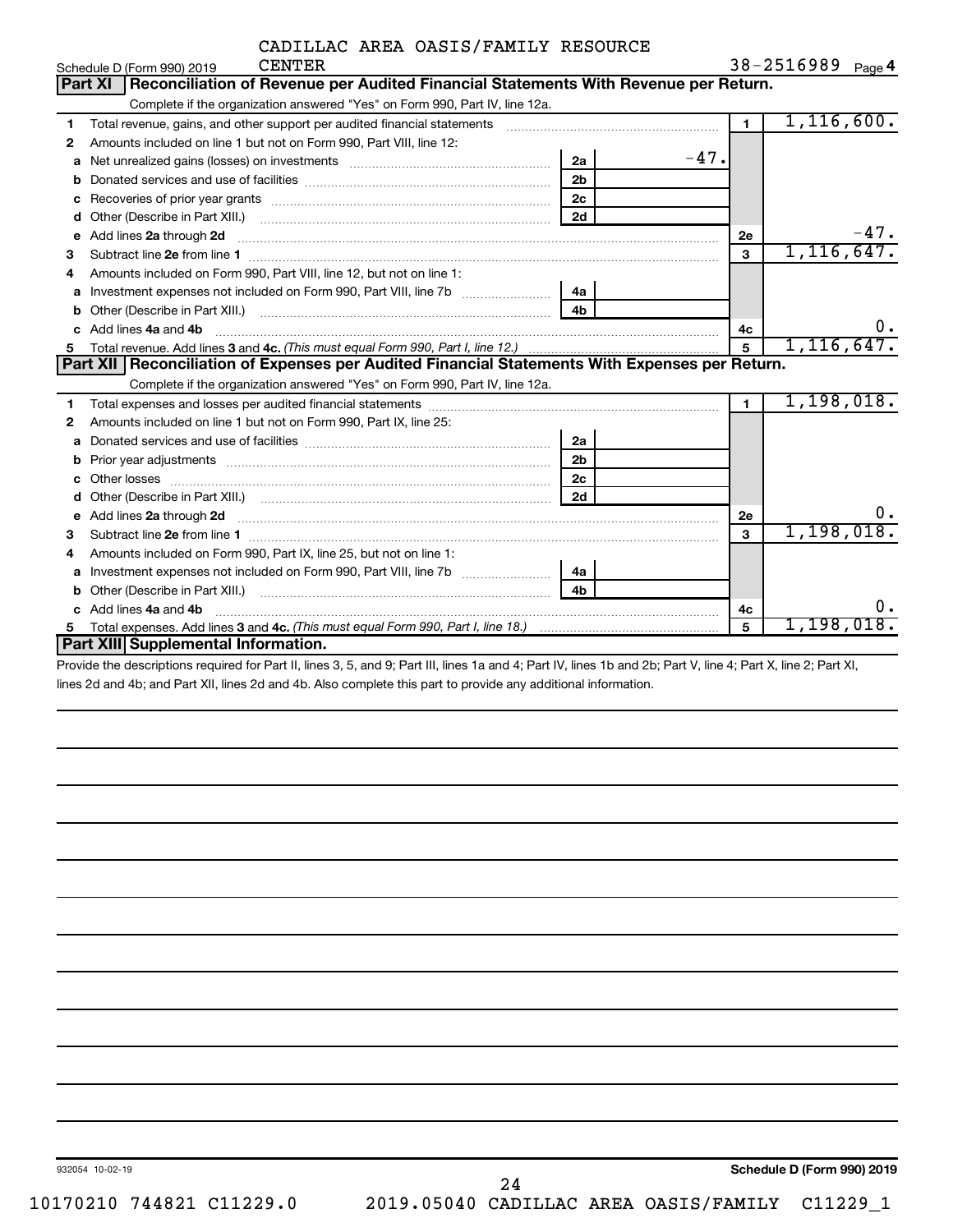| <b>SCHEDULE G</b>                                                                                                                                                                                                                                                                                                                                                                                                                                                                                                                                                                                                                                                                                                                                                                                                                                                            |                                                                                                                                 | <b>Supplemental Information Regarding Fundraising or Gaming Activities</b>                                                                         |                                                                            |     |                                      |                                                                            | OMB No. 1545-0047                                       |  |  |  |
|------------------------------------------------------------------------------------------------------------------------------------------------------------------------------------------------------------------------------------------------------------------------------------------------------------------------------------------------------------------------------------------------------------------------------------------------------------------------------------------------------------------------------------------------------------------------------------------------------------------------------------------------------------------------------------------------------------------------------------------------------------------------------------------------------------------------------------------------------------------------------|---------------------------------------------------------------------------------------------------------------------------------|----------------------------------------------------------------------------------------------------------------------------------------------------|----------------------------------------------------------------------------|-----|--------------------------------------|----------------------------------------------------------------------------|---------------------------------------------------------|--|--|--|
| (Form 990 or 990-EZ)                                                                                                                                                                                                                                                                                                                                                                                                                                                                                                                                                                                                                                                                                                                                                                                                                                                         | Complete if the organization answered "Yes" on Form 990, Part IV, line 17, 18, or 19, or if the                                 | 179                                                                                                                                                |                                                                            |     |                                      |                                                                            |                                                         |  |  |  |
| Department of the Treasury                                                                                                                                                                                                                                                                                                                                                                                                                                                                                                                                                                                                                                                                                                                                                                                                                                                   | organization entered more than \$15,000 on Form 990-EZ, line 6a.<br>Attach to Form 990 or Form 990-EZ.<br><b>Open to Public</b> |                                                                                                                                                    |                                                                            |     |                                      |                                                                            |                                                         |  |  |  |
| Internal Revenue Service<br>Name of the organization                                                                                                                                                                                                                                                                                                                                                                                                                                                                                                                                                                                                                                                                                                                                                                                                                         | Go to www.irs.gov/Form990 for instructions and the latest information.                                                          | Inspection<br><b>Employer identification number</b>                                                                                                |                                                                            |     |                                      |                                                                            |                                                         |  |  |  |
|                                                                                                                                                                                                                                                                                                                                                                                                                                                                                                                                                                                                                                                                                                                                                                                                                                                                              | <b>CENTER</b>                                                                                                                   | CADILLAC AREA OASIS/FAMILY RESOURCE                                                                                                                |                                                                            |     |                                      |                                                                            | 38-2516989                                              |  |  |  |
| Part I                                                                                                                                                                                                                                                                                                                                                                                                                                                                                                                                                                                                                                                                                                                                                                                                                                                                       |                                                                                                                                 | Fundraising Activities. Complete if the organization answered "Yes" on Form 990, Part IV, line 17. Form 990-EZ filers are not                      |                                                                            |     |                                      |                                                                            |                                                         |  |  |  |
| required to complete this part.<br>1 Indicate whether the organization raised funds through any of the following activities. Check all that apply.<br>Mail solicitations<br>Solicitation of non-government grants<br>a<br>е<br>Solicitation of government grants<br>Internet and email solicitations<br>b<br>f<br>Phone solicitations<br>Special fundraising events<br>с<br>g<br>In-person solicitations<br>d<br>2 a Did the organization have a written or oral agreement with any individual (including officers, directors, trustees, or<br>Yes<br><b>No</b><br>key employees listed in Form 990, Part VII) or entity in connection with professional fundraising services?<br>b If "Yes," list the 10 highest paid individuals or entities (fundraisers) pursuant to agreements under which the fundraiser is to be<br>compensated at least \$5,000 by the organization. |                                                                                                                                 |                                                                                                                                                    |                                                                            |     |                                      |                                                                            |                                                         |  |  |  |
| (i) Name and address of individual<br>or entity (fundraiser)                                                                                                                                                                                                                                                                                                                                                                                                                                                                                                                                                                                                                                                                                                                                                                                                                 |                                                                                                                                 | (ii) Activity                                                                                                                                      | (iii) Did<br>fundraiser<br>have custody<br>or control of<br>contributions? |     | (iv) Gross receipts<br>from activity | (v) Amount paid<br>to (or retained by)<br>fundraiser<br>listed in col. (i) | (vi) Amount paid<br>to (or retained by)<br>organization |  |  |  |
|                                                                                                                                                                                                                                                                                                                                                                                                                                                                                                                                                                                                                                                                                                                                                                                                                                                                              |                                                                                                                                 |                                                                                                                                                    | Yes                                                                        | No. |                                      |                                                                            |                                                         |  |  |  |
|                                                                                                                                                                                                                                                                                                                                                                                                                                                                                                                                                                                                                                                                                                                                                                                                                                                                              |                                                                                                                                 |                                                                                                                                                    |                                                                            |     |                                      |                                                                            |                                                         |  |  |  |
|                                                                                                                                                                                                                                                                                                                                                                                                                                                                                                                                                                                                                                                                                                                                                                                                                                                                              |                                                                                                                                 |                                                                                                                                                    |                                                                            |     |                                      |                                                                            |                                                         |  |  |  |
|                                                                                                                                                                                                                                                                                                                                                                                                                                                                                                                                                                                                                                                                                                                                                                                                                                                                              |                                                                                                                                 |                                                                                                                                                    |                                                                            |     |                                      |                                                                            |                                                         |  |  |  |
|                                                                                                                                                                                                                                                                                                                                                                                                                                                                                                                                                                                                                                                                                                                                                                                                                                                                              |                                                                                                                                 |                                                                                                                                                    |                                                                            |     |                                      |                                                                            |                                                         |  |  |  |
|                                                                                                                                                                                                                                                                                                                                                                                                                                                                                                                                                                                                                                                                                                                                                                                                                                                                              |                                                                                                                                 |                                                                                                                                                    |                                                                            |     |                                      |                                                                            |                                                         |  |  |  |
|                                                                                                                                                                                                                                                                                                                                                                                                                                                                                                                                                                                                                                                                                                                                                                                                                                                                              |                                                                                                                                 |                                                                                                                                                    |                                                                            |     |                                      |                                                                            |                                                         |  |  |  |
|                                                                                                                                                                                                                                                                                                                                                                                                                                                                                                                                                                                                                                                                                                                                                                                                                                                                              |                                                                                                                                 |                                                                                                                                                    |                                                                            |     |                                      |                                                                            |                                                         |  |  |  |
|                                                                                                                                                                                                                                                                                                                                                                                                                                                                                                                                                                                                                                                                                                                                                                                                                                                                              |                                                                                                                                 |                                                                                                                                                    |                                                                            |     |                                      |                                                                            |                                                         |  |  |  |
|                                                                                                                                                                                                                                                                                                                                                                                                                                                                                                                                                                                                                                                                                                                                                                                                                                                                              |                                                                                                                                 |                                                                                                                                                    |                                                                            |     |                                      |                                                                            |                                                         |  |  |  |
| Total                                                                                                                                                                                                                                                                                                                                                                                                                                                                                                                                                                                                                                                                                                                                                                                                                                                                        |                                                                                                                                 |                                                                                                                                                    |                                                                            |     |                                      |                                                                            |                                                         |  |  |  |
| or licensing.                                                                                                                                                                                                                                                                                                                                                                                                                                                                                                                                                                                                                                                                                                                                                                                                                                                                |                                                                                                                                 | 3 List all states in which the organization is registered or licensed to solicit contributions or has been notified it is exempt from registration |                                                                            |     |                                      |                                                                            |                                                         |  |  |  |
|                                                                                                                                                                                                                                                                                                                                                                                                                                                                                                                                                                                                                                                                                                                                                                                                                                                                              |                                                                                                                                 |                                                                                                                                                    |                                                                            |     |                                      |                                                                            |                                                         |  |  |  |
|                                                                                                                                                                                                                                                                                                                                                                                                                                                                                                                                                                                                                                                                                                                                                                                                                                                                              |                                                                                                                                 |                                                                                                                                                    |                                                                            |     |                                      |                                                                            |                                                         |  |  |  |
|                                                                                                                                                                                                                                                                                                                                                                                                                                                                                                                                                                                                                                                                                                                                                                                                                                                                              |                                                                                                                                 |                                                                                                                                                    |                                                                            |     |                                      |                                                                            |                                                         |  |  |  |
|                                                                                                                                                                                                                                                                                                                                                                                                                                                                                                                                                                                                                                                                                                                                                                                                                                                                              |                                                                                                                                 |                                                                                                                                                    |                                                                            |     |                                      |                                                                            |                                                         |  |  |  |
|                                                                                                                                                                                                                                                                                                                                                                                                                                                                                                                                                                                                                                                                                                                                                                                                                                                                              |                                                                                                                                 |                                                                                                                                                    |                                                                            |     |                                      |                                                                            |                                                         |  |  |  |
|                                                                                                                                                                                                                                                                                                                                                                                                                                                                                                                                                                                                                                                                                                                                                                                                                                                                              |                                                                                                                                 |                                                                                                                                                    |                                                                            |     |                                      |                                                                            |                                                         |  |  |  |
|                                                                                                                                                                                                                                                                                                                                                                                                                                                                                                                                                                                                                                                                                                                                                                                                                                                                              |                                                                                                                                 |                                                                                                                                                    |                                                                            |     |                                      |                                                                            |                                                         |  |  |  |

**For Paperwork Reduction Act Notice, see the Instructions for Form 990 or 990-EZ. Schedule G (Form 990 or 990-EZ) 2019** LHA

932081 09-11-19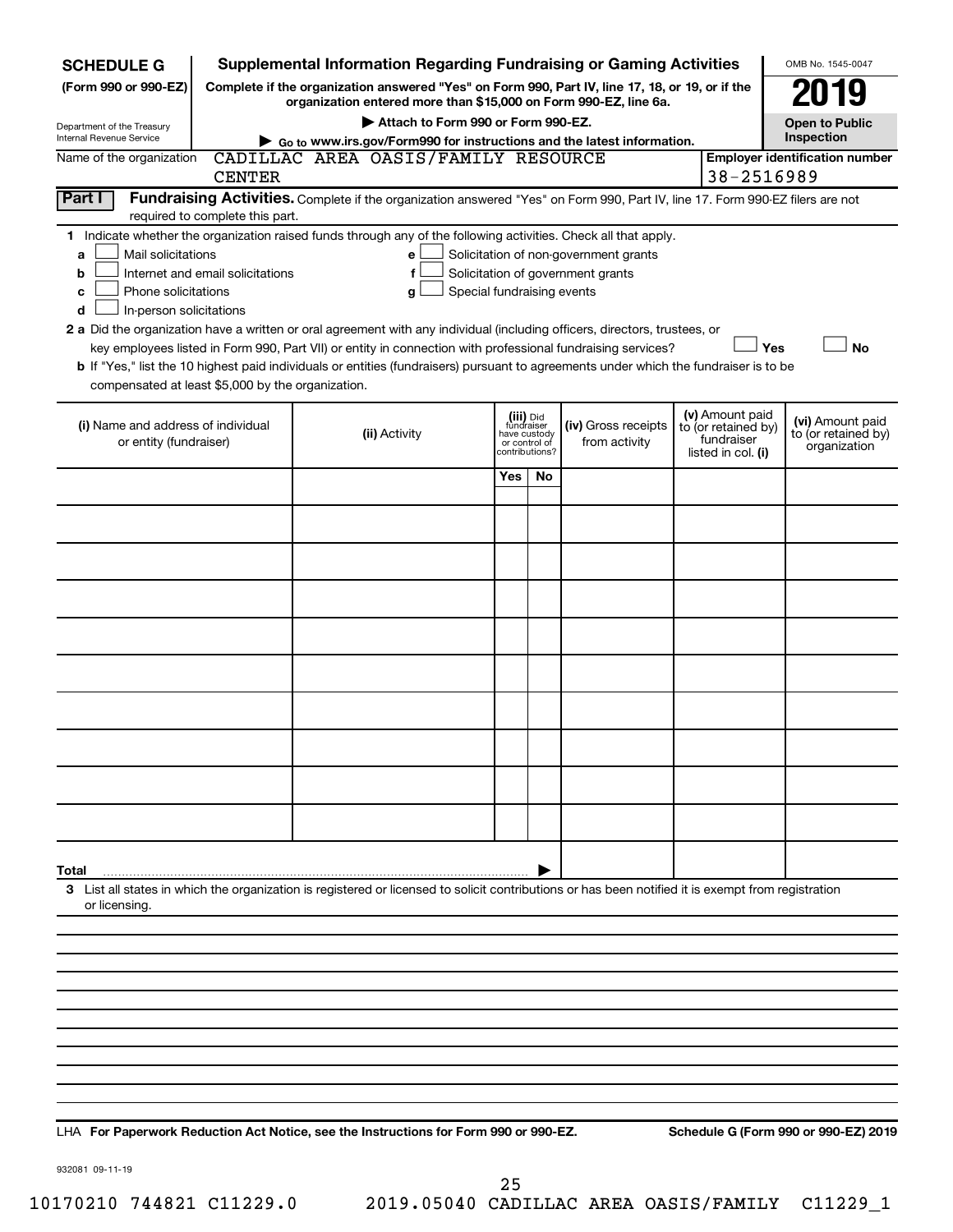Schedule G (Form 990 or 990-FZ)  $2019$  CENTER

|                 |         | Schedule G (Form 990 or 990-EZ) 2019 CENTER                                                                                                                                                                                                                                |              |                         |                                 | $38 - 2516989$ Page 2                               |
|-----------------|---------|----------------------------------------------------------------------------------------------------------------------------------------------------------------------------------------------------------------------------------------------------------------------------|--------------|-------------------------|---------------------------------|-----------------------------------------------------|
|                 | Part II | Fundraising Events. Complete if the organization answered "Yes" on Form 990, Part IV, line 18, or reported more than \$15,000<br>of fundraising event contributions and gross income on Form 990-EZ, lines 1 and 6b. List events with gross receipts greater than \$5,000. |              |                         |                                 |                                                     |
|                 |         |                                                                                                                                                                                                                                                                            | (a) Event #1 | (b) Event #2            | (c) Other events<br><b>NONE</b> | (d) Total events<br>(add col. (a) through           |
|                 |         |                                                                                                                                                                                                                                                                            | FUNDRAISER   |                         |                                 | col. (c)                                            |
|                 |         |                                                                                                                                                                                                                                                                            | (event type) | (event type)            | (total number)                  |                                                     |
| Revenue         | 1.      |                                                                                                                                                                                                                                                                            | 35,953.      |                         |                                 | 35,953.                                             |
|                 |         |                                                                                                                                                                                                                                                                            |              |                         |                                 |                                                     |
|                 |         |                                                                                                                                                                                                                                                                            |              |                         |                                 |                                                     |
|                 | З.      | Gross income (line 1 minus line 2)                                                                                                                                                                                                                                         | 35,953.      |                         |                                 | 35,953.                                             |
|                 |         |                                                                                                                                                                                                                                                                            |              |                         |                                 |                                                     |
|                 | 5       |                                                                                                                                                                                                                                                                            |              |                         |                                 |                                                     |
|                 | 6       |                                                                                                                                                                                                                                                                            |              |                         |                                 |                                                     |
| Direct Expenses | 7       |                                                                                                                                                                                                                                                                            |              |                         |                                 |                                                     |
|                 | 8       |                                                                                                                                                                                                                                                                            |              |                         |                                 |                                                     |
|                 | 9       |                                                                                                                                                                                                                                                                            | 6,444.       |                         |                                 |                                                     |
|                 | 10      |                                                                                                                                                                                                                                                                            |              |                         |                                 | $\frac{6,444.}{6,444.}$                             |
|                 |         |                                                                                                                                                                                                                                                                            |              |                         |                                 | 29,509.                                             |
| <b>Part III</b> |         | Gaming. Complete if the organization answered "Yes" on Form 990, Part IV, line 19, or reported more than                                                                                                                                                                   |              |                         |                                 |                                                     |
|                 |         | \$15,000 on Form 990-EZ, line 6a.                                                                                                                                                                                                                                          |              | (b) Pull tabs/instant   |                                 |                                                     |
|                 |         |                                                                                                                                                                                                                                                                            | (a) Bingo    | bingo/progressive bingo | (c) Other gaming                | (d) Total gaming (add<br>col. (a) through col. (c)) |
| Revenue         |         |                                                                                                                                                                                                                                                                            |              |                         |                                 |                                                     |
|                 |         |                                                                                                                                                                                                                                                                            |              |                         |                                 |                                                     |
|                 |         |                                                                                                                                                                                                                                                                            |              |                         |                                 |                                                     |
|                 |         |                                                                                                                                                                                                                                                                            |              |                         |                                 |                                                     |
| Expenses        |         |                                                                                                                                                                                                                                                                            |              |                         |                                 |                                                     |
| ë<br>å          |         |                                                                                                                                                                                                                                                                            |              |                         |                                 |                                                     |
|                 |         |                                                                                                                                                                                                                                                                            |              |                         |                                 |                                                     |
|                 |         |                                                                                                                                                                                                                                                                            | Yes<br>%     | Yes                     | Yes<br>%<br>%                   |                                                     |
|                 |         |                                                                                                                                                                                                                                                                            | No           | No                      | No                              |                                                     |
|                 | 7       | Direct expense summary. Add lines 2 through 5 in column (d)                                                                                                                                                                                                                |              |                         | ▶                               |                                                     |
|                 | 8       |                                                                                                                                                                                                                                                                            |              |                         |                                 |                                                     |
|                 |         | 9 Enter the state(s) in which the organization conducts gaming activities:                                                                                                                                                                                                 |              |                         |                                 |                                                     |
|                 |         |                                                                                                                                                                                                                                                                            |              |                         |                                 | Yes<br>No                                           |
|                 |         |                                                                                                                                                                                                                                                                            |              |                         |                                 |                                                     |
|                 |         |                                                                                                                                                                                                                                                                            |              |                         |                                 |                                                     |
|                 |         | 10a Were any of the organization's gaming licenses revoked, suspended, or terminated during the tax year?                                                                                                                                                                  |              |                         |                                 | Yes<br>No                                           |
|                 |         |                                                                                                                                                                                                                                                                            |              |                         |                                 |                                                     |
|                 |         |                                                                                                                                                                                                                                                                            |              |                         |                                 |                                                     |
|                 |         | 932082 09-11-19                                                                                                                                                                                                                                                            |              |                         |                                 | Schedule G (Form 990 or 990-EZ) 2019                |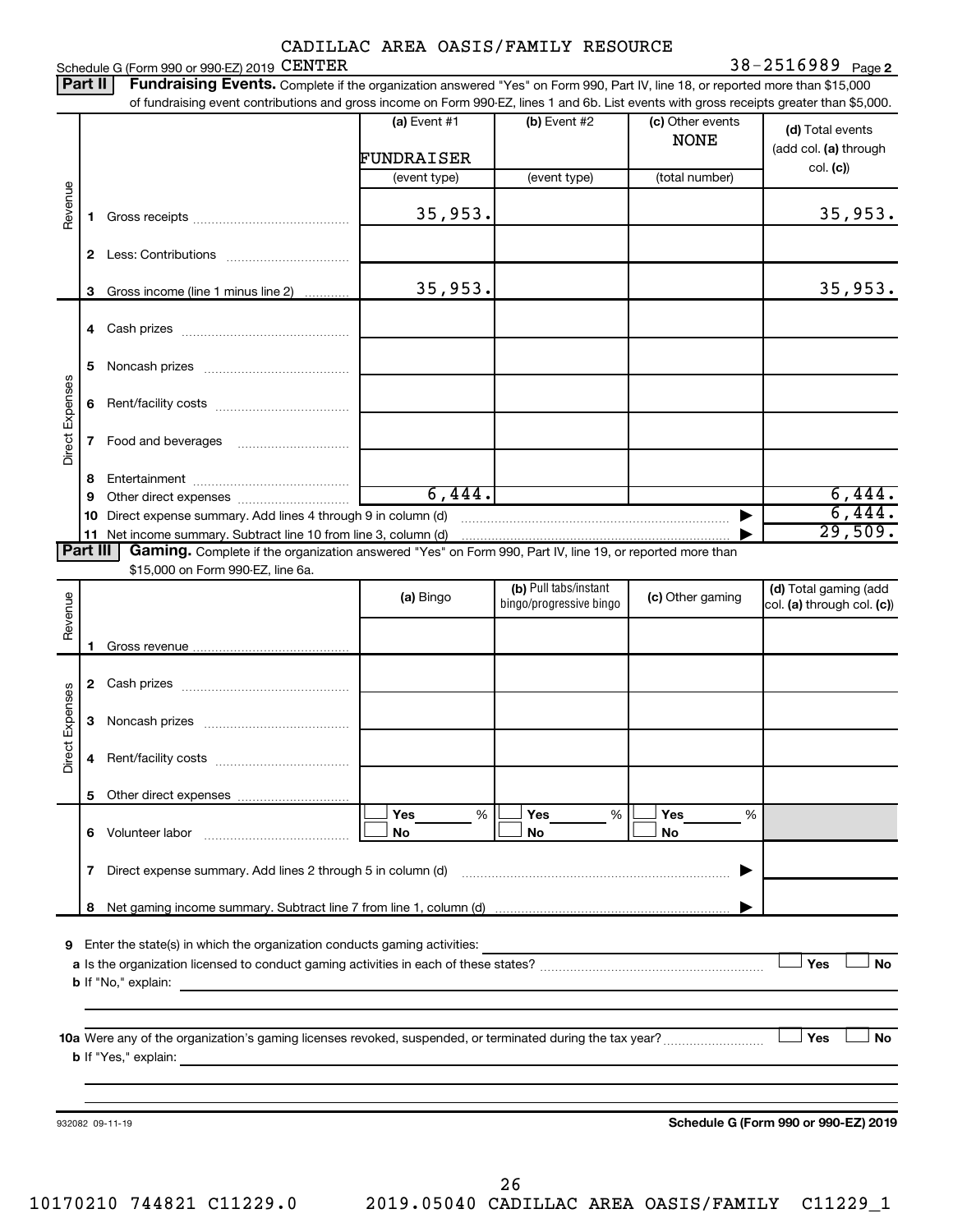| CADILLAC AREA OASIS/FAMILY RESOURCE |  |  |  |  |
|-------------------------------------|--|--|--|--|
|-------------------------------------|--|--|--|--|

|    | Schedule G (Form 990 or 990-EZ) 2019 CENTER                                                                                                                                                                                                                           | 38-2516989                           |       | Page 3               |
|----|-----------------------------------------------------------------------------------------------------------------------------------------------------------------------------------------------------------------------------------------------------------------------|--------------------------------------|-------|----------------------|
| 11 |                                                                                                                                                                                                                                                                       |                                      | ∫ Yes | <b>No</b>            |
|    | 12 Is the organization a grantor, beneficiary or trustee of a trust, or a member of a partnership or other entity formed                                                                                                                                              |                                      | Yes   | <b>No</b>            |
|    | 13 Indicate the percentage of gaming activity conducted in:                                                                                                                                                                                                           |                                      |       |                      |
|    |                                                                                                                                                                                                                                                                       | 13a                                  |       | %                    |
|    | <b>b</b> An outside facility <i>www.communicality www.communicality.communicality www.communicality www.communicality.communicality www.communicality.com</i>                                                                                                         | 13 <sub>b</sub>                      |       | %                    |
|    | 14 Enter the name and address of the person who prepares the organization's gaming/special events books and records:                                                                                                                                                  |                                      |       |                      |
|    | Name $\blacktriangleright$<br><u>and the contract of the contract of the contract of the contract of the contract of the contract of the contract of</u>                                                                                                              |                                      |       |                      |
|    | Address $\blacktriangleright$<br><u>and the state of the state of the state of the state of the state of the state of the state of the state of the state of the state of the state of the state of the state of the state of the state of the state of the state</u> |                                      |       |                      |
|    |                                                                                                                                                                                                                                                                       |                                      |       | <b>No</b>            |
|    |                                                                                                                                                                                                                                                                       |                                      |       |                      |
|    |                                                                                                                                                                                                                                                                       |                                      |       |                      |
|    | c If "Yes," enter name and address of the third party:                                                                                                                                                                                                                |                                      |       |                      |
|    | Name $\blacktriangleright$<br><u>and the state of the state of the state of the state of the state of the state of the state of the state of the state of the state of the state of the state of the state of the state of the state of the state of the state</u>    |                                      |       |                      |
|    | Address ><br><u>and the state of the state of the state of the state of the state of the state of the state of the state of the state of the state of the state of the state of the state of the state of the state of the state of the state</u>                     |                                      |       |                      |
| 16 | Gaming manager information:                                                                                                                                                                                                                                           |                                      |       |                      |
|    | <u> 1989 - Johann John Stein, markin f</u><br>Name $\blacktriangleright$                                                                                                                                                                                              |                                      |       |                      |
|    | Gaming manager compensation > \$                                                                                                                                                                                                                                      |                                      |       |                      |
|    |                                                                                                                                                                                                                                                                       |                                      |       |                      |
|    | Description of services provided <b>by the contract of the contract of the contract of services provided by the contract of the contract of the contract of services provided by</b>                                                                                  |                                      |       |                      |
|    |                                                                                                                                                                                                                                                                       |                                      |       |                      |
|    | Director/officer<br>Employee<br>Independent contractor                                                                                                                                                                                                                |                                      |       |                      |
| 17 | Mandatory distributions:                                                                                                                                                                                                                                              |                                      |       |                      |
|    | a Is the organization required under state law to make charitable distributions from the gaming proceeds to                                                                                                                                                           |                                      |       |                      |
|    | retain the state gaming license?                                                                                                                                                                                                                                      |                                      |       | $\Box$ Yes $\Box$ No |
|    | <b>b</b> Enter the amount of distributions required under state law to be distributed to other exempt organizations or spent in the                                                                                                                                   |                                      |       |                      |
|    | organization's own exempt activities during the tax year $\triangleright$ \$                                                                                                                                                                                          |                                      |       |                      |
|    | <b>Part IV</b><br>Supplemental Information. Provide the explanations required by Part I, line 2b, columns (iii) and (v); and Part III, lines 9, 9b, 10b,<br>15b, 15c, 16, and 17b, as applicable. Also provide any additional information. See instructions.          |                                      |       |                      |
|    |                                                                                                                                                                                                                                                                       |                                      |       |                      |
|    |                                                                                                                                                                                                                                                                       |                                      |       |                      |
|    |                                                                                                                                                                                                                                                                       |                                      |       |                      |
|    |                                                                                                                                                                                                                                                                       |                                      |       |                      |
|    |                                                                                                                                                                                                                                                                       |                                      |       |                      |
|    |                                                                                                                                                                                                                                                                       |                                      |       |                      |
|    |                                                                                                                                                                                                                                                                       |                                      |       |                      |
|    |                                                                                                                                                                                                                                                                       |                                      |       |                      |
|    |                                                                                                                                                                                                                                                                       |                                      |       |                      |
|    |                                                                                                                                                                                                                                                                       |                                      |       |                      |
|    | 932083 09-11-19<br>27                                                                                                                                                                                                                                                 | Schedule G (Form 990 or 990-EZ) 2019 |       |                      |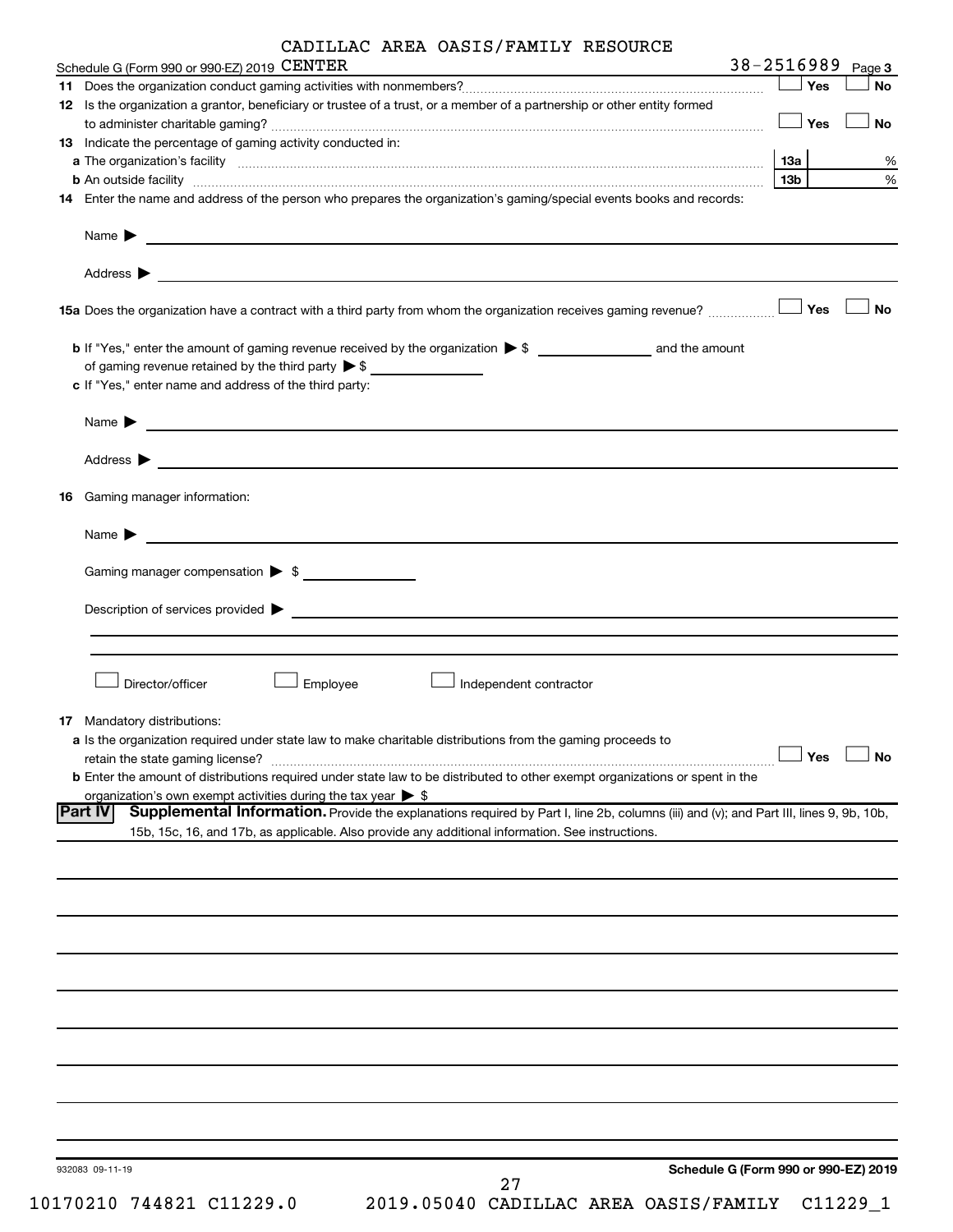|                                                                                                 | 38-2516989 Page 4               |
|-------------------------------------------------------------------------------------------------|---------------------------------|
| Schedule G (Form 990 or 990-EZ) CENTER<br><b>Part IV   Supplemental Information</b> (continued) |                                 |
|                                                                                                 |                                 |
|                                                                                                 |                                 |
|                                                                                                 |                                 |
|                                                                                                 |                                 |
|                                                                                                 |                                 |
|                                                                                                 |                                 |
|                                                                                                 |                                 |
|                                                                                                 |                                 |
|                                                                                                 |                                 |
|                                                                                                 |                                 |
|                                                                                                 |                                 |
|                                                                                                 |                                 |
|                                                                                                 |                                 |
|                                                                                                 |                                 |
|                                                                                                 |                                 |
|                                                                                                 |                                 |
|                                                                                                 |                                 |
|                                                                                                 |                                 |
|                                                                                                 |                                 |
|                                                                                                 |                                 |
|                                                                                                 |                                 |
|                                                                                                 |                                 |
|                                                                                                 |                                 |
|                                                                                                 |                                 |
|                                                                                                 |                                 |
|                                                                                                 |                                 |
|                                                                                                 |                                 |
|                                                                                                 |                                 |
|                                                                                                 |                                 |
|                                                                                                 |                                 |
|                                                                                                 |                                 |
|                                                                                                 |                                 |
|                                                                                                 |                                 |
|                                                                                                 |                                 |
|                                                                                                 |                                 |
|                                                                                                 |                                 |
|                                                                                                 |                                 |
|                                                                                                 |                                 |
|                                                                                                 |                                 |
|                                                                                                 |                                 |
|                                                                                                 |                                 |
|                                                                                                 |                                 |
|                                                                                                 |                                 |
|                                                                                                 |                                 |
|                                                                                                 |                                 |
|                                                                                                 |                                 |
|                                                                                                 |                                 |
|                                                                                                 |                                 |
|                                                                                                 |                                 |
|                                                                                                 |                                 |
|                                                                                                 |                                 |
|                                                                                                 |                                 |
|                                                                                                 | Schedule G (Form 990 or 990-EZ) |
| 932084 04-01-19<br>${\bf 28}$                                                                   |                                 |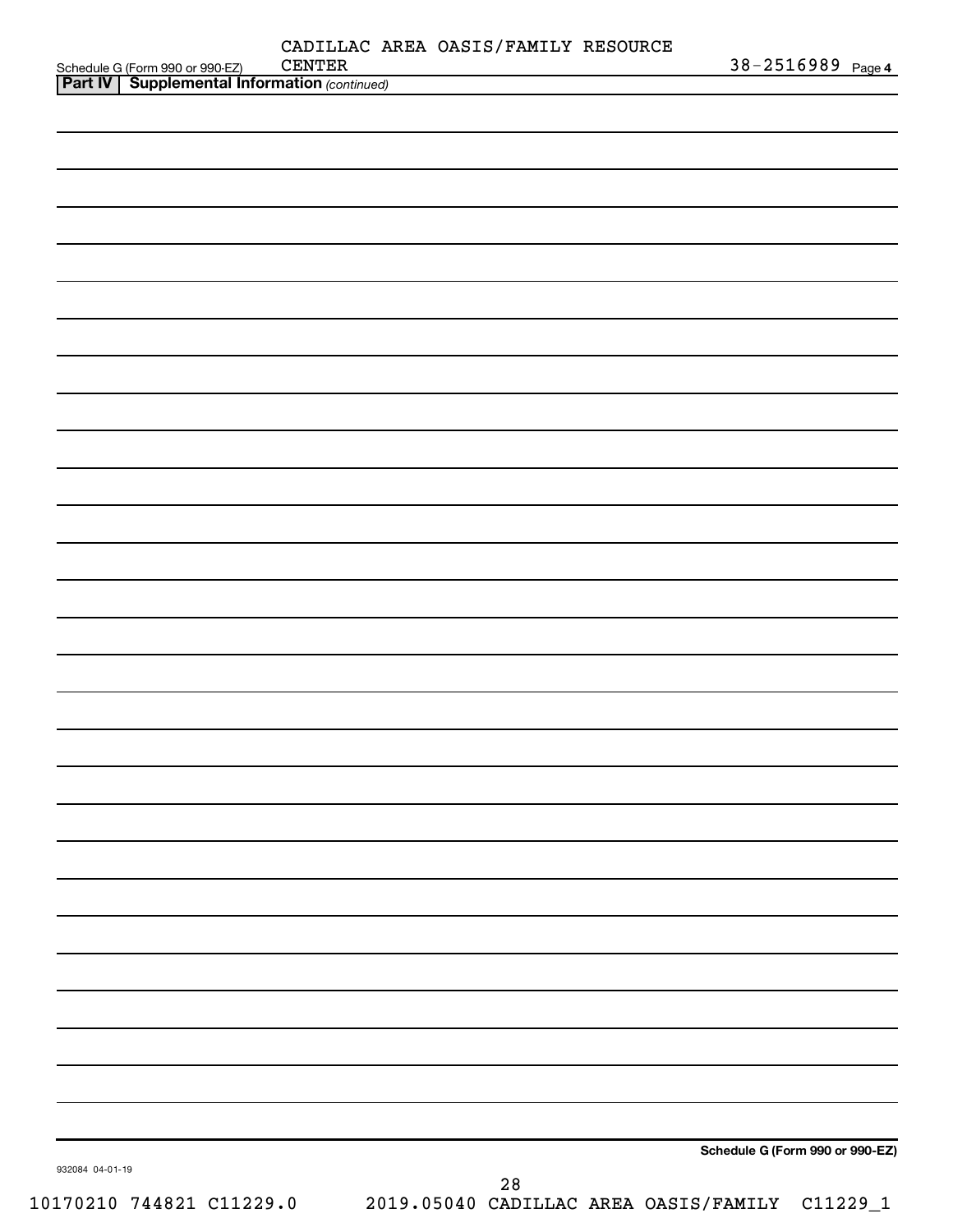| <b>SCHEDULE M</b> |  |
|-------------------|--|
| (Form 990)        |  |

# **Noncash Contributions**

OMB No. 1545-0047

| Department of the Treasury |  |
|----------------------------|--|
| Internal Revenue Service   |  |

◆ Complete if the organizations answered "Yes" on Form 990, Part IV, lines 29 or 30.<br>▶ Complete if the organizations answered "Yes" on Form 990, Part IV, lines 29 or 30. **Attach to Form 990.**  $\blacktriangleright$  $\blacktriangleright$ 

**Open to Public Inspection**

|  | Name of the organization |  |
|--|--------------------------|--|
|  |                          |  |

 **Go to www.irs.gov/Form990 for instructions and the latest information.** CADILLAC AREA OASIS/FAMILY RESOURCE

**Employer identification number** CENTER 38-2516989

|          | CENTER                   |  |
|----------|--------------------------|--|
| Part I I | <b>Types of Property</b> |  |
|          |                          |  |

|    |                                                                                                                                                                                                                                                                                                                                                                                                                                                                                                                                                                                                                   | (a)<br>Check if       | (b)<br>Number of                                                                          | (c)<br>Noncash contribution                                           | (d)<br>Method of determining<br>noncash contribution amounts |                             |     |    |
|----|-------------------------------------------------------------------------------------------------------------------------------------------------------------------------------------------------------------------------------------------------------------------------------------------------------------------------------------------------------------------------------------------------------------------------------------------------------------------------------------------------------------------------------------------------------------------------------------------------------------------|-----------------------|-------------------------------------------------------------------------------------------|-----------------------------------------------------------------------|--------------------------------------------------------------|-----------------------------|-----|----|
|    |                                                                                                                                                                                                                                                                                                                                                                                                                                                                                                                                                                                                                   | applicable            | contributions or                                                                          | amounts reported on<br>items contributed Form 990, Part VIII, line 1g |                                                              |                             |     |    |
| 1. |                                                                                                                                                                                                                                                                                                                                                                                                                                                                                                                                                                                                                   |                       |                                                                                           |                                                                       |                                                              |                             |     |    |
| 2  |                                                                                                                                                                                                                                                                                                                                                                                                                                                                                                                                                                                                                   |                       |                                                                                           |                                                                       |                                                              |                             |     |    |
| з  |                                                                                                                                                                                                                                                                                                                                                                                                                                                                                                                                                                                                                   |                       |                                                                                           |                                                                       |                                                              |                             |     |    |
| 4  |                                                                                                                                                                                                                                                                                                                                                                                                                                                                                                                                                                                                                   |                       |                                                                                           |                                                                       |                                                              |                             |     |    |
| 5  | Clothing and household goods                                                                                                                                                                                                                                                                                                                                                                                                                                                                                                                                                                                      | $\overline{\text{x}}$ |                                                                                           |                                                                       | 115,411. COST OF DONATED PROP                                |                             |     |    |
| 6  |                                                                                                                                                                                                                                                                                                                                                                                                                                                                                                                                                                                                                   |                       |                                                                                           |                                                                       |                                                              |                             |     |    |
| 7  |                                                                                                                                                                                                                                                                                                                                                                                                                                                                                                                                                                                                                   |                       |                                                                                           |                                                                       |                                                              |                             |     |    |
| 8  |                                                                                                                                                                                                                                                                                                                                                                                                                                                                                                                                                                                                                   |                       |                                                                                           |                                                                       |                                                              |                             |     |    |
| 9  |                                                                                                                                                                                                                                                                                                                                                                                                                                                                                                                                                                                                                   |                       |                                                                                           |                                                                       |                                                              |                             |     |    |
|    |                                                                                                                                                                                                                                                                                                                                                                                                                                                                                                                                                                                                                   |                       |                                                                                           |                                                                       |                                                              |                             |     |    |
| 10 | Securities - Closely held stock                                                                                                                                                                                                                                                                                                                                                                                                                                                                                                                                                                                   |                       |                                                                                           |                                                                       |                                                              |                             |     |    |
| 11 | Securities - Partnership, LLC, or                                                                                                                                                                                                                                                                                                                                                                                                                                                                                                                                                                                 |                       |                                                                                           |                                                                       |                                                              |                             |     |    |
|    |                                                                                                                                                                                                                                                                                                                                                                                                                                                                                                                                                                                                                   |                       |                                                                                           |                                                                       |                                                              |                             |     |    |
| 12 |                                                                                                                                                                                                                                                                                                                                                                                                                                                                                                                                                                                                                   |                       |                                                                                           |                                                                       |                                                              |                             |     |    |
| 13 | Qualified conservation contribution -                                                                                                                                                                                                                                                                                                                                                                                                                                                                                                                                                                             |                       |                                                                                           |                                                                       |                                                              |                             |     |    |
|    |                                                                                                                                                                                                                                                                                                                                                                                                                                                                                                                                                                                                                   |                       |                                                                                           |                                                                       |                                                              |                             |     |    |
| 14 | Qualified conservation contribution - Other                                                                                                                                                                                                                                                                                                                                                                                                                                                                                                                                                                       |                       |                                                                                           |                                                                       |                                                              |                             |     |    |
| 15 |                                                                                                                                                                                                                                                                                                                                                                                                                                                                                                                                                                                                                   |                       |                                                                                           |                                                                       |                                                              |                             |     |    |
| 16 | Real estate - Commercial                                                                                                                                                                                                                                                                                                                                                                                                                                                                                                                                                                                          |                       |                                                                                           |                                                                       |                                                              |                             |     |    |
| 17 |                                                                                                                                                                                                                                                                                                                                                                                                                                                                                                                                                                                                                   |                       |                                                                                           |                                                                       |                                                              |                             |     |    |
| 18 |                                                                                                                                                                                                                                                                                                                                                                                                                                                                                                                                                                                                                   |                       |                                                                                           |                                                                       |                                                              |                             |     |    |
| 19 |                                                                                                                                                                                                                                                                                                                                                                                                                                                                                                                                                                                                                   |                       |                                                                                           |                                                                       |                                                              |                             |     |    |
| 20 | Drugs and medical supplies                                                                                                                                                                                                                                                                                                                                                                                                                                                                                                                                                                                        |                       |                                                                                           |                                                                       |                                                              |                             |     |    |
| 21 |                                                                                                                                                                                                                                                                                                                                                                                                                                                                                                                                                                                                                   |                       |                                                                                           |                                                                       |                                                              |                             |     |    |
| 22 |                                                                                                                                                                                                                                                                                                                                                                                                                                                                                                                                                                                                                   |                       |                                                                                           |                                                                       |                                                              |                             |     |    |
| 23 |                                                                                                                                                                                                                                                                                                                                                                                                                                                                                                                                                                                                                   |                       |                                                                                           |                                                                       |                                                              |                             |     |    |
| 24 |                                                                                                                                                                                                                                                                                                                                                                                                                                                                                                                                                                                                                   |                       |                                                                                           |                                                                       |                                                              |                             |     |    |
| 25 | Other $\blacktriangleright$<br>$\left(\begin{array}{ccc} \begin{array}{ccc} \end{array} & \begin{array}{ccc} \end{array} & \begin{array}{ccc} \end{array} & \begin{array}{ccc} \end{array} & \begin{array}{ccc} \end{array} & \begin{array}{ccc} \end{array} & \begin{array}{ccc} \end{array} & \begin{array}{ccc} \end{array} & \begin{array}{ccc} \end{array} & \begin{array}{ccc} \end{array} & \begin{array}{ccc} \end{array} & \begin{array}{ccc} \end{array} & \begin{array}{ccc} \end{array} & \begin{array}{ccc} \end{array} & \begin{array}{ccc} \end{array} & \begin{array}{ccc} \end{array} & \begin{$ |                       |                                                                                           |                                                                       |                                                              |                             |     |    |
| 26 | $\begin{picture}(20,10) \put(0,0){\line(1,0){10}} \put(15,0){\line(1,0){10}} \put(15,0){\line(1,0){10}} \put(15,0){\line(1,0){10}} \put(15,0){\line(1,0){10}} \put(15,0){\line(1,0){10}} \put(15,0){\line(1,0){10}} \put(15,0){\line(1,0){10}} \put(15,0){\line(1,0){10}} \put(15,0){\line(1,0){10}} \put(15,0){\line(1,0){10}} \put(15,0){\line(1$<br>Other $\blacktriangleright$                                                                                                                                                                                                                                |                       |                                                                                           |                                                                       |                                                              |                             |     |    |
| 27 | Other $\blacktriangleright$                                                                                                                                                                                                                                                                                                                                                                                                                                                                                                                                                                                       |                       |                                                                                           |                                                                       |                                                              |                             |     |    |
| 28 | Other                                                                                                                                                                                                                                                                                                                                                                                                                                                                                                                                                                                                             |                       |                                                                                           |                                                                       |                                                              |                             |     |    |
| 29 | Number of Forms 8283 received by the organization during the tax year for contributions                                                                                                                                                                                                                                                                                                                                                                                                                                                                                                                           |                       |                                                                                           |                                                                       |                                                              |                             |     |    |
|    | for which the organization completed Form 8283, Part IV, Donee Acknowledgement                                                                                                                                                                                                                                                                                                                                                                                                                                                                                                                                    |                       |                                                                                           | 29                                                                    |                                                              |                             |     |    |
|    |                                                                                                                                                                                                                                                                                                                                                                                                                                                                                                                                                                                                                   |                       |                                                                                           |                                                                       |                                                              |                             | Yes | No |
|    | 30a During the year, did the organization receive by contribution any property reported in Part I, lines 1 through 28, that it                                                                                                                                                                                                                                                                                                                                                                                                                                                                                    |                       |                                                                                           |                                                                       |                                                              |                             |     |    |
|    | must hold for at least three years from the date of the initial contribution, and which isn't required to be used for                                                                                                                                                                                                                                                                                                                                                                                                                                                                                             |                       |                                                                                           |                                                                       |                                                              |                             |     |    |
|    | exempt purposes for the entire holding period?                                                                                                                                                                                                                                                                                                                                                                                                                                                                                                                                                                    |                       |                                                                                           |                                                                       |                                                              | 30a                         |     | х  |
| b  | If "Yes," describe the arrangement in Part II.                                                                                                                                                                                                                                                                                                                                                                                                                                                                                                                                                                    |                       |                                                                                           |                                                                       |                                                              |                             |     |    |
| 31 | Does the organization have a gift acceptance policy that requires the review of any nonstandard contributions?                                                                                                                                                                                                                                                                                                                                                                                                                                                                                                    |                       |                                                                                           |                                                                       |                                                              | 31                          |     | x  |
|    | 32a Does the organization hire or use third parties or related organizations to solicit, process, or sell noncash                                                                                                                                                                                                                                                                                                                                                                                                                                                                                                 |                       |                                                                                           |                                                                       |                                                              |                             |     |    |
|    | contributions?                                                                                                                                                                                                                                                                                                                                                                                                                                                                                                                                                                                                    |                       |                                                                                           |                                                                       |                                                              | 32a                         |     | х  |
|    | b If "Yes," describe in Part II.                                                                                                                                                                                                                                                                                                                                                                                                                                                                                                                                                                                  |                       |                                                                                           |                                                                       |                                                              |                             |     |    |
| 33 | If the organization didn't report an amount in column (c) for a type of property for which column (a) is checked,                                                                                                                                                                                                                                                                                                                                                                                                                                                                                                 |                       |                                                                                           |                                                                       |                                                              |                             |     |    |
|    | describe in Part II.                                                                                                                                                                                                                                                                                                                                                                                                                                                                                                                                                                                              |                       | the control of the control of the control of the control of the control of the control of |                                                                       |                                                              |                             |     |    |
|    | or Donomuark Reduction Act Nation, see the Instructions for Form 000                                                                                                                                                                                                                                                                                                                                                                                                                                                                                                                                              |                       |                                                                                           |                                                                       |                                                              | Cabadule M (Fauns 000) 0040 |     |    |

**For Paperwork Reduction Act Notice, see the Instructions for Form 990. Schedule M (Form 990) 2019** LHA

932141 09-27-19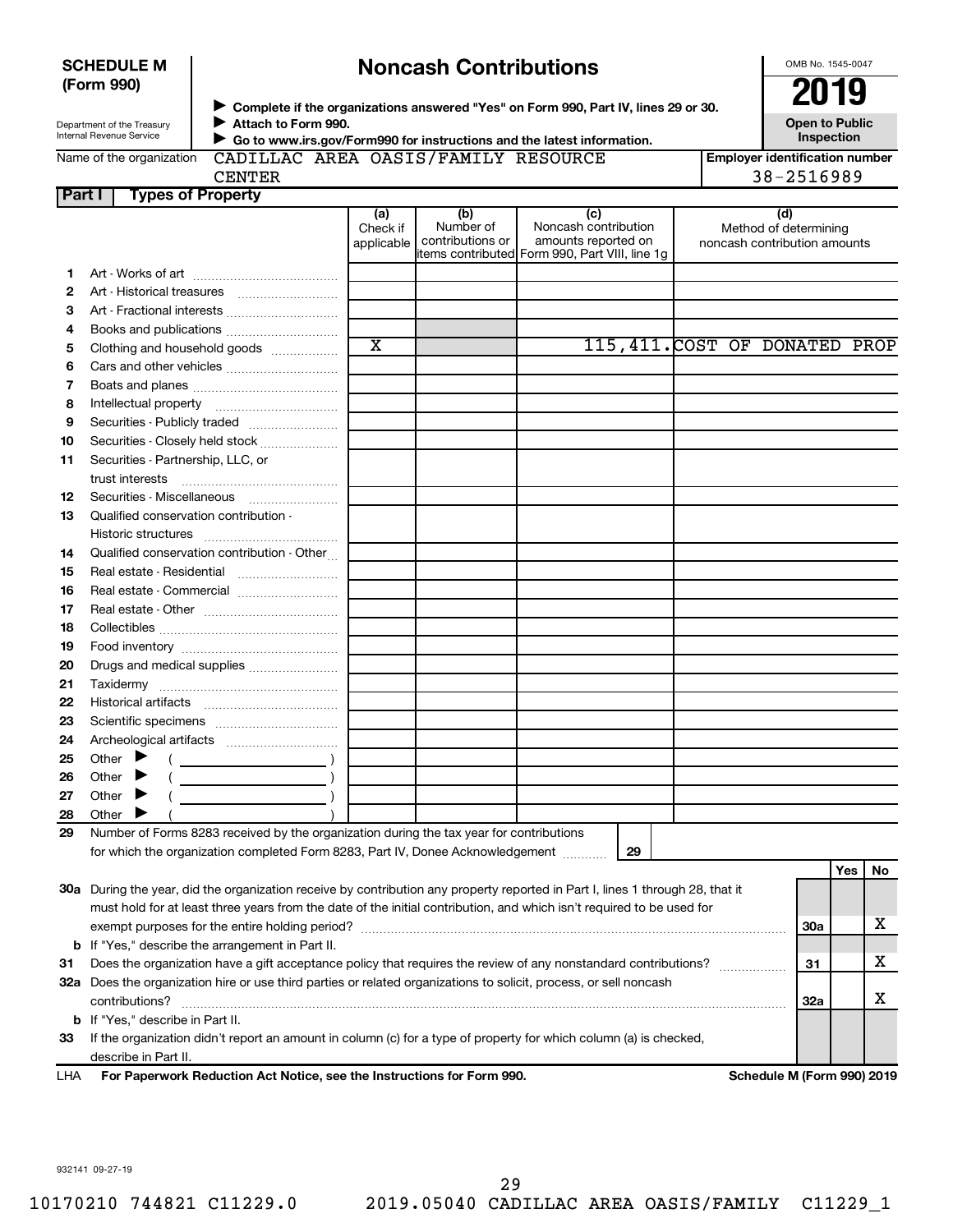| CADILLAC AREA OASIS/FAMILY RESOURCE |  |  |
|-------------------------------------|--|--|
|-------------------------------------|--|--|

| Schedule M (Form 990) 2019 | <b>CENTER</b> |  |                                                                                                                                                                                                                                                                                                                |  | 38-2516989 | Page 2                     |
|----------------------------|---------------|--|----------------------------------------------------------------------------------------------------------------------------------------------------------------------------------------------------------------------------------------------------------------------------------------------------------------|--|------------|----------------------------|
| Part II                    |               |  | Supplemental Information. Provide the information required by Part I, lines 30b, 32b, and 33, and whether the organization<br>is reporting in Part I, column (b), the number of contributions, the number of items received, or a combination of both. Also complete this part for any additional information. |  |            |                            |
|                            |               |  |                                                                                                                                                                                                                                                                                                                |  |            |                            |
|                            |               |  |                                                                                                                                                                                                                                                                                                                |  |            |                            |
|                            |               |  |                                                                                                                                                                                                                                                                                                                |  |            |                            |
|                            |               |  |                                                                                                                                                                                                                                                                                                                |  |            |                            |
|                            |               |  |                                                                                                                                                                                                                                                                                                                |  |            |                            |
|                            |               |  |                                                                                                                                                                                                                                                                                                                |  |            |                            |
|                            |               |  |                                                                                                                                                                                                                                                                                                                |  |            |                            |
|                            |               |  |                                                                                                                                                                                                                                                                                                                |  |            |                            |
|                            |               |  |                                                                                                                                                                                                                                                                                                                |  |            |                            |
|                            |               |  |                                                                                                                                                                                                                                                                                                                |  |            |                            |
|                            |               |  |                                                                                                                                                                                                                                                                                                                |  |            |                            |
|                            |               |  |                                                                                                                                                                                                                                                                                                                |  |            |                            |
|                            |               |  |                                                                                                                                                                                                                                                                                                                |  |            |                            |
|                            |               |  |                                                                                                                                                                                                                                                                                                                |  |            |                            |
|                            |               |  |                                                                                                                                                                                                                                                                                                                |  |            |                            |
|                            |               |  |                                                                                                                                                                                                                                                                                                                |  |            |                            |
|                            |               |  |                                                                                                                                                                                                                                                                                                                |  |            |                            |
|                            |               |  |                                                                                                                                                                                                                                                                                                                |  |            |                            |
|                            |               |  |                                                                                                                                                                                                                                                                                                                |  |            |                            |
|                            |               |  |                                                                                                                                                                                                                                                                                                                |  |            |                            |
|                            |               |  |                                                                                                                                                                                                                                                                                                                |  |            |                            |
|                            |               |  |                                                                                                                                                                                                                                                                                                                |  |            |                            |
|                            |               |  |                                                                                                                                                                                                                                                                                                                |  |            |                            |
|                            |               |  |                                                                                                                                                                                                                                                                                                                |  |            |                            |
|                            |               |  |                                                                                                                                                                                                                                                                                                                |  |            |                            |
|                            |               |  |                                                                                                                                                                                                                                                                                                                |  |            |                            |
|                            |               |  |                                                                                                                                                                                                                                                                                                                |  |            |                            |
|                            |               |  |                                                                                                                                                                                                                                                                                                                |  |            |                            |
|                            |               |  |                                                                                                                                                                                                                                                                                                                |  |            |                            |
| 932142 09-27-19            |               |  |                                                                                                                                                                                                                                                                                                                |  |            | Schedule M (Form 990) 2019 |
|                            |               |  | 30                                                                                                                                                                                                                                                                                                             |  |            |                            |
| 10170210 744821 C11229.0   |               |  | 2019.05040 CADILLAC AREA OASIS/FAMILY C11229_1                                                                                                                                                                                                                                                                 |  |            |                            |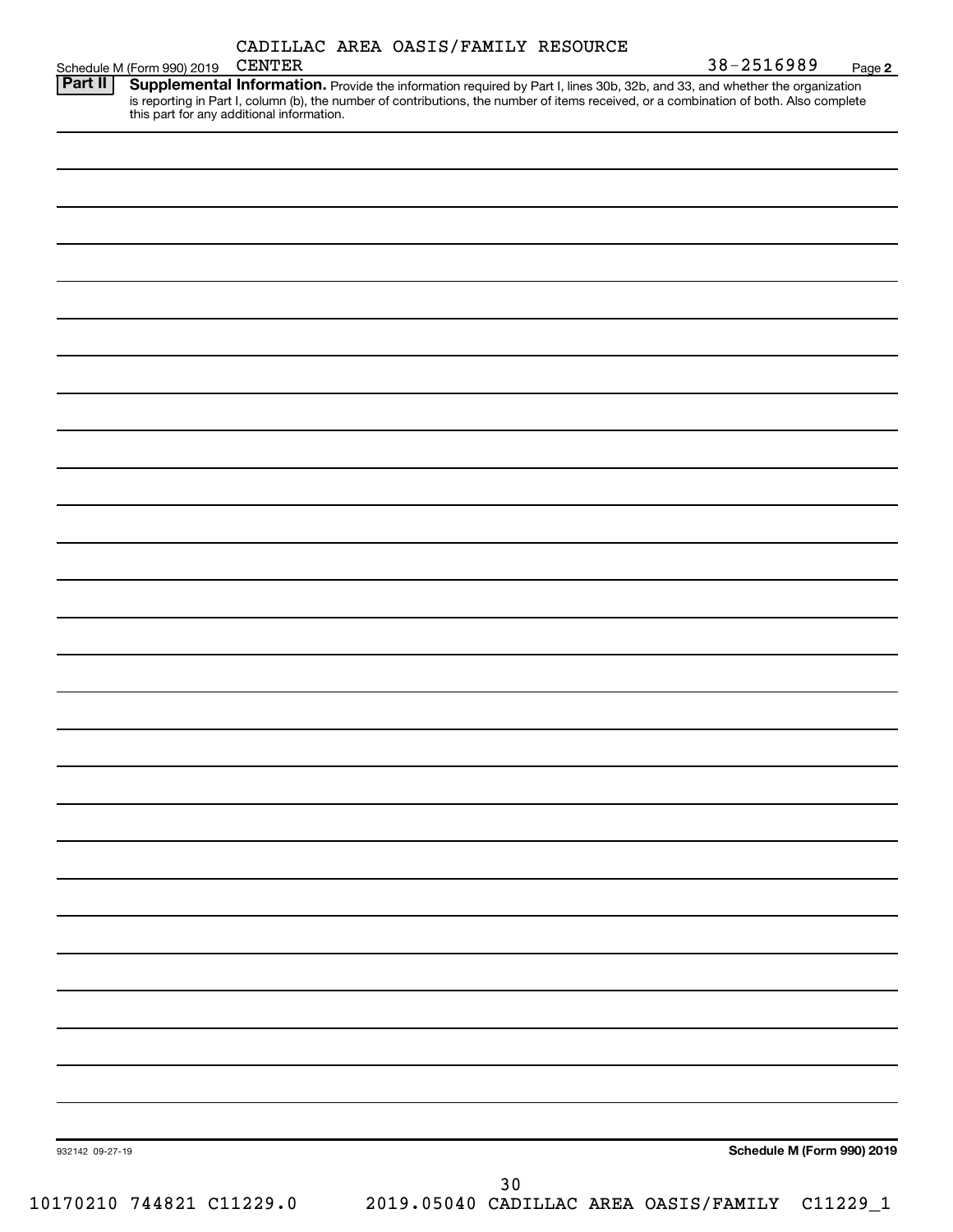**(Form 990 or 990-EZ)**

Department of the Treasury

Internal Revenue Service Name of the organization

**Complete to provide information for responses to specific questions on Form 990 or 990-EZ or to provide any additional information. | Attach to Form 990 or 990-EZ. | Go to www.irs.gov/Form990 for the latest information. SCHEDULE O Supplemental Information to Form 990 or 990-EZ 2019** CADILLAC AREA OASIS/FAMILY RESOURCE



CENTER 38-2516989

FORM 990, PART III, LINE 4C, PROGRAM SERVICE ACCOMPLISHMENTS:

SAFETY, TRANSITIONS, NUTRITION, ROUTINES, AND DISCIPLINE. THE

PROTECTIVE FACTORS (CONCRETE RESOURCES, SOCIAL SUPPORT, CHILD

DEVELOPMENT KNOWLEDGE, PARENTAL RESILIENCY, AND CHILD SOCIO-EMOTIONAL

HEALTH) FOR STRENGTHENING FAMILIES AND PREVENTING CHILD ABUSE ARE

INTRODUCED, ENCOURAGED, AND MONITORED AS PART OF CASE MANAGEMENT. THE

OASIS-FAMILY RESOURCE CENTER HAS PROVIDED HOME VISITING TO FAMILIES IN

WEXFORD AND MISSAUKEE COUNTIES FOR OVER FIFTEEN YEARS. THE OASIS-FAMILY

RESOURCE CENTER HAS BEEN AN ACTIVE PARTICIPANT IN COMMUNITY

COLLABORATIONS THROUGHOUT.

FORM 990, PART III, LINE 4D, OTHER PROGRAM SERVICES:

PROVIDE EMERGENCY SHELTER, TEMPORARY AND PERMANENT SUPPORTIVE HOUSING,

EDUCATIONAL AND SUPPORT SERVICES TO VICTIMS OF DOMESTIC VIOLENCE,

SEXUAL ASSAULT, AND HOMELESSNESS.

EXPENSES \$ 312,706. INCLUDING GRANTS OF \$ 0. REVENUE \$ 0.

FORM 990, PART VI, SECTION B, LINE 11B:

THE FORM 990 IS REVIEWED BY THE EXECUTIVE DIRECTOR AND ACCOUNTANT WITH THE

FINANCE COMMITTEE AFTER IT IS FILED. NO REVIEW WAS OR WILL BE CONDUCTED

BEFORE THE RELEASE OF THE TAX RETURN.

FORM 990, PART VI, SECTION B, LINE 12C:

THE CENTER REGULARLY AND CONSISTENTLY MONITORS AND ENFORCES COMPLIANCE WITH

THE CONFLICT OF INTEREST POLICY THROUGH BOARD OVERSIGHT.

932211 09-06-19 LHA For Paperwork Reduction Act Notice, see the Instructions for Form 990 or 990-EZ. Schedule O (Form 990 or 990-EZ) (2019)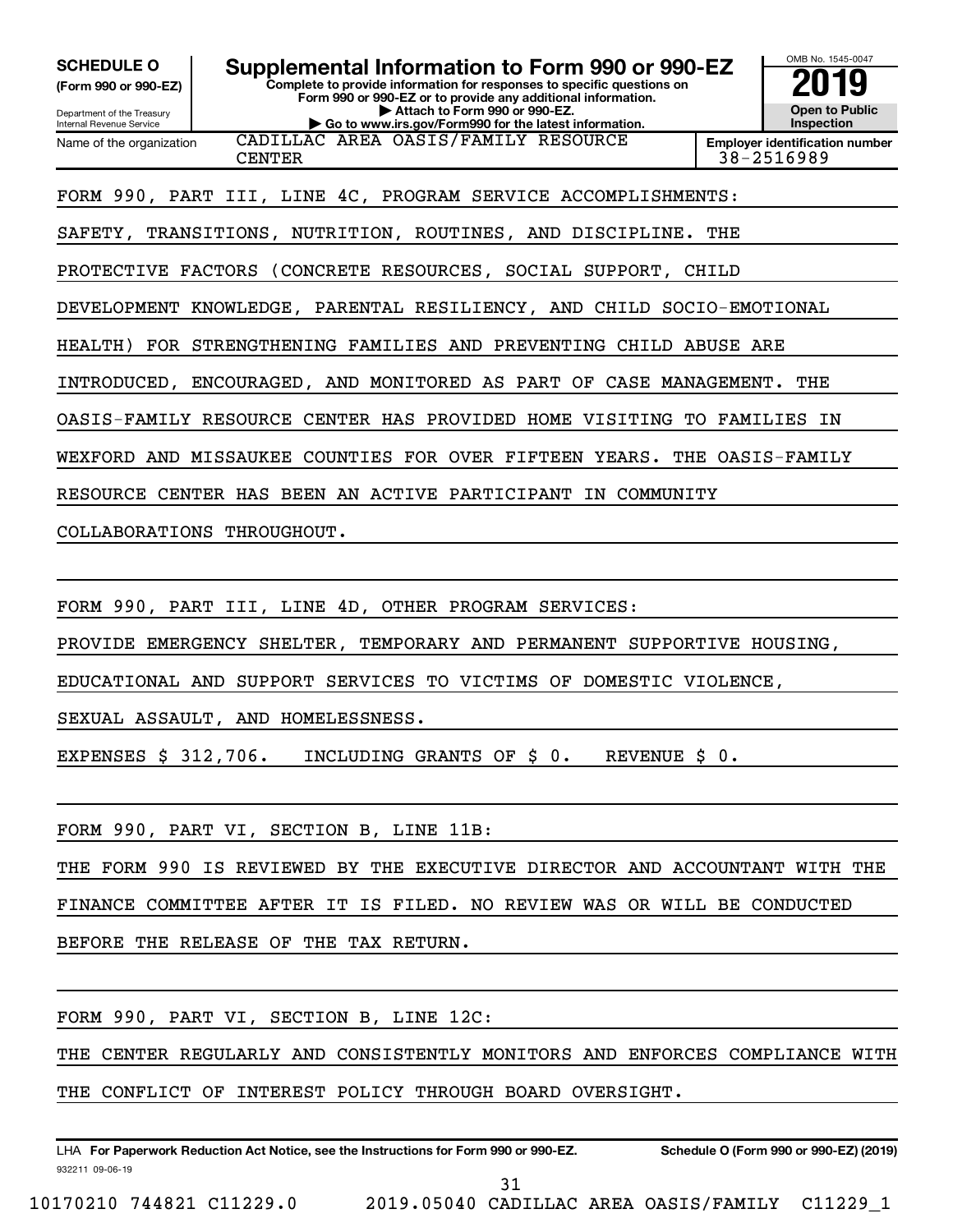| Schedule O (Form 990 or 990-EZ) (2019)<br>Page 2 |        |  |                                     |  |                                                         |  |  |  |
|--------------------------------------------------|--------|--|-------------------------------------|--|---------------------------------------------------------|--|--|--|
| Name of the organization                         | CENTER |  | CADILLAC AREA OASIS/FAMILY RESOURCE |  | <b>Employer identification number</b><br>$38 - 2516989$ |  |  |  |

FORM 990, PART VI, SECTION B, LINE 15A:

DETERMINING COMPENSATION OF THE CENTER'S OFFICERS OR KEY EMPLOYEES IS DONE

AT BOARD MEETINGS. COMPENSATION IS COMPARED WITH AMOUNTS FROM THE MICHIGAN

NONPROFITS ASSOCIATION AND OTHER NONPROFITS IN THE AREA.

FORM 990, PART VI, SECTION C, LINE 19:

GOVERNING DOCUMENTS ARE MADE AVAILABLE TO THE PUBLIC UPON REQUEST.

FORM 990, PART XII, LINE 2C

THE ORGANIZATION HAS NOT CHANGED EITHER ITS OVERSIGHT PROCESS OR

SELECTION PROCESS DURING THE TAX YEAR.